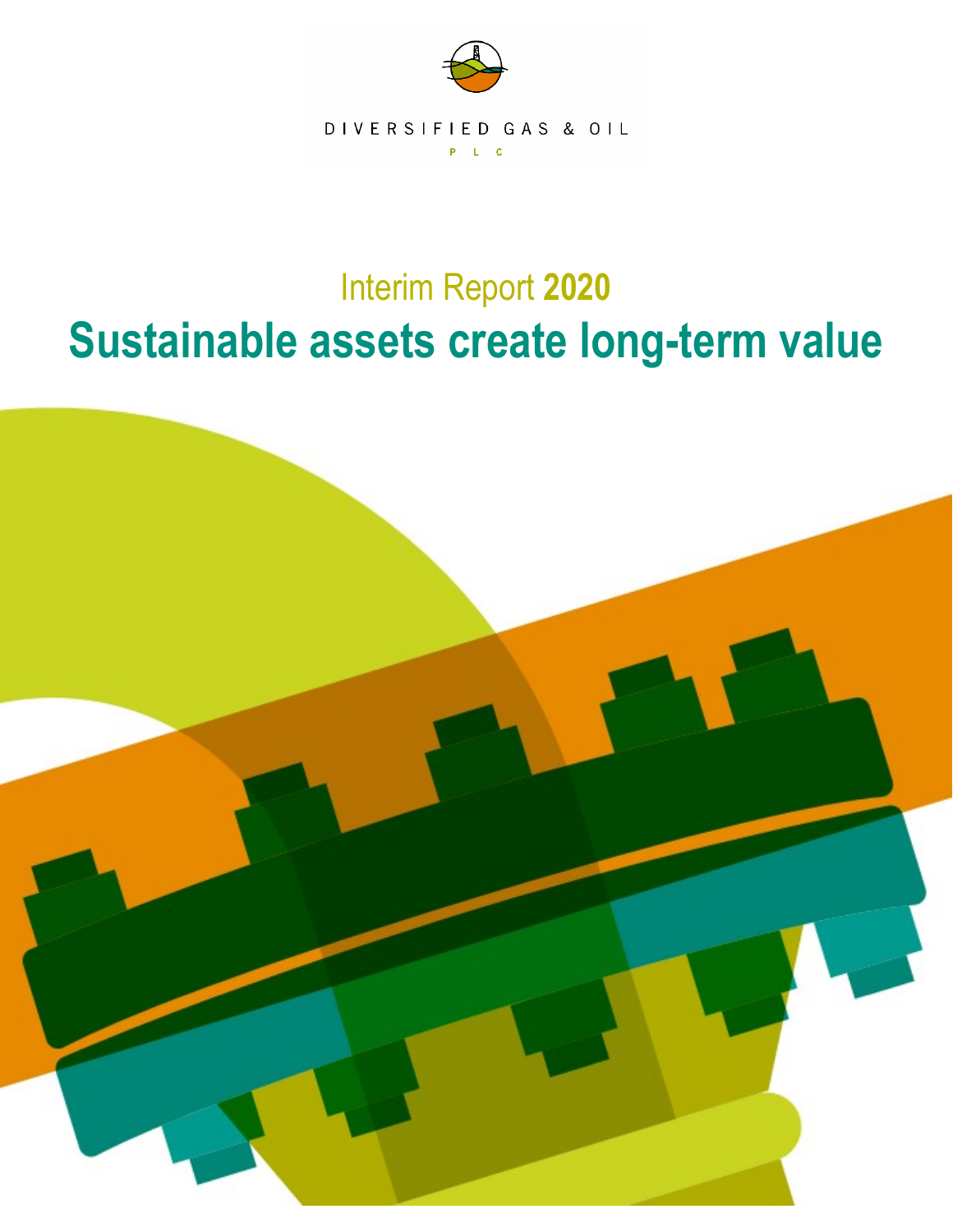# **Table of Contents**

| <b>Section</b>                                       | Page |
|------------------------------------------------------|------|
| <b>Strategic Review</b>                              | 3    |
| <b>Financial Review</b>                              | 8    |
| <b>Alternative Performance Measures</b>              | 15   |
| <b>Independent Auditors' Report</b>                  | 18   |
| <b>Group Interim Financial Information</b>           | 19   |
| Consolidated Statements of Comprehensive Income      | 19   |
| <b>Consolidated Statements of Financial Position</b> | 20   |
| Consolidated Statements of Changes in Equity         | 21   |
| <b>Consolidated Statements of Cash Flows</b>         | 22   |
| Notes to the Group Interim Financial Information     | 23   |
| <b>Glossary of Certain Terms</b>                     | 43   |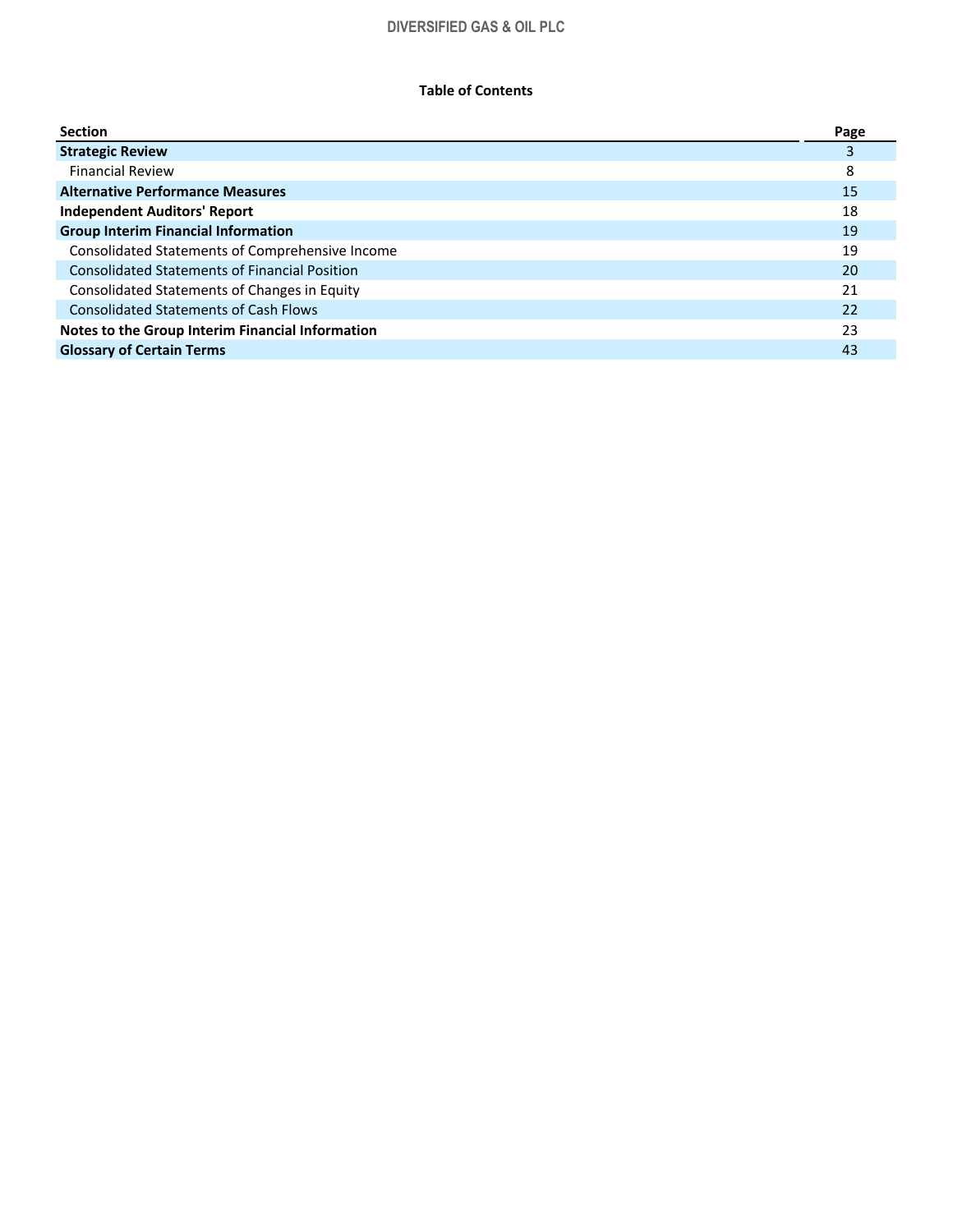# <span id="page-2-0"></span>**Focused Execution Creates Opportunities in a Challenging Environment**

I am pleased to provide shareholders of Diversified Gas & Oil Plc ("DGO" or the "Company") with an overview of another eventful period, during which, we:

- Uplisted to the Premium Segment of the Main Market at the London Stock Exchange;
	- Completed two acquisitions (the "Acquisitions") for \$235 million (gross) producing ~18,100 Boepd;
		- EQT Corporation ("EQT") upstream assets (\$125 million) producing ~9,000 Boepd;
		- Carbon Energy ("Carbon") upstream assets (\$110 million) producing ~9,100 Boepd; and
		- Financed by
			- \$85 million (gross) equity raise; and
			- \$160 million ten-year fully-amortising term loan (the "Term Loan I") with Munich Re, underpinned by a long-term hedging programme.
- Refinanced a portion of our Credit Facility with a successful \$200 million (gross) fully-amortising note ("ABS II Note") with Nuveen (investment manager of ESG-focused TIAA) as the lead investor, underpinned by a long-term hedging programme matching long-term assets with low-cost, long-term financing; and
- Solidified nearly \$220 million in liquidity by completing the redetermination of the borrowing base of our Credit Facility with a successful reaffirmation of the \$425 million base.

Collectively, these successes reflect our commitment to create long-term shareholder value through a relentless focus on:

- Maintaining a healthy balance sheet, strong liquidity and systematic debt repayment;
- Pursuing disciplined growth:
- Utilising our long-life, low -decline asset base to secure long-term hedges to solidify our cash flows; and
- Continuing to drive operational excellence that improves production, lowers costs and ultimately generates high cash margins to strengthen the visibility to consistent, reliable dividends even during periods of low commodity prices.

While our operations were essentially unaffected by the global COVID-19 pandemic, we have observed volatility in commodity prices and uncertainty for the broader economy. For financially healthy companies like DGO, these times provide rare opportunities for growth and to create long-term shareholder value through responsible, consistent execution of our clearly stated strategy.

Today, with an expanded base of low-decline wells across which to deploy our Smarter Well Management programmes, we remain focused on delivering impressive operational and financial results. Additionally, we remain diligent in our efforts to reduce leverage and maintain a strong financial profile, which we've enhanced by replacing interest-only Credit Facility debt with fully-amortising structures. Today, approximately two-thirds of our debt resides in these stable, declining structures, and we have once again demonstrated that our business model, supported by a proactive hedging policy, positions us to generate compelling margins and returns in future periods.

# **Financial Results Overview**

For the six months ended 30 June 2020, we recorded net income of \$18 million and Adjusted EBITDA<sup>1</sup> of \$146 million. These results reflect average production of 95 MBoepd, including one month's contribution from the Acquisitions, which continues to benefit from our Smarter Well Management programme and continues to maintain our Legacy production at nearly 70 MBoepd. Historically low commodity prices drove a 23% decline in commodity revenue, which was offset by a 1,025% increase in our net cash settlements from commodity derivative contracts, demonstrating the strength of our robust hedging program.

We also reported a gross profit of \$30 million and a net operating loss of \$31 million, reflective of the low commodity prices and non-cash \$110 million charge to adjust our long-dated derivative contract portfolio to their estimated current market value. Our proactive hedging program and lowcost operating structure sustained an operating Cash Margin<sup>1</sup> above 50%, since the second half of 2018. As we look out across the natural gas futures price curve, we're encouraged to see supply rebalancing and thus providing a foundation for higher prices. To reduce the volatility of our cash flows and to support our long-life, low-cost financing strategy, we utilise long-tenor hedging to provide price protection on a portion of our production for up to 10 years.

Of course, while we benefit from rising prices on the unhedged volumes we produce and sell, higher prices can generate non-cash mark-to-market valuation adjustments on existing derivative contracts, particularly those that are long-dated with significant time-related option value. As we see the futures natural gas price curve, signaling higher prices, certain of our long-term derivatives sit in a liability position.

While at 30 June 2020, our commodity derivative contract portfolio reflects a net \$40 million liability, when we compare the futures price curve to our actual hedged prices, the cash settlement value of the portfolio is a positive \$31 million, which will positively impact our cash flow. This analysis

<sup>&</sup>lt;sup>1</sup> This metric is a non-IFRS financial measure. See "Alternative Performance Measures" included within this report for related disclosures and calculations.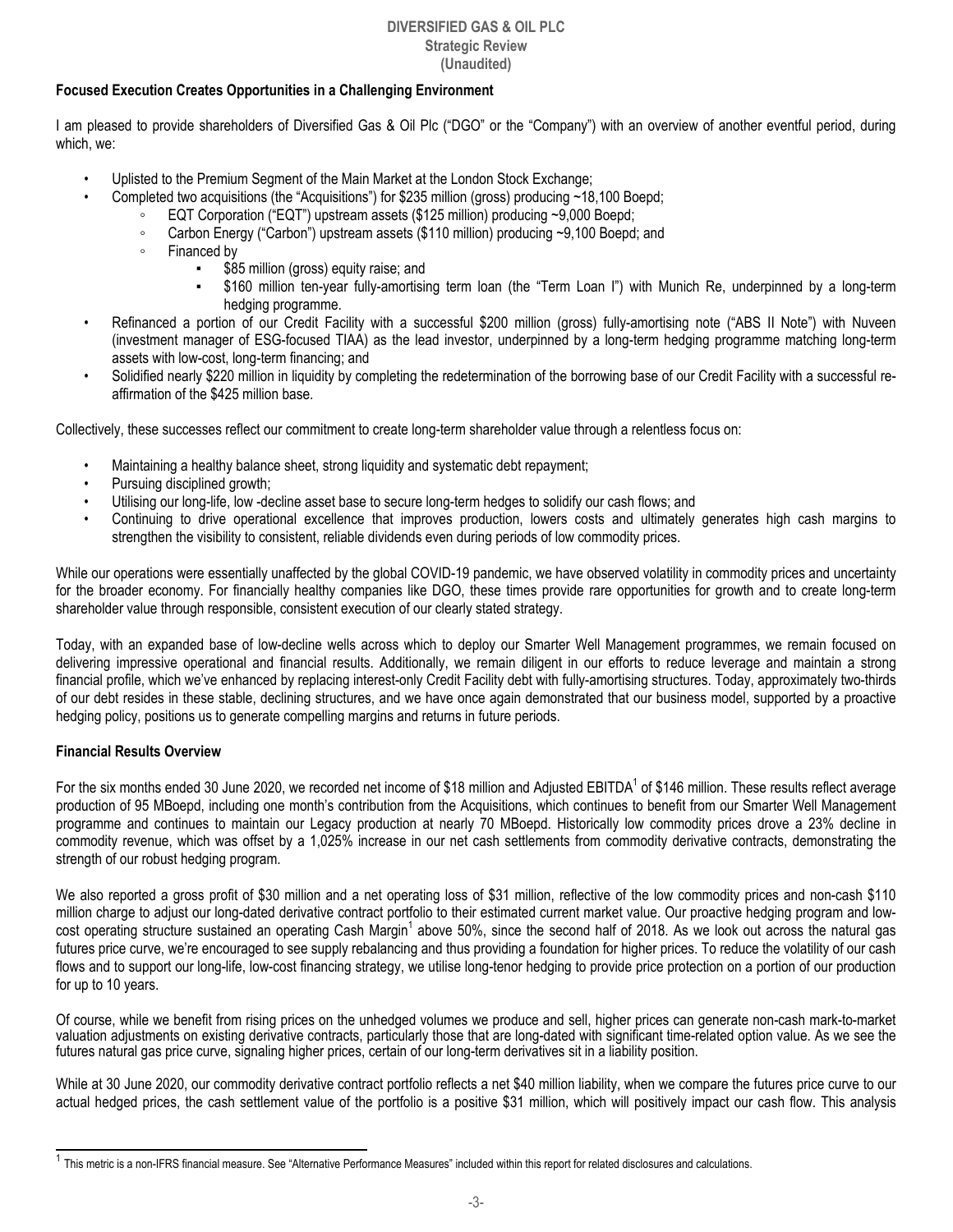demonstrates that the contracts' option value over such a long horizon drives the estimated net liability balance. As time passes and the option time value declines, absent changes to the future price curve, this liability will decline with no impact to cash flow.

During the first half of 2020, we received approximately \$84 million from our derivative contract settlements, and they are poised to continue positively contributing to our cash flow, with a \$62 million net current asset value. Net income also includes the benefit of significant federal tax credits we earn from producing gas in a low price environment that sustains hundreds of jobs and pays millions of dollars of production taxes into the local economies in which we operate. These tax benefits of approximately \$70 million in 2020, not only offset much of the current-period non-cash unsettled derivative contracts valuation adjustment, but more importantly may offset significant federal cash taxes for several years based on current earnings levels.

#### **Corporate Milestones**

Reflective of a differentiated business model, we successfully secured both debt and common equity financing during a time when these markets have been firmly closed to most U.S. producers. We used this access to further strengthen our balance sheet, positioning us for continued success in the current environment.

We began the year welcoming Credit Suisse, Goldman Sachs and Morgan Stanley to the lending syndicate, increasing our Credit Facility lending group to 17 banks, and further enhancing the suite of available hedging counterparties to protect our cash flow. We rounded out the half-year in the midst of a turbulent market environment with this group of banks collectively reaffirming our borrowing base at \$425 million, whilst many other producers saw their facilities reduced as the result of lower commodity prices. Our lenders' reaffirmation is a testament to the quality of our lowdecline, long-life reserves and their confidence in our team's ability to continue the successful progression of our strategy.

Beyond our bank syndicate, in April 2020, we announced the ABS II Note, principally anchored by ESG-focused investors like Nuveen, the investment manager of TIAA. The ABS II Note is fully-amortising over 8.5 years and has a 5.25% fixed -rate coupon demonstrating our commitment to prudently use our Free Cash Flow<sup>1</sup> to repay debt ratably over time supported by our robust hedging portfolio and long-life, low-decline assets.

In May, we funded a portion of the Acquisitions with the Term Loan I, underwritten and funded by Munich Re Reserve Risk Financing, Inc. "(MRRF"), a wholly-owned subsidiary of Munich Re. While its 6.5% fixed coupon is slightly higher than the ABS II Note, and reflects a widening in credit spreads during the pandemic, the rate supports an accretive addition of assets to our asset portfolio and benefits from its own 10-year hedge portfolio to protect the financed assets' underlying cash flows. MRRF's financing of the secured term loan marked the second time in seven months that it invested in our business model, increasing their investment in Diversified to \$360 million including its investment in our inaugural \$200 million fullyamortising note ("ABS I Note") in November 2019.

To complement the Term Loan I and complete our funding of the Acquisitions, we completed a successful equity raise of approximately \$85 million from a broadening base of institutional investors.

During the last nine months, we successfully completed three financings, the ABS I Note, ABS II Note and Term Loan I, that refinanced at more compelling rates than Credit Facility borrowings, thus reducing our reliance on the bank syndicate and eliminating redetermination risk. As a result, approximately 72% of our debt now sits within fully-amortising structures over an eight to ten year period, which provides visibility to our declining leverage and eliminates the refinancing risk associated with bullet maturities. We have proactively positioned ourselves with a strong balance sheet and supportive group of lenders to pursue growth opportunities.

Turning to the Acquisitions, for \$112 million (net of customary purchase price adjustments to the effective date) we acquired from EQT approximately 900 net operated conventional and unconventional wells along with the related infrastructure. Due to the geographic concentration of these wells within our own existing operational footprint, we have been able to leverage our talented Legacy field personnel to manage the assets, successfully folding these wells into our portfolio. The EQT assets also included 13 wells classified as proved, developed non-producing, or PDNP, which offer additional upside to the transaction since we allocated no value to these wells in our valuation. We are currently evaluating these wells to determine the time and costs required to turn them to production. Notably, this purchase marks the second package of wells we purchased from EQT (the first being the \$575 million largely conventional package of wells in mid-2018) demonstrating the value of our established, in-basin relationships as EQT and others pursue strategic initiatives such as asset sales to reduce debt, focusing their operations around core areas, or both.

The Acquisitions also included approximately 6,100 conventional wells and 4,700 miles of midstream assets from Carbon for cash consideration of \$98 million (net of customary purchase price adjustments to the effective date). Strategically, the addition of these midstream assets expands our midstream system to nearly 17,000 miles and enhances our ability to (1) control the flow of our own production, (2) access premium priced markets, and (3) generate third-party revenue by transporting others' production on the system. We recognised immediate synergies from the acquisition of these geographically proximate assets by retaining approximately 80% of the existing Carbon workforce, reducing associated payroll expense by approximately 25%.

The Acquisitions in total add approximately 6,900 conventional and some 70 unconventional producing wells to our Appalachian portfolio. The conventional wells further establish our presence throughout the basin, uniquely allowing us to rapidly scale our operations. Adding the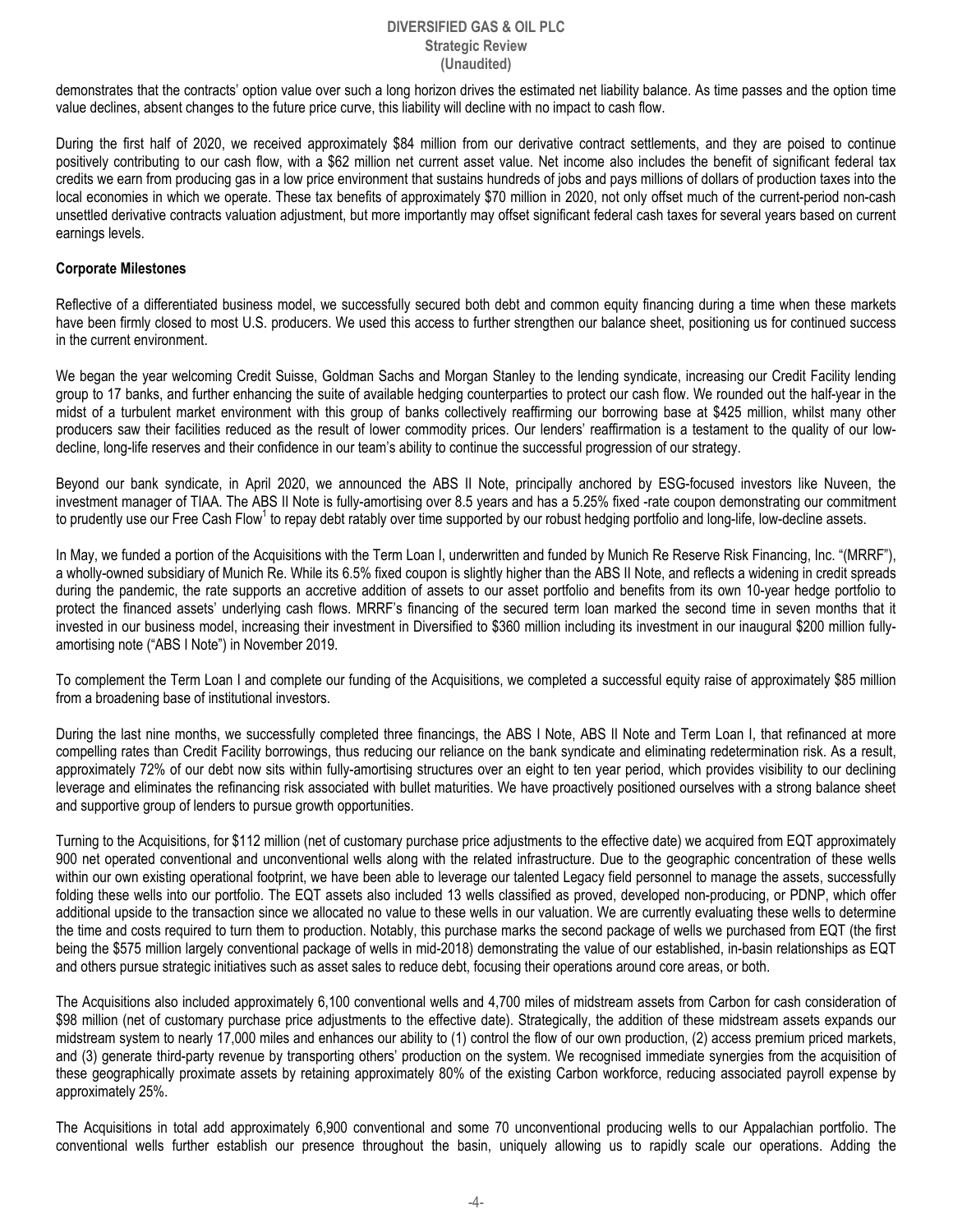unconventional wells to the portfolio with their higher per-well production rates allows us to leverage the fixed costs of an already assembled workforce and further reduce unit-level operating costs.

Having closed on the Acquisitions, we now turn our attention to the successful integration of these assets into our Smarter Well Management Programme with its proven ability to enhance well productivity while reducing unit-level expenses. Inclusive of these newly acquired assets, we exited the mid-year with net daily production of 109 MBoepd.

# **Strong Cash Flow Translates to Dividends and Liquidity**

Our focus on acquiring assets from which we can generate healthy Free Cash Flow<sup>1</sup>, even in an environment of lower commodity pricing, remains central to our business model. Our discipline in properly valuing acquired assets, protecting the associated cash flows with an opportunistically placed hedge portfolio and proactively working to enhance the assets' productivity and reduce expenses, ensures their accretion to earnings and dividends. This period was no exception as we maintained a strong Cash Margin<sup>1</sup> of 55% through the six months ended 30 June 2020, exited the half-year with a Free Cash Flow Yield<sup>1</sup> of 32% and increased our 2Q20 dividend by 7% over the 1Q20 dividend.

Our long-life, low-decline assets require minimal ongoing capital expenditures, thus generating significant Free Cash Flow<sup>1</sup>. Since our 2017 IPO, we've consistently distributed approximately 40% of this Free Cash Flow<sup>1</sup> to our shareholders through our stable dividend with a similar amount allocated to debt repayments. Over the same time period, our dividends paid and declared are approximately \$218 million and total \$166 million paid through June 2020. With a consolidated Trailing Twelve Month ("TTM") Net Debt-to-Adjusted EBITDA<sup>1</sup> at 30 June 2020 of 2.19x and approximately \$220 million in liquidity, inclusive of cash and availability on our Credit Facility, we are well-positioned to respond to opportunities that create longterm shareholder value.

During this period of economic uncertainty stemming from the COVID-19 pandemic, companies across all sectors have cut, suspended or eliminated their dividends, and volatile commodity prices have increased the strain on companies within our sector. Our sustained dividend differentiates us from our peers, and in the first six months of this year we have paid more than \$47 million in dividends. Further, differentiating our model and following another operating period of consistent and strong cash flows, our Board is pleased to declare an interim dividend of 3.75 cents per share in respect of the three-month period ended 30 June 2020, which as previously mentioned is 7% higher than the immediately preceding period per share dividend.

# **Commodity Volatility**

For the six months ended 30 June 2020, we recorded net income of \$18 million and Adjusted EBITDA<sup>1</sup> of \$146 million. Net income was largely reflective of a \$110 million non-cash loss on un settled mark-to-market derivatives partially offset by \$70 million in federal well tax credits while Adjusted EBITDA<sup>1</sup> was primarily driven by the strength of our hedge portfolio and high-margin assets.

Commodity price volatility continued during the first half of 2020 when realised natural gas prices (unhedged) averaged \$1.67/Mcf, well below that of our realised natural gas prices (hedged) of \$2.34/Mcf for the period. The strength of our well-placed commodity hedges contributed to a total \$84 million settled hedge gain for the period and drove an Adjusted EBITDA<sup>1</sup> of \$146 million. Current forward commodity prices have since begun to rebound, driving natural gas prices in excess of our longer tenor portfolio hedged prices and generating a \$110 million non-cash mark-to-market loss on unsettled derivatives as of 30 June 2020. The non-cash loss on derivatives adversely impacted net income of \$18 million for the period. The rebound in commodity prices, however, does bode well for our future revenue as future unhedged production stands to benefit from higher market prices.

Our relentless focus on expense management has served to bolster our already lean cost structure and to meaningfully offset lower commodity prices as experienced in the first half of 2020. Our daily operational goals focus on "Efficiency-every dollar counts" and "Production-every unit counts" and empower our employees to seek out and implement cost reducing processes and activities so we can thrive in any commodity price environment and continuously return value to our shareholders.

Our focus on expense management is only half the story as we strive to fully enhance margins with a proactive and consistent hedging policy. Our prudent risk management practices result in timely layering in short and long-term hedge protection in the form of financial NYMEX swaps, collars and basis swaps. We strategically execute NYMEX hedges when the respective prices move higher, or add basis hedge protection when prices move lower, and basis differentials are often compressed. Our long-life, Free Cash Flow asset portfolio dictates a longer-term approach to hedging than most of peers in our industry. The longer-tenor hedges in our portfolio not only insulate our fully-amortising debt from commodity price volatility, they also add durability to our cash flows and support a consistently strong dividend to our shareholders.

We also seek to minimise the impact of lower commodity prices with our vertically integrated upstream and midstream systems by strategically moving gas production to alternative accessible markets. Our midstream system provides important flow assurance and allows us to nimbly shift transportation of our production to more attractively priced markets to capture value beyond the wellhead.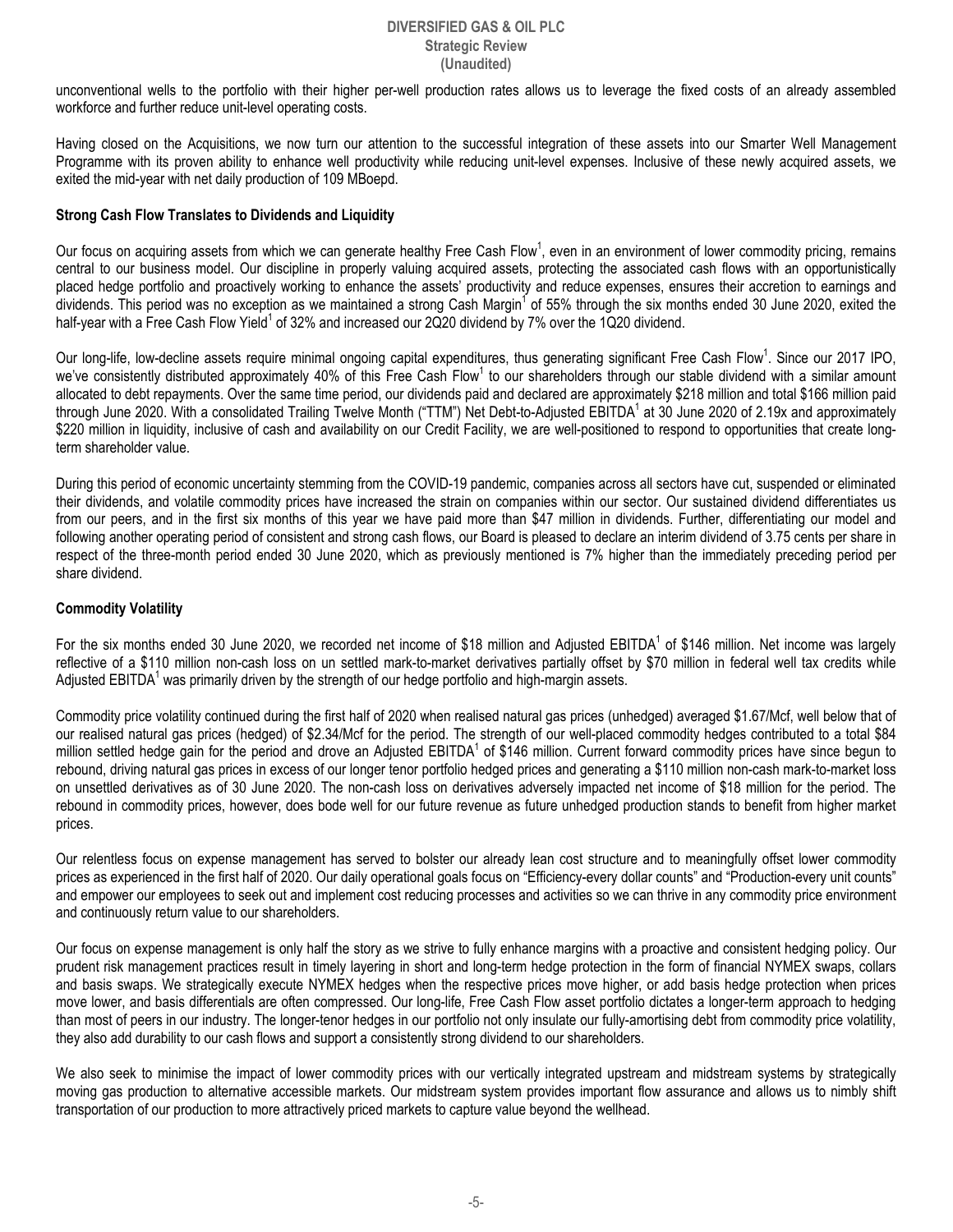# **Continued Operational Excellence**

We are living in an unprecedented, challenging time with the global COVID-19 pandemic which is having a substantial impact to people and economies around the world. I would like to thank our more than 1,000 employees at DGO who have quickly adapted to these challenging times to ensure the uninterrupted production of low-cost, reliable energy for the communities in which we operate. It is a testament to the daily commitment and care of our family that we have managed through this time with unwavering perseverance and dedication to deliver operational excellence.

With a midstream system that now spans approximately 17,000 miles, we similarly expand our "Acquire-Optimise-Produce" business model to be "Acquire-Optimise-Produce-Transport' to better reflect our strict focus on cost discipline and operational efficiencies. While we fully integrate our newly acquired EQT and Carbon assets, we continue to engage in daily activities in both our upstream and midstream operations that seek to increase production, minimise costs, and maximise revenue – all of which contribute to our ongoing ability to fund dividends and reduce leverage. Some of the many examples of these activities within our midstream system include:

- Transporting gas production to premium-priced markets and re-routing Btu-rich gas from NGL processing plants during periods of low NGL prices to maximise realised prices;
- Right-sizing and eliminating redundant or leased compression equipment to help ensure flow control and optionality in addition to lowering operating expenses and increasing production; and
- Gathering and transporting third-party gas volumes to optimise assets and further supplement revenue.

# **ESG and Corporate Responsibility**

# *Environment and Sustainability*

As announced in our full-year results and evidenced by our inaugural Sustainability Report in March of this year, our Board and Management team continue to place significant focus on ESG. We believe wisely stewarding the resource already developed by our industry is central to ESG. Accordingly, we've placed particular emphasis on effectively managing later-life producing wells to fully realise their productive lives before safely and responsibly retiring those wells.

With approximately 99% of our total production coming from natural gas and NGLs, we are supporting the U.S.' drive to reduce carbon dioxide emissions. Approximately 37% of total U.S. natural gas supply comes from Appalachia, and that production continues to be a major contributor to the consistent and substantial reductions in U.S. carbon dioxide emissions as natural gas fills the market share lost by coal and oil. The positive environmental benefits of increased natural gas consumption for energy generation are evident when you consider that natural gas emits approximately 50% less carbon dioxide emissions compared to coal.

Our business model is built on the concept of sustainability - we acquire neglected or non-core assets and then focus on optimising their productivity or usefulness until the end of their natural lives. This model works for both our upstream and midstream assets where we consistently engage in smarter "asset" management activities that not only reduce unit operating costs, create efficiencies and increase margins but also eliminate potential associated emissions that may be present. We recently enhanced our emission detection efforts with the implementation of multiple hand-held leak detection devices capable of detecting flows as small as one part per million of methane in the air. While these devices serve to aid in the detection of carbon emissions, they do not replace the daily efforts our well tenders apply in inspections of the wells, related equipment or midstream assets during their routine well site visits.

We also serve as good stewards of the environment in our cooperative agreements for the retirement of wells within our operating states. In March 2020, we extended our original five-year definitive asset retirement agreement with the state of Ohio by an additional five years, now covering asset retirement activities through the period ending 31 December 2029. This action brings all our retirement agreements, alongside those in Kentucky, West Virginia and Pennsylvania, to a minimum of 10 years – establishing ourselves as a long-term partner with our primary states of operation and providing us with operational and financial stability and visibility in regard to the plugging program.

In the year to date, we have retired 52 wells at an average cost of \$24,779 per well as compared to our expected average cost to retire of \$25,054 per well, in line with our cost estimates and reflective of our diligence to plug wells safely and efficiently. These retirements represent approximately 60% of our current year retirement obligation as per the agreements. Since inception of our retirement agreements with the states in 2018, we have now retired 192 wells at an average cost of \$23,463 per well.

# *Social*

During this ongoing COVID-19 pandemic, we remain fully committed to the health and safety of our employees and the citizens of the communities in which we operate. We are pleased to report that though this unprecedented time has been economically challenging for many individuals and companies, DGO has not experienced similar difficulty and instead has incurred no personnel layoffs nor reduced the salaries or benefits paid to any of our employees. In fact, as part of our continued growth through acquisitions, we welcomed 124 employees to the Diversified family who came from the Carbon acquisition and we extended the same excellent health and wellness benefits to these newest team members. Additionally, as part of our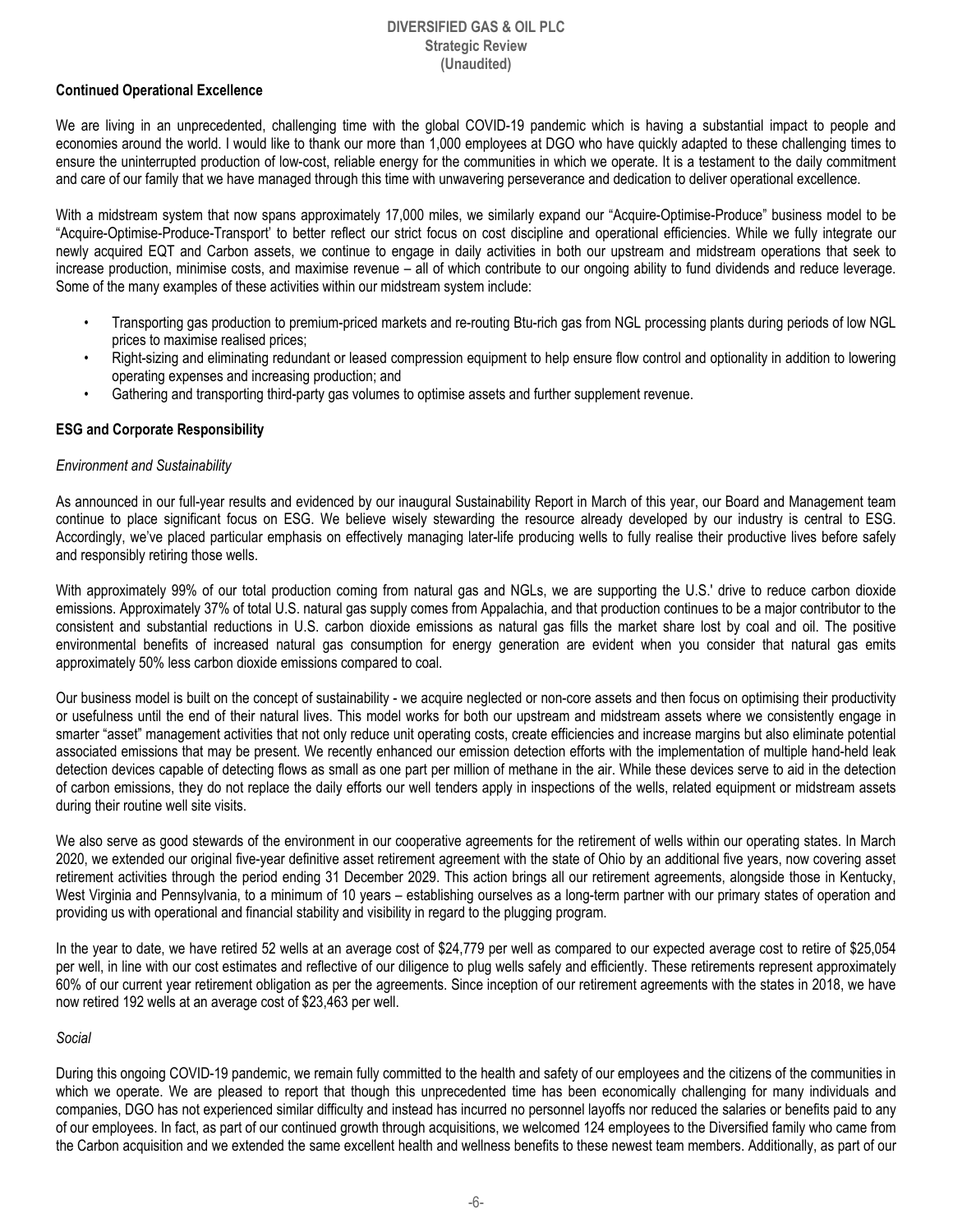expanding employee resources, our new team members are also eligible to participate in our recently adopted company-wide educational assistance program which encourages continuing education in job-related areas or that may lead to promotional opportunities within our company.

#### *Governance*

As an acquisitive company, we've experienced tremendous change and growth since our IPO on AIM in February 2017, spending during this time nearly \$1.7 billion to acquire accretive, cash generative assets that have allowed us to build both scale and operating synergies. The AIM was a tremendous springboard for us in our pursuit to establish and build our position on the London market through the successful execution of a clearly defined growth strategy. As a result of that growth and after just three years, we announced last year our intention to obtain admission to the Premium Segment of the London Stock Exchange, and we saw that goal come to fruition in May with our move up to the Main Market. We believe the move to the Main Market, among many benefits, provides a better suited and enlarged funding platform to continue the execution of our growth plan that is driven by both a disciplined fiscal policy and rewarding dividend policy.

Our step up to the Main Market came under the vision and leadership of a governance structure that was also transforming. Last year, we increased the composition, independence and diversity of our Board with the addition of three new independent non-executive Directors. We named an independent Board Chairman and Lead Director, and also appointed independent non-executive Directors to chair the Audit & Risk, Remuneration, and newly created Sustainability & Safety committees of the Board. We further appointed new independent legal advisors, accounting auditors and reserve auditors. A move to the Main Market inherently brings with it a commitment to strong governance, reporting and operating standards, and we believe these Board and advisory changes will support that commitment as we progress our strategy.

# **Positive Outlook**

Despite the current market backdrop, we are well-positioned to step into the second half of 2020 and continue to do what we do best – engage in operational activities that minimise cost and maximise production; create value through opportunistic hedging practices and value-adding financing arrangements; and, strive to maintain a clear line of sight to cash flows that provide strong shareholder returns and drive debt reductions. As nearterm priorities, we will continue to integrate the EQT and Carbon assets and identify value-deriving smarter "asset" management activities for both the existing and newly acquired upstream and midstream assets.

This lingering period of low commodity prices has not been helpful for our natural gas and oil industry peers who have traditionally focused on expensive growth through the drill bit and now find themselves over-leveraged and with near-term maturities that must be satisfied. Recognising the need to lower costs and generate positive cash flow, those companies are now being forced to reevaluate their portfolios and determine what assets they can trim to best re-fortify their balance sheets. As these companies work to realign their forward growth and financial strategies, we believe it will provide ample opportunity for continued complementary and accretive growth for us, and we continue to look for such opportunities.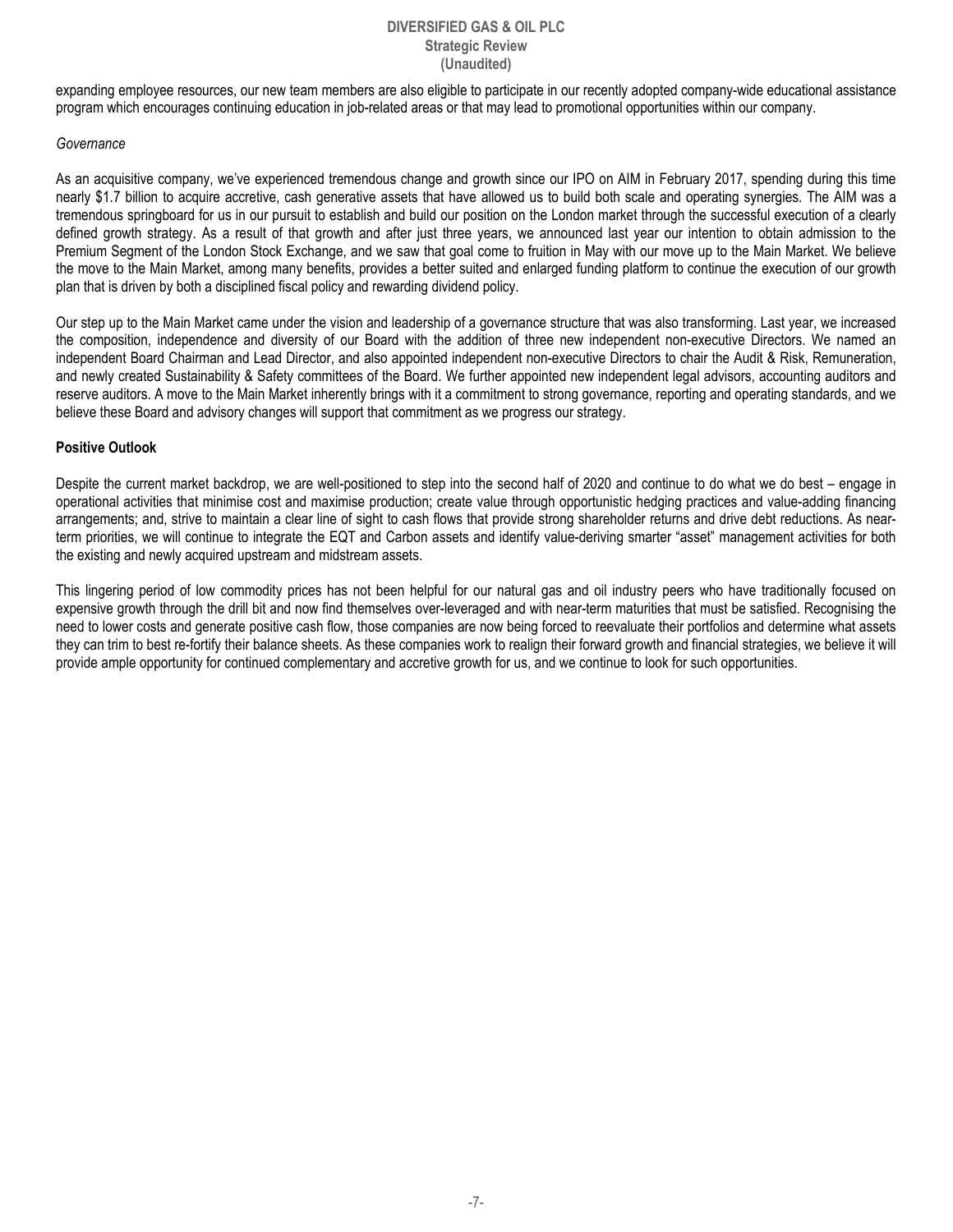<span id="page-7-0"></span>**Financial Review**

|                                                                                   |                         | <b>Six Months Ended</b> |                         |              |                 |           |             |
|-----------------------------------------------------------------------------------|-------------------------|-------------------------|-------------------------|--------------|-----------------|-----------|-------------|
|                                                                                   |                         | 30 June 2020            |                         | 30 June 2019 |                 | Change    | % Change    |
| <b>Net production</b>                                                             |                         |                         |                         |              |                 |           |             |
| Natural gas (MMcf)                                                                |                         | 94,043                  |                         | 73,196       |                 | 20,847    | 28 %        |
| NGLs (MBbls)                                                                      |                         | 1,453                   |                         | 1,313        |                 | 140       | 11 %        |
| Oil (MBbls)                                                                       |                         | 190                     |                         | 189          |                 | 1         | 1%          |
| Total (MBoe)                                                                      |                         | 17,317                  |                         | 13,701       |                 | 3,616     | 26 %        |
| Average daily production (Boepd)                                                  |                         | 95,148                  |                         | 75,696       |                 | 19,452    | 26 %        |
| % Gas (Boe basis)                                                                 |                         | 91 %                    |                         | 89 %         |                 |           |             |
| Average realised sales price<br>(excluding impact of derivatives settled in cash) |                         |                         |                         |              |                 |           |             |
| Natural gas (Mcf)                                                                 | \$                      | 1.67                    | \$                      | 2.66         | \$              | (0.99)    | (37)%       |
| NGLs (MBbls)                                                                      |                         | 4.84                    |                         | 14.04        |                 | (9.20)    | $(66)$ %    |
| Oil (MBbls)                                                                       |                         | 36.33                   |                         | 53.16        |                 | (16.83)   | (32)%       |
| <b>Total (MBoe)</b>                                                               | \$                      | 9.86                    | \$                      | 16.30        | \$              | (6.44)    | (40)%       |
| Average realised sales price                                                      |                         |                         |                         |              |                 |           |             |
| (including impact of derivatives settled in cash)                                 |                         |                         |                         |              |                 |           |             |
| Natural gas (Mcf)                                                                 | \$                      | 2.34                    | \$                      | 2.64         | \$              | (0.30)    | (11)%       |
| NGLs (MBbls)                                                                      |                         | 16.76                   |                         | 21.08        |                 | (4.32)    | (20)%       |
| Oil (MBbls)                                                                       |                         | 51.87                   |                         | 52.96        |                 | (1.09)    | (2)%        |
| <b>Total (MBoe)</b>                                                               | \$                      | 14.69                   | \$                      | 16.84        | \$              | (2.15)    | (13)%       |
|                                                                                   |                         |                         |                         |              |                 |           |             |
| Revenue (in thousands)                                                            |                         |                         |                         |              |                 |           |             |
| Natural gas                                                                       | \$                      | 156,900                 | \$                      | 194,810      | \$              | (37, 910) | (19)%       |
| <b>NGLs</b>                                                                       |                         | 7,029                   |                         | 18,439       |                 | (11, 410) | (62)%       |
| Oil                                                                               |                         | 6,903                   |                         | 10,048       |                 | (3, 145)  | (31)%       |
| <b>Total commodity revenue</b>                                                    | \$                      | 170,832                 | \$                      | 223,297      | \$              | (52, 465) | (23)%       |
| Other revenue                                                                     |                         | 663                     |                         | 1,396        |                 | (733)     | (53)%       |
| Midstream revenue                                                                 |                         | 13,383                  |                         | 12,765       |                 | 618       | 5 %         |
| <b>Total revenue</b>                                                              | \$                      | 184,878                 | \$                      | 237,458      | \$              | (52, 580) | (22)%       |
| Gains (losses) on derivative settlements (in thousands)                           |                         |                         |                         |              |                 |           |             |
| Natural gas                                                                       | \$                      | 63,233                  | \$                      | (1,780)      | \$              | 65,013    | $(3,652)\%$ |
| <b>NGLs</b>                                                                       |                         | 17,321                  |                         | 9,241        |                 | 8,080     | 87 %        |
| Oil                                                                               |                         | 2,952                   |                         | (39)         |                 | 2,991     | $(7,669)$ % |
| Net gain (loss) on derivative settlements                                         | $\sqrt[6]{\frac{1}{2}}$ | 83,506                  | $\sqrt[6]{\frac{1}{2}}$ | 7,422        | $\frac{1}{2}$   | 76,084    | 1,025 %     |
| Per Boe metrics                                                                   |                         |                         |                         |              |                 |           |             |
| Realised price (including impact of derivatives settled in cash)                  | \$                      | 14.69                   | \$                      | 16.84        | \$              | (2.15)    | (13)%       |
| Other revenue                                                                     |                         | 0.81                    |                         | 1.03         |                 | (0.22)    | (21)%       |
| Base lease operating expense                                                      |                         | 2.50                    |                         | 3.78         |                 | (1.28)    | (34)%       |
| Gathering and compression, owned                                                  |                         | 1.41                    |                         | 1.50         |                 |           |             |
| Adjusted G&A <sup>1</sup>                                                         |                         | 1.34                    |                         | 1.35         |                 | (0.09)    | (6)%        |
|                                                                                   |                         |                         |                         |              |                 | (0.01)    | (1)%        |
| Production taxes                                                                  |                         | 0.45                    |                         | 0.53         |                 | (0.08)    | (15)%       |
| Gathering and transportation, third party                                         |                         | 1.35                    |                         | 1.13         |                 | 0.22      | 19 %        |
| <b>Operating margin</b>                                                           | \$                      | 8.45                    | $\sqrt[6]{\frac{1}{2}}$ | 9.58         | $\overline{\$}$ | (1.13)    | (12)%       |
| % Operating margin                                                                |                         | 54.5 %                  |                         | 53.6 %       |                 |           |             |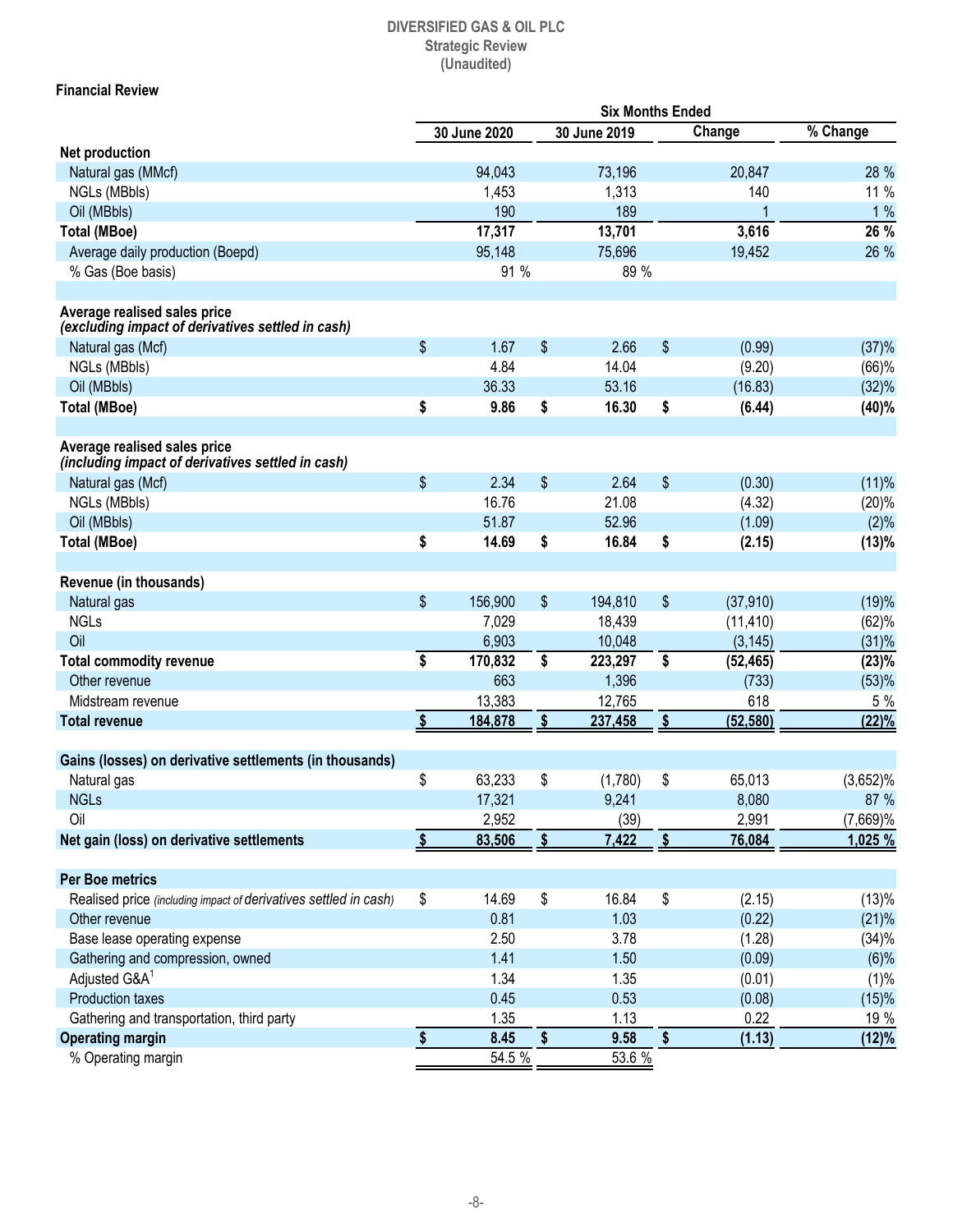# *Production, Revenue and Hedging*

Total revenue (unhedged) in 1H20 of \$184.9 million decreased 22.1% from \$237.5 million reported for 1H19. This decline is primarily due to a 39.5% decrease in the average realised sales price. This was offset in part by 26.4% higher production. We ended 1H20 with net sales of approximately 17,317 MBoe versus prior year sales of approximately 13,701 MBoe. The increase in production was driven by the full integration of the previously acquired HG Energy and EdgeMarc assets in 2019 and the Carbon and EQT assets in May 2020. Average realised sales prices dropped as a result of decreases in commodity prices. The average Henry Hub quoted price for 1H20 was \$1.83 per MMBtu versus \$2.89 per MMBtu for 1H19. The average Mont Belvieu quoted price for 1H20 was \$18.65 per barrel versus \$27.58 per barrel for 1H19. The average WTI quoted price for 1H20 was \$37.01 per barrel versus \$57.33 per barrel in 1H19.

Refer to Note 3 in the [Notes to the Group Interim Financial Information](#page-22-0) for additional information regarding our acquisitions.

# *Commodity Revenue (Unhedged)*

The following table is intended to reconcile the change in commodity revenue (excluding the impact of hedges settled in cash) for 1H20 by reflecting the effect of changes in volume and in the underlying prices (in thousands):

|                                                            | Natural gas | <b>NGLs</b> | Oil      | Total      |
|------------------------------------------------------------|-------------|-------------|----------|------------|
| Commodity revenue for the six months ended 30 June 2019 \$ | 194.810     | 18,439      | 10,048   | 223,297    |
| Volume increase (decrease)                                 | 55.453      | 1,966       | 53       | 57.472     |
| Price increase (decrease)                                  | (93, 363)   | (13, 376)   | (3, 198) | (109, 937) |
| Net increase (decrease)                                    | (37,910)    | (11.410)    | (3, 145) | (52, 465)  |
| Commodity revenue for the six months ended 30 June 2020 \$ | 156,900     | 7,029       | 6,903    | 170,832    |

To manage our cash flows in a volatile commodity price environment, we utilise hedges. See the tables below for our hedging impact on revenue and average realised prices (in thousands, except per unit data):

|                                     | Six Months Ended 30 June 2020 |  |                    |  |                               |  |       |         |       |                    |       |                        |                    |  |       |
|-------------------------------------|-------------------------------|--|--------------------|--|-------------------------------|--|-------|---------|-------|--------------------|-------|------------------------|--------------------|--|-------|
|                                     | Natural gas                   |  |                    |  | <b>NGLs</b>                   |  |       |         |       | Oil                |       | <b>Total Commodity</b> |                    |  |       |
|                                     | Revenue                       |  | <b>Realised \$</b> |  | <b>Realised \$</b><br>Revenue |  |       | Revenue |       | <b>Realised \$</b> |       | Revenue                | <b>Realised \$</b> |  |       |
| <b>Excluding hedge impact</b>       | 156,900                       |  | 1.67               |  | 7,029                         |  | 4.84  |         | 6,903 |                    | 36.33 |                        | 170,832            |  | 9.86  |
| Hedge impact                        | 63,233                        |  | 0.67               |  | 17,321                        |  | 11.92 |         | 2.952 |                    | 15.54 |                        | 83.506             |  | 4.82  |
| Including hedge impact <sup>1</sup> | 220,133                       |  | 2.34               |  | 24,350                        |  | 16.76 |         | 9,855 |                    | 51.87 |                        | 254,338            |  | 14.69 |

|                                     | Six Months Ended 30 June 2019 |  |                    |             |         |  |                    |  |         |  |                    |  |                        |  |                    |
|-------------------------------------|-------------------------------|--|--------------------|-------------|---------|--|--------------------|--|---------|--|--------------------|--|------------------------|--|--------------------|
|                                     | Natural gas                   |  |                    | <b>NGLs</b> |         |  |                    |  | Oil     |  |                    |  | <b>Total Commodity</b> |  |                    |
|                                     | Revenue                       |  | <b>Realised \$</b> |             | Revenue |  | <b>Realised \$</b> |  | Revenue |  | <b>Realised \$</b> |  | Revenue                |  | <b>Realised \$</b> |
| <b>Excluding hedge impact</b>       | 194,810                       |  | 2.66               |             | 18.439  |  | 14.04              |  | 10,048  |  | 53.16              |  | 223.297                |  | 16.30              |
| Hedge impact                        | (1,780)                       |  | (0.02)             |             | 9.241   |  | 7.04               |  | (39)    |  | (0.21)             |  | 7.422                  |  | 0.54               |
| Including hedge impact <sup>1</sup> | 193,030                       |  | 2.64               |             | 27,680  |  | 21.08              |  | 10,009  |  | 52.96              |  | 230,719                |  | 16.84              |

Refer to Note 16 in the Notes to the Group Interim Financial Information for additional information regarding our hedging portfolio.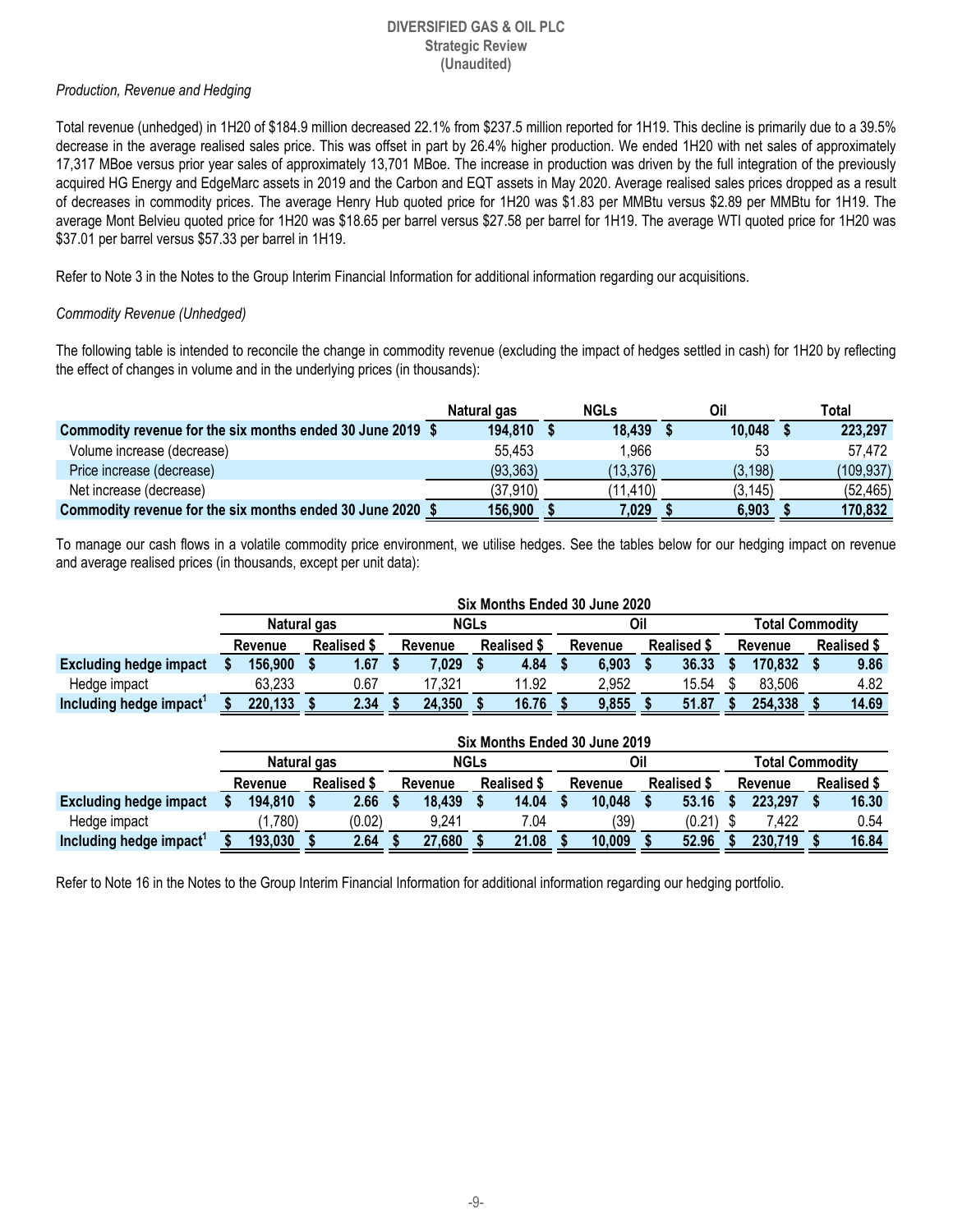*Expenses*

| (In thousands, except per unit data)       | <b>Six Months Ended</b> |              |    |            |      |              |                     |                |    |         |            |  |        |       |
|--------------------------------------------|-------------------------|--------------|----|------------|------|--------------|---------------------|----------------|----|---------|------------|--|--------|-------|
|                                            |                         | Per          |    |            | Per  |              | <b>Total Change</b> | Per Boe Change |    |         |            |  |        |       |
|                                            |                         | 30 June 2020 |    | <b>Boe</b> |      | 30 June 2019 |                     | Boe            |    |         | %          |  |        | %     |
| Base lease operating expense (a)           |                         | 43,368       | \$ | 2.50       | S    | 51.777       | \$.                 | 3.78           | \$ | (8,409) | (16)%      |  | (1.28) | (34)% |
| Production taxes <sup>(b)</sup>            |                         | 7,748        |    | 0.45       |      | 7,277        |                     | 0.53           |    | 471     | $6\%$      |  | (0.08) | (15)% |
| Gathering and compression <sup>(c)</sup>   |                         | 24,380       |    | 1.41       |      | 20,552       |                     | 1.50           |    | 3,828   | 19 %       |  | (0.09) | (6)%  |
| Gathering and transportation (d)           |                         | 23,455       |    | 1.35       |      | 15,523       |                     | 1.13           |    | 7,932   | 51 %       |  | 0.22   | 19 %  |
| <b>Total operating expense</b>             |                         | 98,951       |    | 5.71       | - \$ | 95,129       | S                   | 6.94           | S  | 3,822   | 4 %        |  | (1.23) | (18)% |
| Adjusted G&A <sup>1 (e)</sup>              |                         | 23,129       |    | 1.34       |      | 18,470       |                     | 1.35           |    | 4,659   | 25 %       |  | (0.01) | (1)%  |
| Non-recurring and/or non-cash G&A (1)      |                         | 11,567       |    | 0.67       |      | 3,212        |                     | 0.23           |    | 8,355   | 260 %      |  | 0.44   | 191 % |
| <b>Total operating and G&amp;A expense</b> | S                       | 133,647      | S  | 7.72       | - \$ | 116,811      | S                   | 8.53           | S  | 16,836  | $14 \%$ \$ |  | (0.81) | (9)%  |
| Depreciation and depletion                 |                         | 55,837       |    | 3.22       |      | 45,342       |                     | 3.31           |    | 10,495  | 23 %       |  | (0.09) | (3)%  |
| <b>Total expenses</b>                      |                         | 189,484      |    | \$10.94    |      | 162,153      |                     | \$11.84        |    | 27,331  | 17 %       |  | (0.90) | (8)%  |

(a) Base lease operating expense is defined as the sum of employee and benefit expenses, well operating expense (net), automobile expense and insurance cost.

(b) Production taxes include severance and property taxes. Severance taxes are generally paid on produced natural gas, natural gas liquids and oil production at fixed rates established by federal, state or local taxing authorities. Property taxes are generally based on the taxing jurisdictions' valuation of our oil and gas properties and midstream assets.

(c) Gathering and compression expenses are daily costs incurred to operate our owned midstream assets inclusive of employee and benefit expenses.

(d) Gathering and transportation expenses are daily costs incurred to gather, process and transport the Group's natural gas, natural gas liquids and oil.

(e) Adjusted general and administrative expense ("Adjusted G&A")<sup>1</sup> includes payroll and benefits for our corporate staff, costs of maintaining corporate offices, costs of managing our production operations, franchise taxes, public company costs, non-cash equity issuance, fees for audit and other professional services, and legal compliance.

(f) Non-recurring and/or non-cash general and administrative expense ("Non-recurring and/or non-cash G&A") includes costs related to acquisitions, our uplist to the main market of the LSE, non-cash equity compensation and one-time projects.

As a result of our significant, value-focused growth, per unit expenses decreased 8%, or \$0.90 per Boe as a result of the following:

- Lower per Boe base lease operating expenses, which declined 34%, or \$1.28 per Boe, through a mixture of disciplined cost reductions and economies of scale whereby fixed operating costs were spread across a larger base of producing assets;
- Lower per Boe production taxes, which declined 15%, or 0.08 per Boe, primarily due to a decrease in severance taxes as a result of a decrease in revenue. Declines also resulted from taxes on our midstream assets, that are generally fixed, being spread across a larger base of producing assets; and
- Lower per Boe gathering, processing and compression expenses, which declined 6%, or 0.09 per Boe, primarily due to economies of scale whereby fixed operating costs for our owned midstream assets were spread across a larger base of producing assets.

Partially offsetting these per Boe declines were increases due to:

- Higher per Boe gathering and transportation due to third-party transportation expense related to the HG Energy and EdgeMarc assets acquired in April 2019 and September 2019, respectively;
- Higher Adjusted G&A<sup>1</sup> as a result of investments made in staff and systems to support our growth; and
- Higher non-recurring and/or non-cash G&A due to costs associated with the uplist to the main market of the LSE, expenses related to the Carbon and EQT acquisitions, and expenses for a one-time hedge portfolio restructuring.

Refer to Note 3 in the Notes to the Group Interim Financial Information for additional information regarding our acquisitions.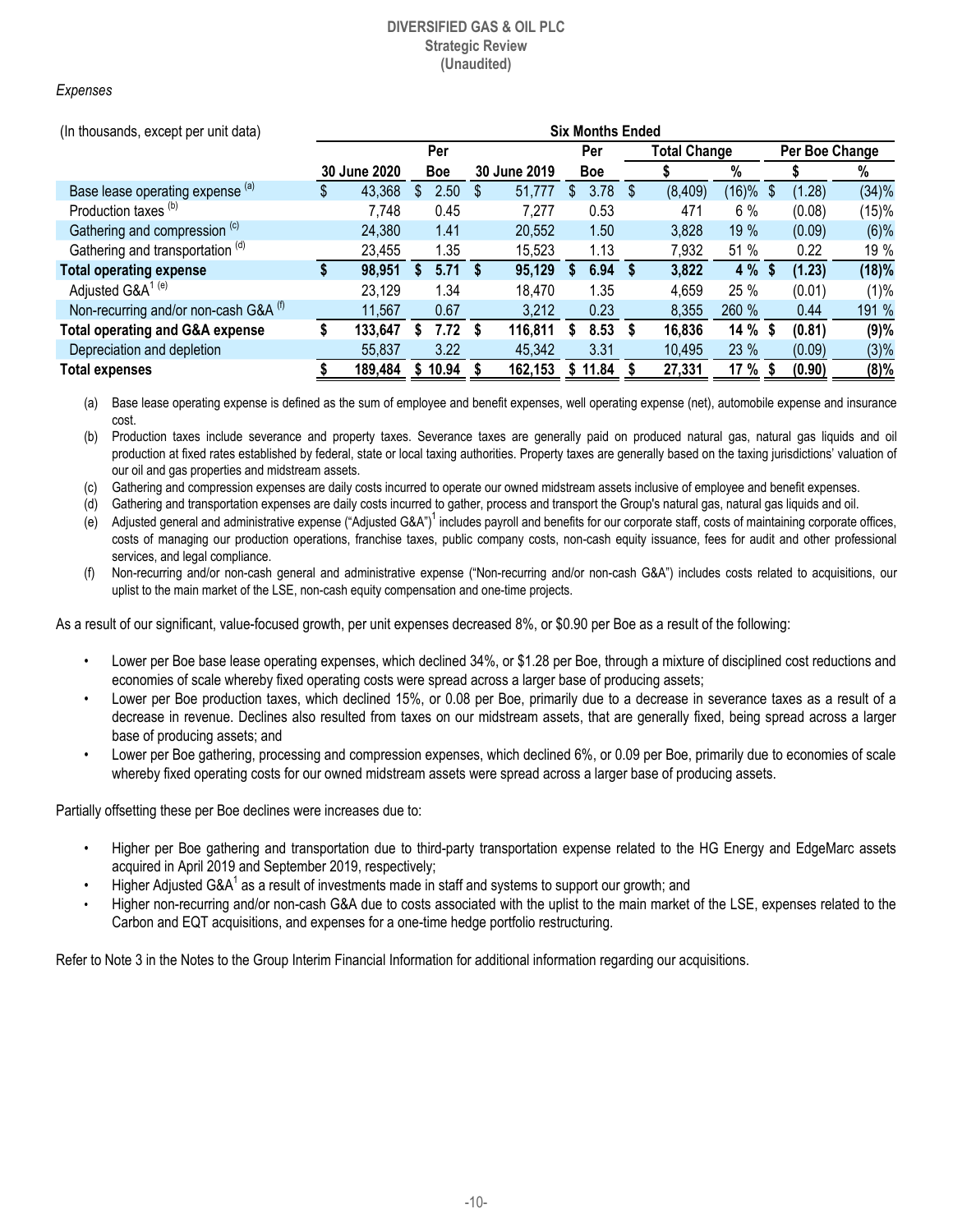# *Derivative Financial Instruments*

We recorded the following gain (loss) on derivative financial instruments in the Consolidated Statements of Comprehensive Income for the periods presented:

| (In thousands)                                                                          | <b>Six Months Ended</b> |                |  |              |  |           |           |  |  |  |  |
|-----------------------------------------------------------------------------------------|-------------------------|----------------|--|--------------|--|-----------|-----------|--|--|--|--|
|                                                                                         |                         | 30 June 2020   |  | 30 June 2019 |  | \$ Change | % Change  |  |  |  |  |
| Net gain (loss) on derivative settlements (a)                                           |                         | 83.506         |  | 7,422        |  | 76.084    | 1025 %    |  |  |  |  |
| Gain on foreign currency hedge                                                          |                         |                |  | 4,120        |  | (4, 120)  | $(100)$ % |  |  |  |  |
| Total gain (loss) on settled derivative instruments                                     |                         | 83.506         |  | 11,542       |  | 71.964    | 623 %     |  |  |  |  |
| Gain (loss) on fair value adjustments of unsettled financial instruments <sup>(b)</sup> |                         | (109,680)      |  | 21,252       |  | (130,932) | (616)%    |  |  |  |  |
| Total gain (loss) on derivative financial instruments                                   |                         | $(26, 174)$ \$ |  | 32,794       |  | (58, 968) | $(180)$ % |  |  |  |  |

(a) Represents the cash settlement of hedges that settled during the period.

(b) Represents the change in fair value of financial instruments net of removing the carrying value of hedges that settled during the period.

Total loss on derivative financial instruments of \$26.2 million in 1H20 decreased \$59.0 million compared to a gain of \$32.8 million in 1H19, primarily due to a loss of \$109.7 million on fair value adjustments of unsettled financial instruments in 1H20, a decrease of \$130.9 million, as compared to a gain of \$21.3 million in 1H19. Offsetting the loss was a gain of \$83.5 million attributable to derivative instruments settled in cash in 1H20, an increase of \$72.0 million over 1H19.

Refer to Note 16 in the Notes to the Group Interim Financial Information for additional information regarding our derivative financial instruments.

*Finance Costs*

| (In thousands)                                          | <b>Six Months Ended</b> |              |  |              |  |           |          |  |  |  |
|---------------------------------------------------------|-------------------------|--------------|--|--------------|--|-----------|----------|--|--|--|
|                                                         |                         | 30 June 2020 |  | 30 June 2019 |  | \$ Change | % Change |  |  |  |
| Interest expense, net of capitalised and income amounts |                         | 17.476       |  | 15,676       |  | 1,800     | 11%      |  |  |  |
| Amortisation of deferred finance cost                   |                         | 3.515        |  | 1.930        |  | 1,585     | 82 %     |  |  |  |
| Other                                                   |                         | 421          |  |              |  | 419       | 20,950 % |  |  |  |
| <b>Total finance costs</b>                              |                         | 21,412       |  | 17,608       |  | 3,804     | 22%      |  |  |  |

Interest expense on borrowings of \$17.5 million in 2020 increased \$1.8 million compared to \$15.7 million in 2019, primarily due to the increase in borrowings used to fund our previously mentioned acquisitions. As of 30 June 2020 and 2019, total borrowings were \$771.1 million and \$625.2 million, respectively. The weighted average interest rate on borrowings was 4.6% for 1H20 as compared to 5.2% for 1H19.

Refer to Notes 3 and 14 in the Notes to the Group Interim Financial Information for additional information regarding our acquisitions and borrowings, respectively.

# *Taxation*

The effective tax rate is calculated on the face of the Statements of Comprehensive Income by dividing Income (loss) before taxation by the amount of recorded Income tax benefit (expense) as follows:

|                               | <b>Six Months Ended</b> |  |              |  |            |          |  |  |  |  |  |  |
|-------------------------------|-------------------------|--|--------------|--|------------|----------|--|--|--|--|--|--|
|                               | 30 June 2020            |  | 30 June 2019 |  | Change     | % Change |  |  |  |  |  |  |
| Income (loss) before taxation | (59, 227)               |  | 84.047       |  | (143, 274) | (170)%   |  |  |  |  |  |  |
| Income tax benefit (expense)  | 77.712                  |  | (21, 881)    |  | 99,593     | (455)%   |  |  |  |  |  |  |
| <b>Effective tax rate</b>     | 131.2%                  |  | 26.0 %       |  |            | 105%     |  |  |  |  |  |  |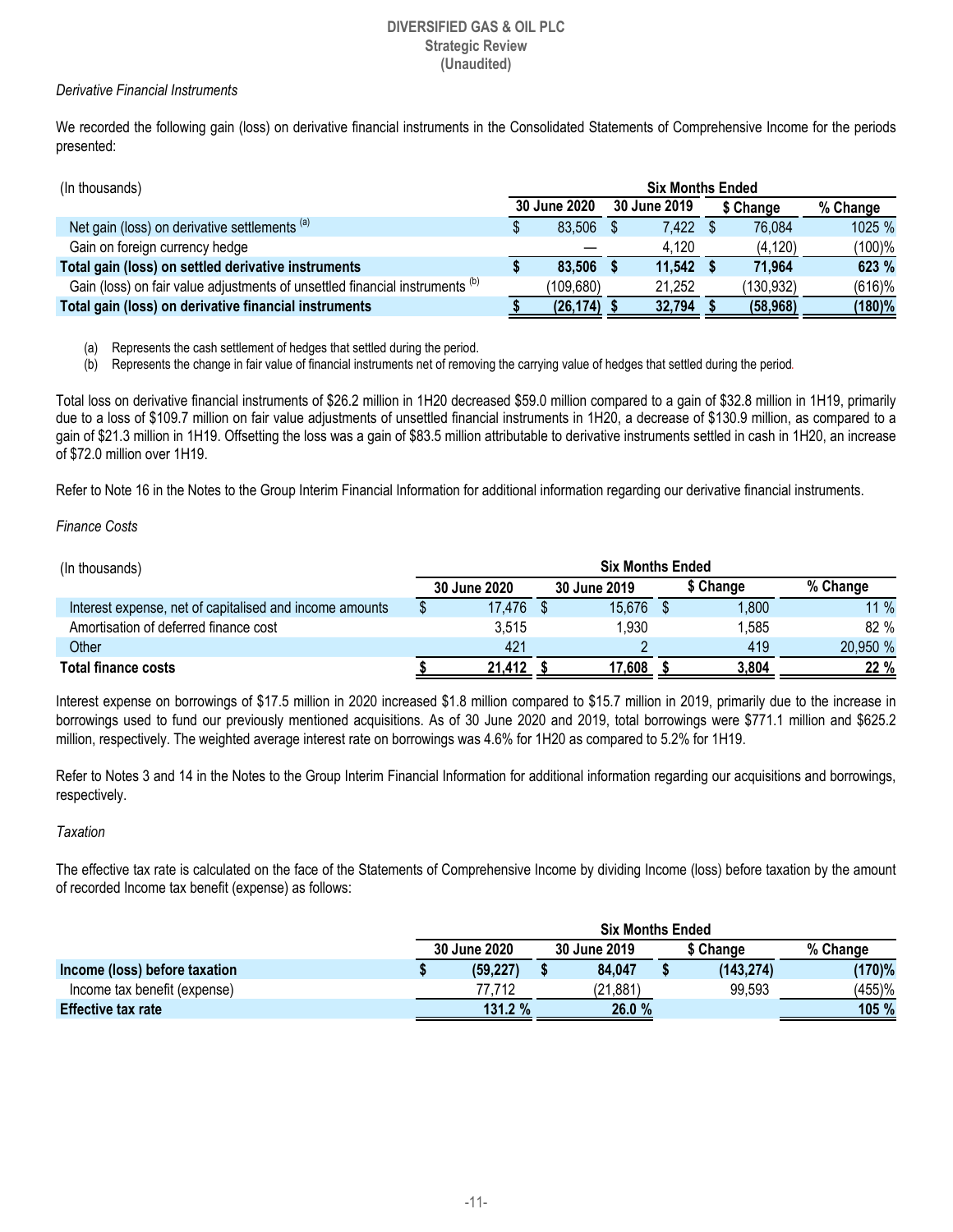The differences between the statutory US federal income tax rate and the effective tax rates are summarised as follows:

|                                                      | <b>Six Months Ended</b> |              |
|------------------------------------------------------|-------------------------|--------------|
|                                                      | <b>30 June 2020</b>     | 30 June 2019 |
| Expected tax at statutory US federal income tax rate | 21.0%                   | 21.0 %       |
| State income taxes, net of federal tax benefit       | $3.8\%$                 | 5.0%         |
| Federal credits                                      | 108.5%                  | $(4.5)\%$    |
| Other, net                                           | $(2.1)\%$               | 4.5%         |
| <b>Effective tax rate</b>                            | 131.2%                  | 26.0 %       |

We reported a tax benefit of \$77.7 million for 1H20, an increase of \$99.6 million, compared to expense of \$21.9 million for 1H19. The resulting effective tax rates for 1H20 and 1H19 were 131.2% and 26.0%, respectively. The effective tax rate is primarily impacted by recognition of the federal well tax credit available to qualified producers in 2020 due to the low commodity pricing environment.

Refer to Note 7 in the Notes to the Group Interim Financial Information for additional information regarding Taxation.

# *EPS and Adjusted EBITDA*<sup>1</sup>

We reported a loss before taxation of \$59.2 million in 1H20 compared to income of \$84.0 million in 1H19, a decrease of 170%, and reported statutory income for 1H20 per diluted ordinary share of \$0.03 compared to income of \$0.10 per diluted ordinary share in 1H19. However, when adjusted for certain non-recurring and/or non-cash items and similar items, we reported Adjusted EBITDA<sup>1</sup> (hedged) per diluted ordinary share of \$0.22, consistent with the prior year's \$0.22. Our Adjusted EBITDA<sup>1</sup> (hedged) for 1H20 was \$146.3 million, a 11% increase from \$131.3 million in 1H19.

Refer to Notes 8 and 6 in the Notes to the Group Interim Financial Information for additional information regarding our EPS and Adjusted EBITDA<sup>1</sup>, respectively.

# *Liquidity and Capital Resources*

Our principal sources of liquidity have historically been cash generated from operating activities and, to the extent necessary, commitments available under our credit facility. We monitor our working capital to ensure that the levels remain adequate to operate the business. In addition to working capital management, we have a disciplined approach to allocating capital resources by focusing on flexible assets, capital modification and re-use, when and where appropriate, and managing our fixed costs, all of which support overall cash flow generation in our business operations.

| (In thousands)                            | <b>Six Months Ended</b> |              |  |              |  |            |          |  |  |
|-------------------------------------------|-------------------------|--------------|--|--------------|--|------------|----------|--|--|
|                                           |                         | 30 June 2020 |  | 30 June 2019 |  | \$ Change  | % Change |  |  |
| Net cash provided by operating activities |                         | 123,359      |  | 130,541      |  | (7, 182)   | (6)%     |  |  |
| Net cash used in investing activities     |                         | (231, 396)   |  | (407, 193)   |  | 175.797    | (43)%    |  |  |
| Net cash provided by financing activities |                         | 113,091      |  | 275,280      |  | (162, 189) | (59)%    |  |  |
| Net change in cash and cash equivalents   |                         | 5,054        |  | (1,372)      |  | 6,426      | (468)%   |  |  |

# *Net Cash Provided by Operating Activities*

Net cash generated by operating activities decreased by \$7.2 million, or 6%, to \$123.4 million in 1H20 from \$130.5 million in 1H19. The change in operating activities was predominantly attributable to the following:

- A decrease in revenue, offset by an increase in settlements of hedges:
- An increase in certain operating expenses related to acquired properties;
- An increase in Adjusted G&A<sup>1</sup> as a result of investments made in staff and systems to support our growth;
- An increase in non-recurring and/or non-cash G&A due to costs associated with the uplist to the main market of the LSE, expenses related to the Carbon and EQT acquisitions, and hedge portfolio restructuring costs; and
- A change related to the timing of working capital payments and receipts.

Production, realised prices, operating expenses, and general and administrative expenses are discussed above in the Financial Review. Refer to Notes 3 and 16 in the Notes to the Group Interim Financial Information for additional information regarding our acquisitions and derivatives, respectively.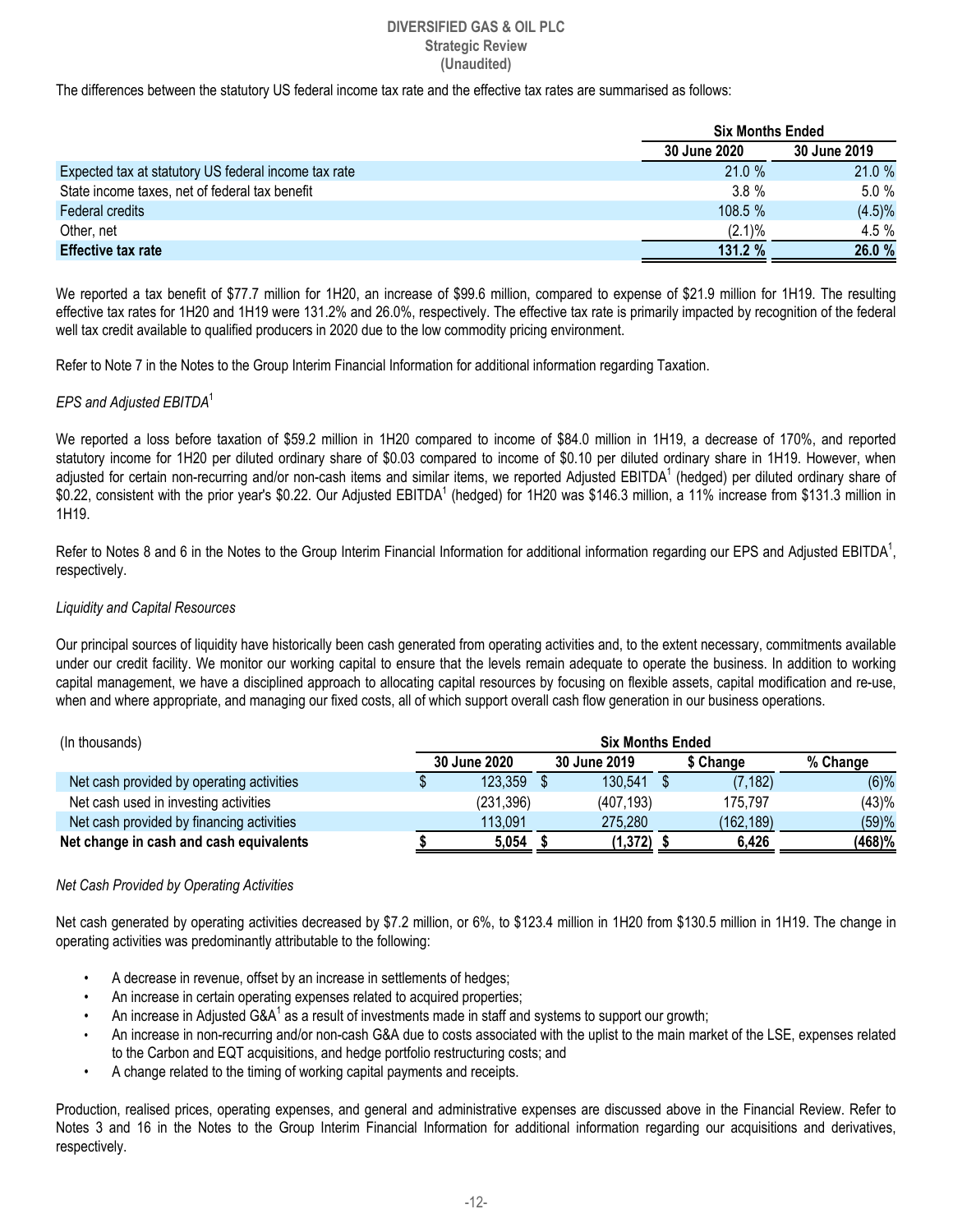# *Net Cash Used in Investing Activities*

Net cash used in investing activities decreased by \$175.8 million, or 43%, to \$231.4 million in 1H20 from \$407.2 million in 1H19. The change in net cash used in investing activities was primarily attributable to the following:

• For 1H20, we paid purchase consideration of approximately \$103.6 million and \$119.4 million for the Carbon and EQT acquisitions, respectively. For 1H19, we paid a purchase consideration of \$384.0 million for the HG Energy acquisition.

Refer to Note 3 in the Notes to the Group Interim Financial Information for additional information regarding our acquisitions.

# *Net Cash Provided by Financing Activities*

Net cash provided by financing activities decreased by \$162.2 million, or 59%, to \$113.1 million in 1H20 from \$275.3 million in 1H19. The change in net cash provided by financing activities was primarily attributable to the following:

- During 1H20 our Credit Facility activity resulted in net repayments of \$225.4 million versus net proceeds of \$119.9 million in 1H19;
- Proceeds from borrowings, net of repayments, on our new debt facilities was \$344.2 million, an increase of \$336.9 million as compared to 1H19;
- A decrease of \$140.3 million in proceeds from an equity issuance in 1H20 that raised \$81.6 million as compared to \$221.9 million raised 1H19.
- An increase of \$10.9 million in dividends paid in 1H20 as compared to 1H19; and
- A decrease of \$3.5 million in repurchases of shares in 1H20 as compared to 1H19.

Refer to Notes 9, 12 and 14 in the Notes to the Group Interim Financial Information for additional information regarding our dividends, share capital and borrowings, respectively.

# *Principal Risks and Uncertainties*

The directors have reconsidered the principal risks and uncertainties we face, particularly in relation to COVID-19. The directors consider that the principal risks and uncertainties published in the Annual Report for the year ended 31 December 2019 remain appropriate. The risks and associated risk management processes, including financial risks, can be found in our 2019 Annual Report, which is available in the Investor Resources section of our website at [www.dgoc.com.](https://www.dgoc.com/)

The risks referred to and which could have a material impact on our performance for the remainder of the current financial year relate to:

- Managing growth;
- Commodity price volatility;
- Market risk:
- Liquidity risk; and
- Environmental and regulatory risk.

# *COVID-19*

The COVID-19 pandemic has brought considerable change to the risk landscape in the first half of the year, increasing the impact of many of our principal risks and creating uncertainty in how the future risk landscape will unfold. We have reassessed all of our principal risks and, where necessary, we have implemented further mitigation activities. COVID-19 has severely impacted our industry particularly when considered in connection with the decline in oil, gas, and NGLs prices in 2020. However despite this negative trend in the industry, COVID-19 has resulted in limited direct disruption to our ability to operate, and our unique business model has allowed us to continue to grow and deliver shareholder returns.

COVID-19 also has the potential to be a health and safety risk to our employees. To help safeguard our employees, we responded proactively by issuing personal protective equipment ("PPE") guidance, establishing social distancing policies and supporting remote working environments where possible. We have also closely monitored guidance issued by state and local governments as well as the Center for Disease Control and Occupational Health and Safety Administration to ensure we are compliant with all regulatory authorities. Our business model also naturally lends itself to a socially distant operating environment provided our employees are most commonly working in small teams in remote areas when servicing wells. We will continue to monitor the changing risk landscape and respond proactively to ensure the health and safety of our employees.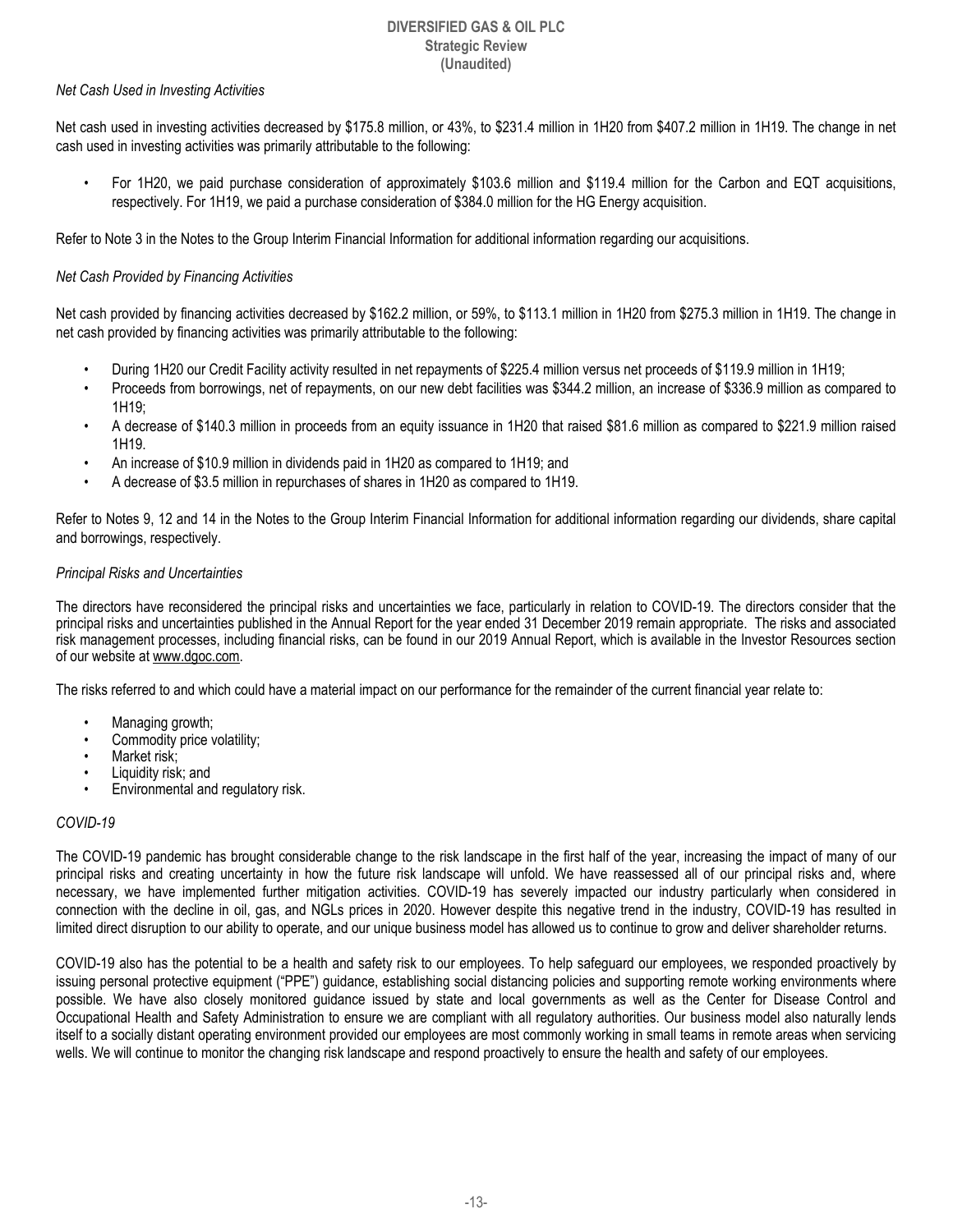# *Going Concern*

As described in Note 2 in the Notes to the Group Interim Financial Information, the directors have formed a judgement, at the time of approving the Group Interim Financial Information, that there is a reasonable expectation that we are sufficiently well funded to be able to operate as a going concern for at least the next twelve months from the date of approval of the Group Interim Financial Information. In making this judgement, they have considered the impacts of current and severe but plausible consequences arising from COVID-19 to our activities. For this reason, the directors continue to adopt the going concern basis in preparing the Group Interim Financial Information.

#### *Responsibility Statement*

We confirm to the best of our knowledge that:

- (a) The Group Interim Financial Information has been prepared in accordance with IAS 34 "Interim Financial Reporting";
- (b) The interim Strategic Review includes a fair review of the information required by DTR 4.2.7R (indication of important events during the first six months and description of principal risks and uncertainties for the remaining six months of the year); and
- (c) The interim Strategic Review includes a fair review of the information required by DTR 4.2.8R (disclosure of related party transactions and changes therein).

# **Conclusion**

We have enjoyed an eventful and successful 2020 so far, and look forward to continued progress as we focus our attention towards the second half of 2020. I would like to thank the growing Diversified family for its commitment to safe and efficient operations, the Board for its diligent oversight and guidance, and our shareholders and stakeholders who entrust to us the capital to fuel our growth. I look forward to reporting back to you with our fullyear results.

D.E. Jahrson

**David Johnson Chairman**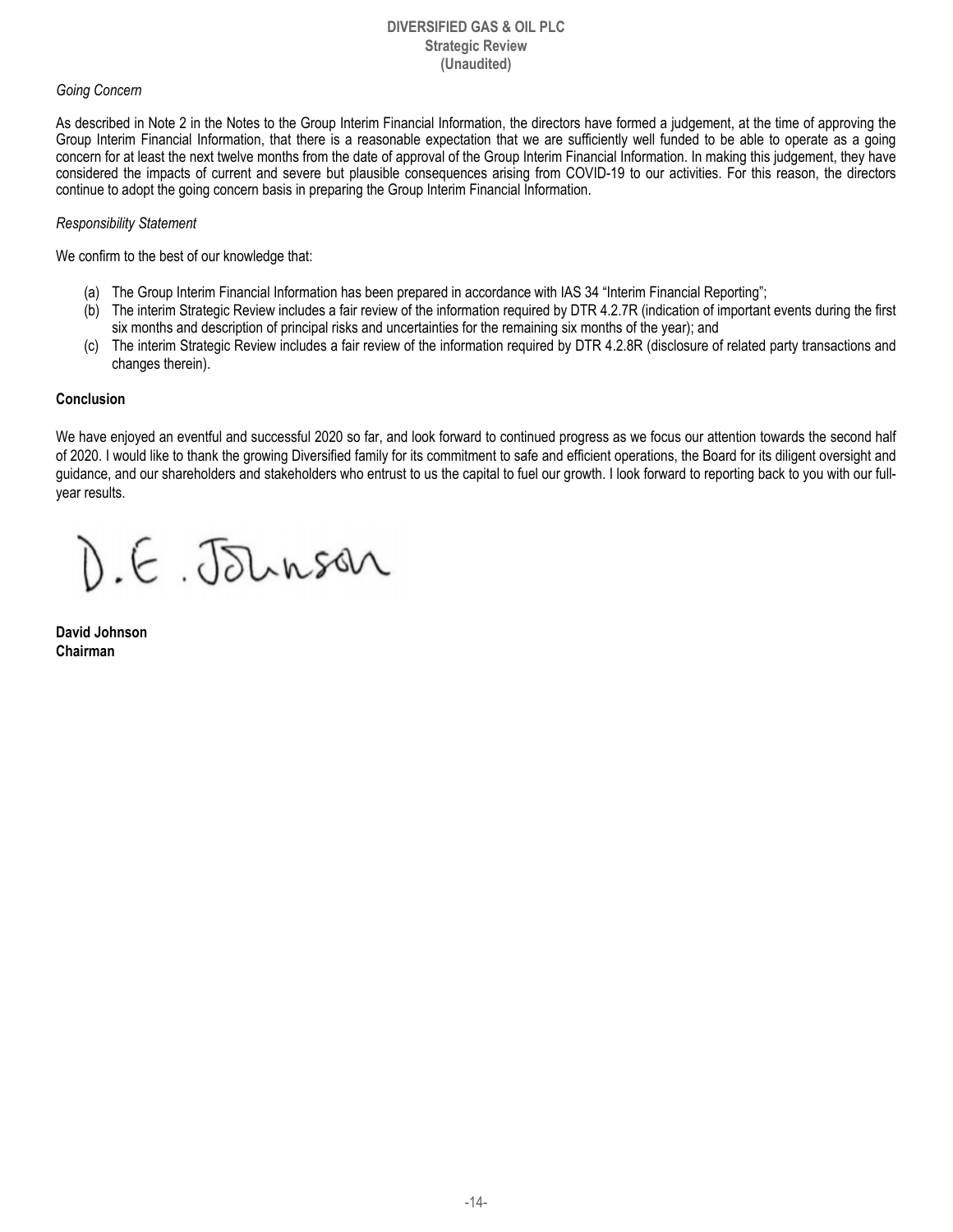# **DIVERSIFIED GAS & OIL PLC Alternative Performance Measures (Amounts in thousands, except per share data)**

# **Alternative Performance Measures**

<span id="page-14-0"></span>This interim report refers to Alternative Performance Measures ("APMs") such as "Adjusted EBITDA," "Cash Margin," "Free Cash Flow," "Net Debt," and "Total Revenue (Hedged)." See definitions and reconciliations below. These measures are provided in addition to, and not as an alternative for, the information contained in the Group's financial statements prepared in accordance with IFRS including the Notes thereto, and should be read in conjunction with the Group's annual reports and related presentations.

The Group uses APMs to improve the comparability of information between reporting periods and to more accurately evaluate cash flows, either by adjusting for uncontrollable or non-recurring factors or, by aggregating measures, to aid the users of this interim report in understanding the activity taking place across the Group. APMs are used by the Directors and Management for planning and reporting. The measures are also used in discussions with the investment analyst community and credit rating agencies.

**Adjusted EBITDA** As used herein, Adjusted EBITDA represents earnings before interest, taxes, depletion, depreciation and amortisation and adjustments for non-recurring and non-cash items such as gain on the sale of assets, acquisition related expenses and integration costs, mark-to-market adjustments related to the Group's hedge portfolio, non-cash equity compensation charges and items of a similar nature.

> Adjusted EBITDA should not be considered in isolation or as a substitute for operating income or loss, net income or loss, or cash flows provided by operating, investing and financing activities. However, Management believes it is useful to an investor in evaluating the Group's financial performance because this measure (1) is widely used by investors in the oil and natural gas industry as an indicator of underlying business performance; (2) helps investors to more meaningfully evaluate and compare the results of the Group's operations from period to period by removing the oftenvolatile revenue impact of changes in the fair value of derivative instruments prior to settlement; (3) is used in the calculation of a key metric in one of the Group's Credit Facility financial covenants; and (4) is used by our Directors as a performance measure in determining executive compensation.

|                                                                          | 1H20          |   | 1H19      |    | 2H19    |
|--------------------------------------------------------------------------|---------------|---|-----------|----|---------|
| <b>Operating profit (loss)</b>                                           | $(30,780)$ \$ |   | 107,763   | -S | 72,744  |
| Depreciation and depletion                                               | 55,837        |   | 45,342    |    | 52,797  |
| Gain on bargain purchase                                                 |               |   |           |    | (1,540) |
| (Gain) loss on oil and gas programme and equipment                       |               |   | 336       |    |         |
| (Gain) loss on fair value adjustments of unsettled financial instruments | 109,680       |   | (21, 252) |    | 982     |
| Non-recurring costs                                                      | 10,061        |   | 2,804     |    | 14,678  |
| Non-cash equity compensation                                             | 1,506         |   | 408       |    | 2,657   |
| Gain on foreign currency hedge                                           |               |   | (4, 120)  |    |         |
| <b>Total adjustments</b>                                                 | 177.084       | 5 | 23,518    |    | 69,241  |
| <b>Adjusted EBITDA (hedged)</b>                                          | 146,304       |   | 131,281   |    | 141,985 |
| Less: Cash portion of settled hedges                                     | 83,506        |   | 11,542    |    | 42,042  |
| <b>Adjusted EBITDA (unhedged)</b>                                        | 62,798        |   | 119,739   |    | 99,943  |

**Adjusted Total Revenue** As used herein, Adjusted Total Revenue includes the impact of derivatives settled in cash. Management believes that Adjusted Total Revenue is a useful measure because it enables investors to discern the Group's realised revenue after adjusting for the settlement of derivative contracts.

**Adjusted EBITDA Cash Margin** As used herein, Adjusted EBITDA Cash Margin is measured as Adjusted EBITDA as a percentage of total revenue (including natural gas, natural liquids and crude oil commodity revenue, midstream revenue and other revenue) plus settled net hedging gains (losses) as applicable. Management believes that Adjusted EBITDA Cash Margin is a useful measure of the Group's profitability and efficiency as well as its earnings quality.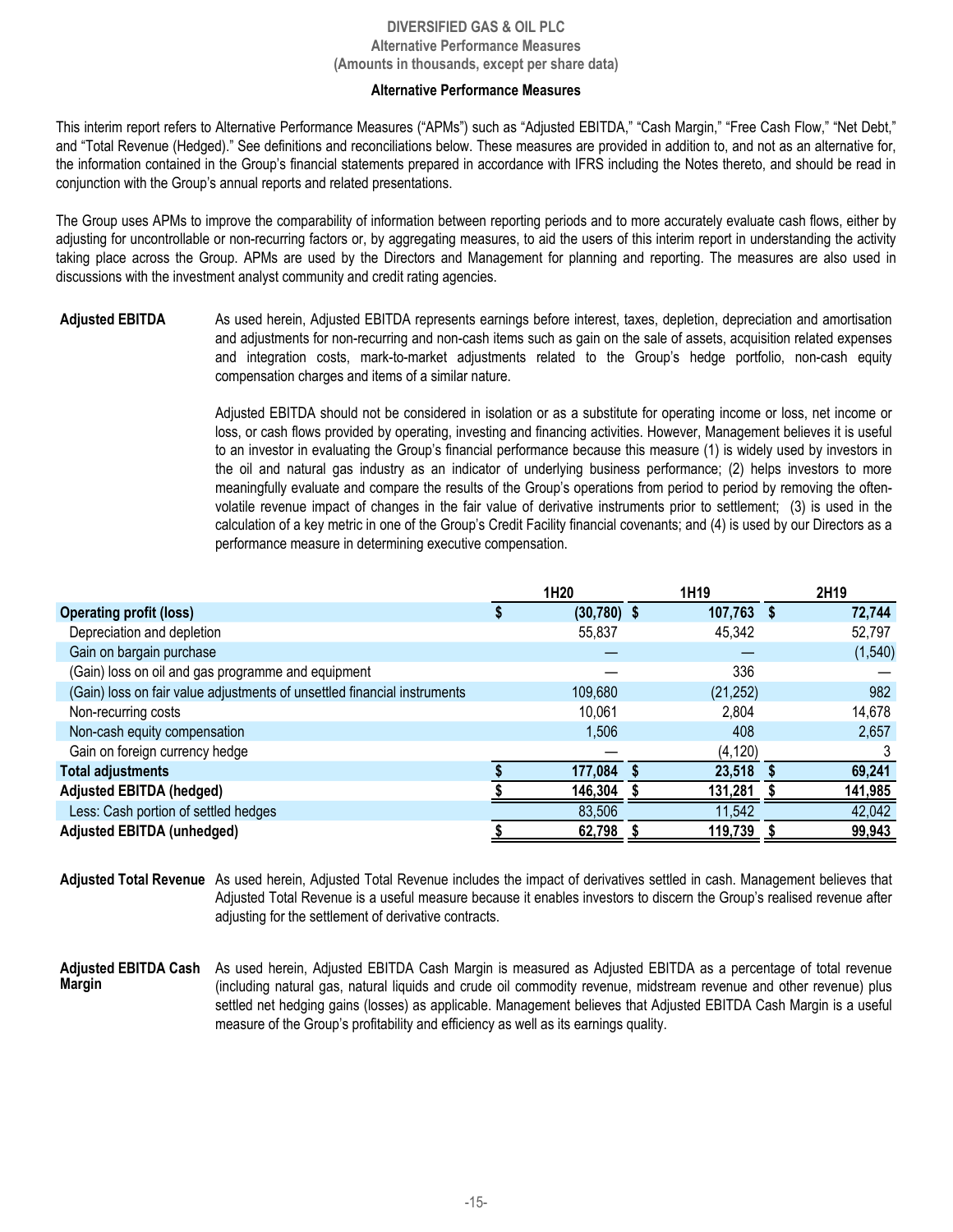# **DIVERSIFIED GAS & OIL PLC Alternative Performance Measures (Amounts in thousands, except per share data)**

| 1H20    | 1H <sub>19</sub> |      | 2H19    |
|---------|------------------|------|---------|
| 184,878 | 237,458          |      | 224,798 |
| 83,506  | 7,422            |      | 42,045  |
| 268,384 | 244,880          |      | 266,843 |
|         |                  |      |         |
| 146,304 | 131,281          |      | 141,985 |
|         |                  |      |         |
|         |                  |      | 53 %    |
|         | 55 %             | 54 % |         |

**Free Cash Flow and Free Cash Flow Yield**

As used herein, Free Cash Flow represents Adjusted EBITDA less recurring capital expenditures, asset retirement costs and cash interest expense. Management believes that Free Cash Flow is a useful indicator of the Group's ability to internally fund its activities and to service or incur additional debt.

As used herein, Free Cash Flow Yield represents Free Cash Flow as a percentage of the Group's total market capitalisation. Management believes that, like Free Cash Flow, Free Cash Flow Yield is an indicator of financial stability and reflects the Group's operating strength relative to its size as measured by market capitalisation.

|                                                        | 1H20      | 1H19       |    | 2H19      |
|--------------------------------------------------------|-----------|------------|----|-----------|
| <b>Adjusted EBITDA (hedged)</b>                        | 146,304   | 131,281    | 5  | 141,985   |
| LESS: Recurring capital expenditures                   | (8,208)   | (8, 775)   |    | (8,480)   |
| LESS: Plugging and abandonment costs                   | (1,201)   | (1, 237)   |    | (1,304)   |
| LESS: Cash interest expense                            | (17, 693) | (15,683)   |    | (16, 979) |
| <b>Free Cash Flow</b>                                  | 119,202   | 105,586    |    | 115,222   |
|                                                        |           |            |    |           |
| <b>Annualised Free Cash Flow</b>                       | 238,404   | 211,172    |    | 230,444   |
| Average share price                                    | 1.13      | \$<br>1.35 | \$ | 1.35      |
| Weighted average ordinary shares outstanding - diluted | 667,293   | 604,996    |    | 644,782   |
| <b>Free Cash Flow Yield</b>                            | 32%       | 26 %       |    | $26 \%$   |

#### **Net Debt and Net Debtto-Adjusted EBITDA**

As used herein, Net Debt represents total debt as recognised on the balance sheet less unrestricted cash and cash equivalents. Total debt includes the Group's current portion of debt, credit facility borrowings and term loan borrowings. Net Debt is a useful indicator of the Group's leverage and capital structure.

As used herein, Net Debt-to-Adjusted EBITDA is measured as Net Debt divided by Adjusted EBITDA. Management believes that this metric is a key measure of the Group's financial liquidity and flexibility and is used in the calculation of a key metric in one of the Group's Credit Facility financial covenants.

|                                          | 1H20        |
|------------------------------------------|-------------|
| Cash                                     | \$<br>6,715 |
| Restricted cash                          | 16,865      |
| <b>Credit Facility</b>                   | (211, 300)  |
| ABS I Note                               | (193, 353)  |
| <b>ABS II Note</b>                       | (200,000)   |
| <b>Bluegrass Note</b>                    | (160,000)   |
| Leases                                   | (8,966)     |
| Other                                    | (6, 398)    |
| <b>Net Debt</b>                          | (756, 437)  |
|                                          |             |
| <b>Adjusted EBITDA (hedged)</b>          | 146,304     |
| TTM Adjusted EBITDA (hedged) (a)         | 345,231     |
|                                          |             |
| TTM Net Debt-to-Adjusted EBITDA (hedged) | 2.19x       |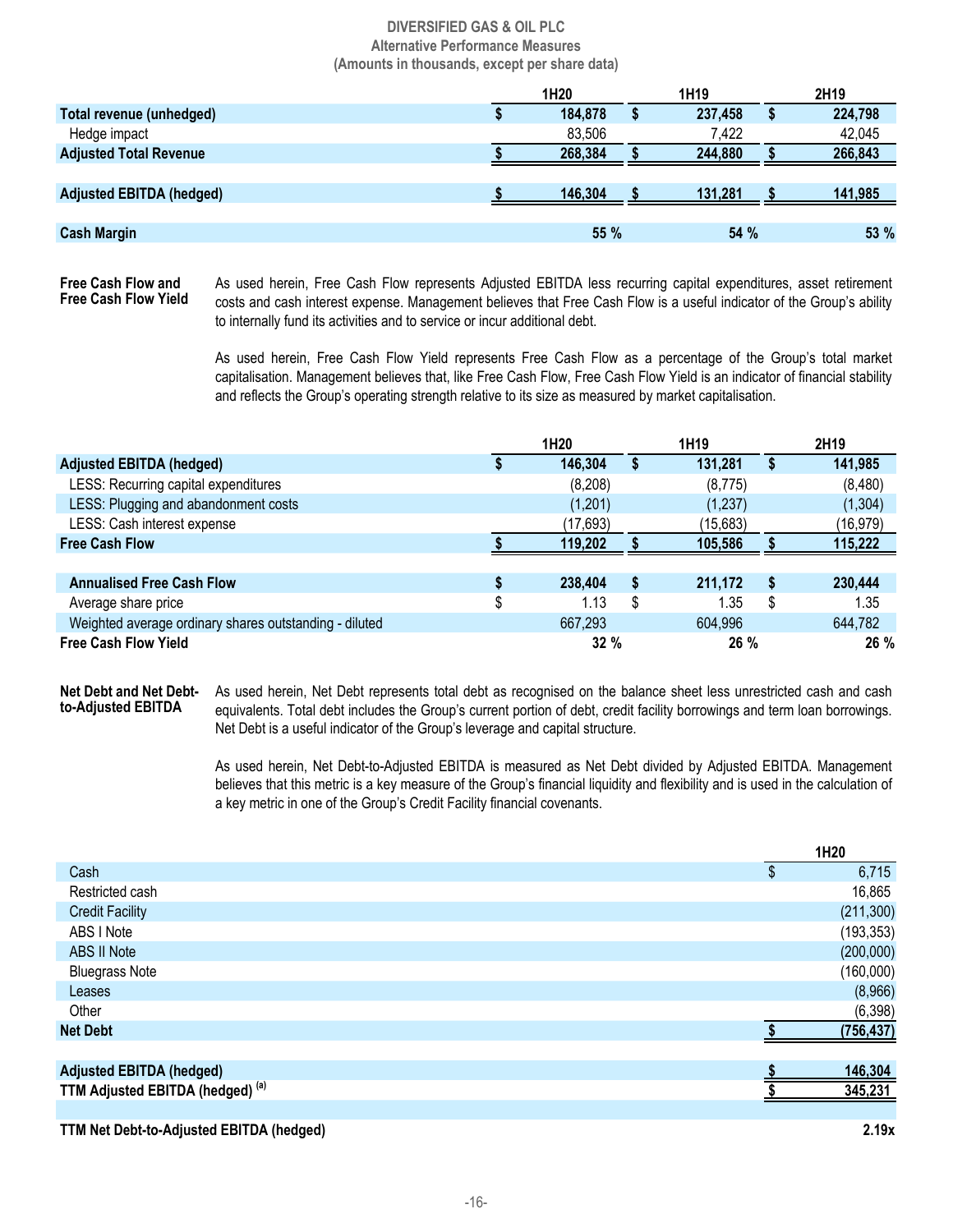# **DIVERSIFIED GAS & OIL PLC**

# **Alternative Performance Measures**

**(Amounts in thousands, except per share data)**

- (a) TTM Adjusted EBIDTA (hedged) was calculated by adding the Adjusted EBITDA (hedged) amounts for 1H20 and 2H19, then adjusting EQT and Carbon Adjusted EBITDA (Hedged) amounts to pro forma their results for a twelve month period.
- Adjusted G&A As used herein, Adjusted G&A represents total administrative expenses excluding non-recurring and/or non-cash acquisition and integration costs. Management uses Adjusted G&A because this measure excludes items that affect the comparability of results or that are not indicative of trends in the ongoing business.

|                                             | 1H20      | 1H19    | 2H19      |
|---------------------------------------------|-----------|---------|-----------|
| Total general and administration expense    | 34,696    | 21,682  | 34,937    |
| LESS: Non-recurring and/or non-cash G&A (a) | (11, 567) | (3,212) | (17, 334) |
| Adjusted G&A <sup>(b)</sup>                 | 23,129    | 18,470  | 17,603    |

- (a) Non-recurring and/or non-cash G&A includes costs related to acquisitions, the Group's uplist to the main market, and one-time projects.
- (b) Adjusted G&A includes payroll and benefits for our corporate staff, costs of maintaining corporate offices, costs of managing our production operations, franchise taxes, public company costs, non-cash equity issuance, fees for audit and other professional services, and legal compliance.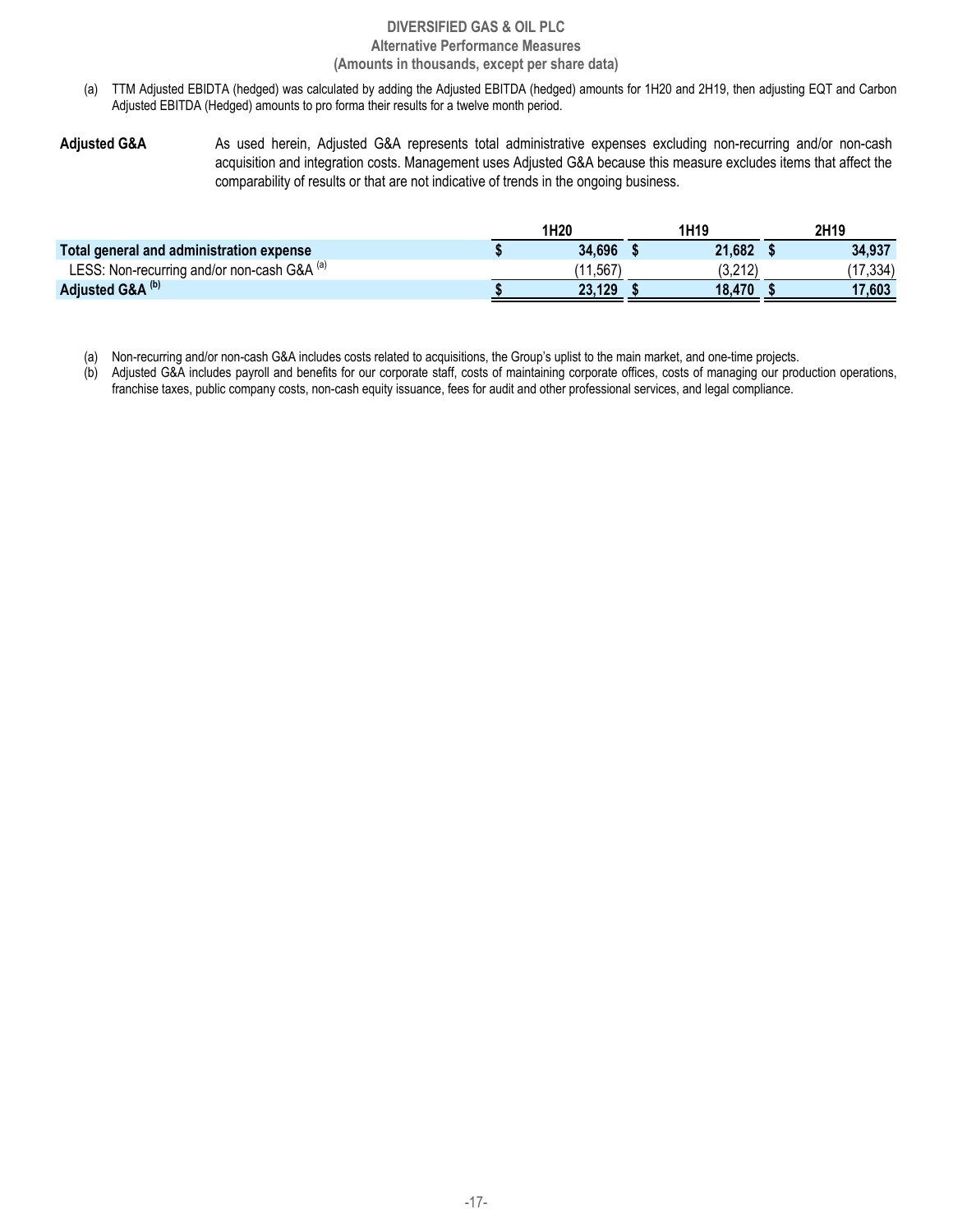# Independent review report to Diversified Gas & Oil PLC

# Report on the interim financial information

#### Our conclusion

We have reviewed Diversified Gas & Oil PLC's interim financial information (the "interim financial statements") in the Interim Report 2020 of Diversified Gas & Oil PLC for the 6 month period ended 30 June 2020. Based on our review, nothing has come to our attention that causes us to believe that the interim financial statements are not prepared, in all material respects, in accordance with International Accounting Standard 34, 'Interim Financial Reporting', as adopted by the European Union and the Disclosure Guidance and Transparency Rules sourcebook of the United Kingdom's Financial Conduct Authority.

#### What we have reviewed

The interim financial statements comprise:

- the Consolidated Statements of Financial Position as at 30 June 2020;
- the Consolidated Statements of Comprehensive Income for the period then ended;
- the Consolidated Statements of Cash Flows for the period then ended;
- the Consolidated Statements of Changes in Equity for the period then ended; and
- the explanatory notes to the interim financial statements.

The interim financial statements included in the Interim Report 2020 have been prepared in accordance with International Accounting Standard 34, 'Interim Financial Reporting', as adopted by the European Union and the Disclosure Guidance and Transparency Rules sourcebook of the United Kingdom's Financial Conduct Authority.

As disclosed in note 2 to the interim financial statements, the financial reporting framework that has been applied in the preparation of the full annual financial statements of the Group is applicable law and International Financial Reporting Standards (IFRSs) as adopted by the European Union.

# Responsibilities for the interim financial statements and the review

#### Our responsibilities and those of the directors

The Interim Report 2020, including the interim financial statements, is the responsibility of, and has been approved by, the Directors. The Directors are responsible for preparing the Interim Report 2020 in accordance with the Disclosure Guidance and Transparency Rules sourcebook of the United Kingdom's Financial Conduct Authority.

Our responsibility is to express a conclusion on the interim financial statements in the Interim Report 2020 based on our review. This report, including the conclusion, has been prepared for and only for the Company for the purpose of complying with the Disclosure Guidance and Transparency Rules sourcebook of the United Kingdom's Financial Conduct Authority and for no other purpose. We do not, in giving this conclusion, accept or assume responsibility for any other purpose or to any other person to whom this report is shown or into whose hands it may come save where expressly agreed by our prior consent in writing.

# What a review of interim financial statements involves

We conducted our review in accordance with International Standard on Review Engagements (UK and Ireland) 2410, 'Review of Interim Financial Information Performed by the Independent Auditor of the Entity' issued by the Auditing Practices Board for use in the United Kingdom. A review of interim financial information consists of making enquiries, primarily of persons responsible for financial and accounting matters, and applying analytical and other review procedures.

A review is substantially less in scope than an audit conducted in accordance with International Standards on Auditing (UK) and, consequently, does not enable us to obtain assurance that we would become aware of all significant matters that might be identified in an audit. Accordingly, we do not express an audit opinion.

We have read the other information contained in the Interim Report 2020 and considered whether it contains any apparent misstatements or material inconsistencies with the information in the interim financial statements.

PricewatehouseCoopers LLP

PricewaterhouseCoopers LLP Chartered Accountants London 10 August 2020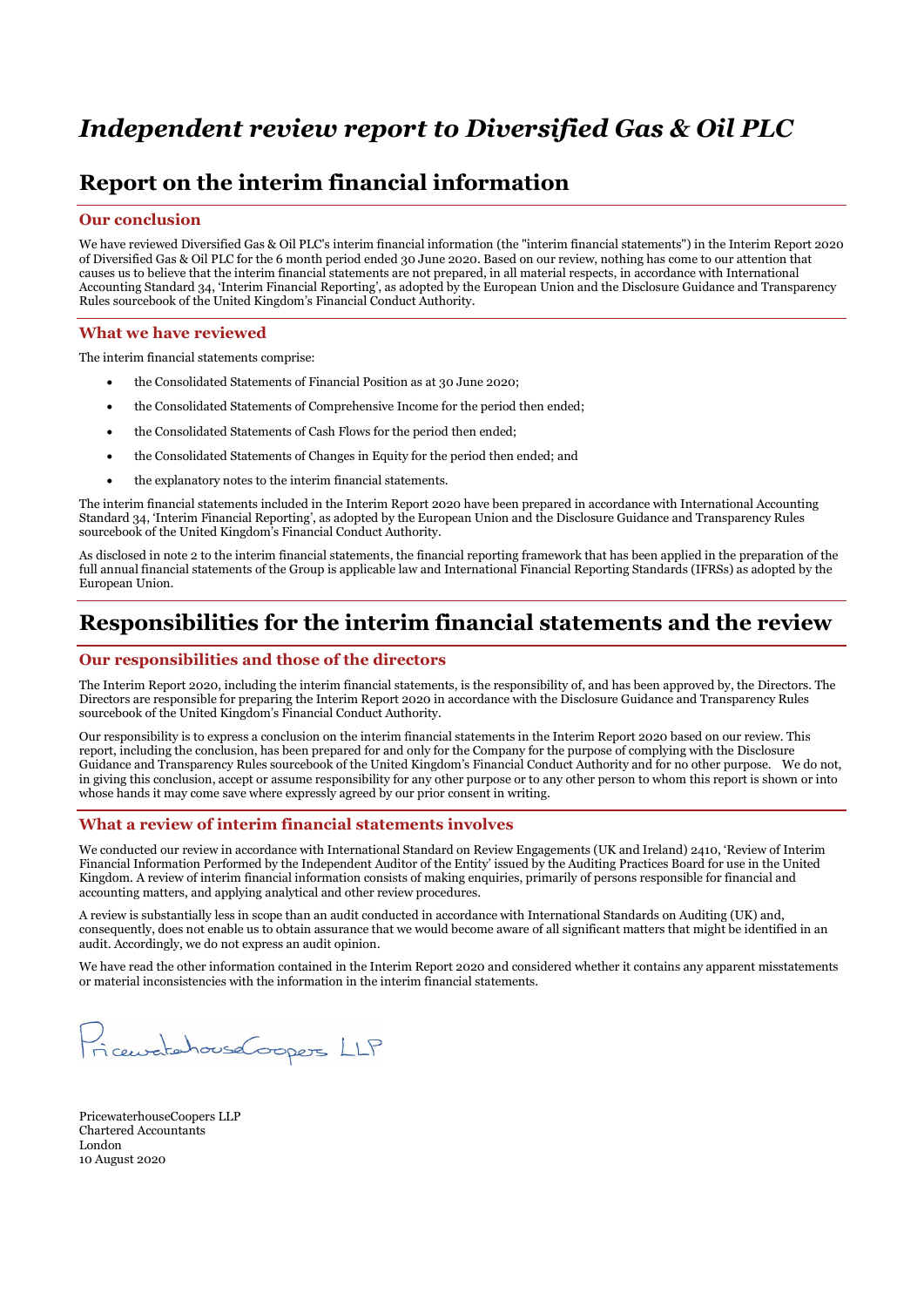# **DIVERSIFIED GAS & OIL PLC Consolidated Statements of Comprehensive Income (Amounts in thousands, except per-share amounts)**

<span id="page-18-0"></span>

|                                                                 |             | <b>Unaudited</b>        |                           | <b>Audited</b>    |      |                  |
|-----------------------------------------------------------------|-------------|-------------------------|---------------------------|-------------------|------|------------------|
|                                                                 |             | <b>Six Months Ended</b> |                           | <b>Year Ended</b> |      |                  |
|                                                                 | <b>Note</b> | 30 June 2020            |                           | 30 June 2019      |      | 31 December 2019 |
| Revenue                                                         | 4           | 184,878                 | $\sqrt[6]{\frac{1}{2}}$   | 237,458           | \$   | 462,256          |
| Operating expense                                               | 5           | (98, 951)               |                           | (95, 129)         |      | (202, 385)       |
| Depreciation and depletion                                      | 5,10        | (55, 837)               |                           | (45, 342)         |      | (98, 139)        |
| <b>Gross profit</b>                                             |             | \$<br>30,090            | $\boldsymbol{\mathsf{s}}$ | 96,987 \$         |      | 161,732          |
| General and administrative expenses                             | 5           | (34,696)                |                           | (21,682)          |      | (56, 619)        |
| Gain (loss) on oil and gas programme and equipment              |             |                         |                           | (336)             |      |                  |
| Gain (loss) on derivative financial instruments                 | 16          | (26, 174)               |                           | 32,794            |      | 73,854           |
| Gain on bargain purchase                                        |             |                         |                           |                   |      | 1,540            |
| <b>Operating profit (loss)</b>                                  |             | \$<br>$(30, 780)$ \$    |                           | 107,763 \$        |      | 180,507          |
| Finance costs                                                   |             | (21, 412)               |                           | (17,608)          |      | (36, 667)        |
| Accretion of asset retirement obligation                        | 13          | (7, 395)                |                           | (6, 108)          |      | (12, 349)        |
| Other income (expense)                                          |             | 360                     |                           |                   |      |                  |
| Income (loss) before taxation                                   |             | \$<br>$(59, 227)$ \$    |                           | 84,047 \$         |      | 131,491          |
| Income tax benefit (expense)                                    |             | 77,712                  |                           | (21, 881)         |      | (32,091)         |
| Income (loss) available to ordinary shareholders after taxation |             | \$<br>18,485            | \$                        | 62,166 \$         |      | 99,400           |
| Other comprehensive income (loss)                               |             | (28)                    |                           |                   |      |                  |
| Total comprehensive income (loss) for the year                  |             | 18,457                  | - \$                      | 62,166            | - \$ | 99,400           |
|                                                                 |             |                         |                           |                   |      |                  |
| Earnings per ordinary share- basic and diluted                  | 8           | \$<br>0.03              | -\$                       | 0.10 <sup>5</sup> |      | 0.15             |
|                                                                 |             |                         |                           |                   |      |                  |
| Weighted average ordinary shares outstanding - basic            | 8           | 662,804                 |                           | 603,807           |      | 641,666          |
| Weighted average ordinary shares outstanding - diluted          | 8           | 667,293                 |                           | 604,996           |      | 644,782          |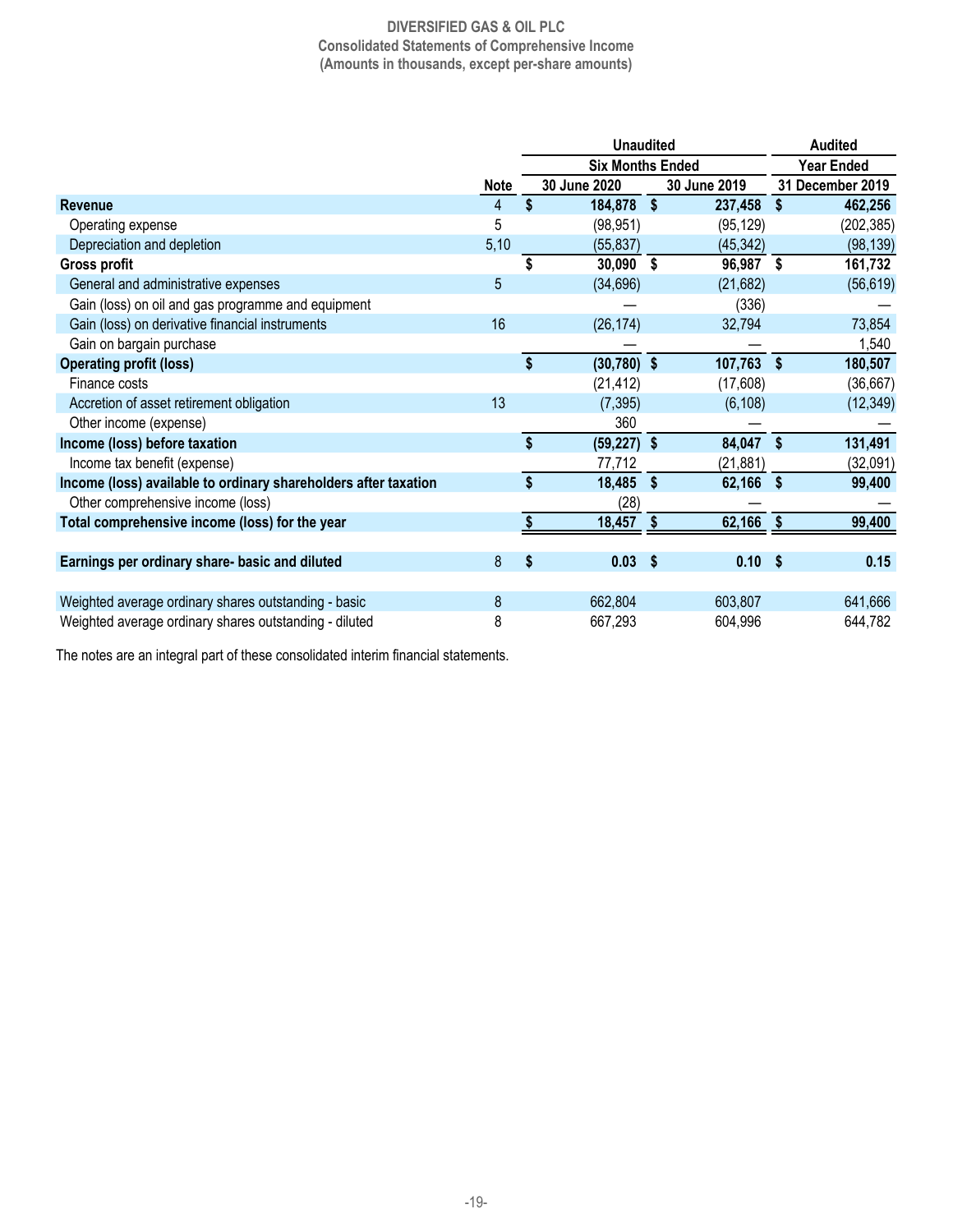# **DIVERSIFIED GAS & OIL PLC Consolidated Statements of Financial Position (Amounts in thousands)**

<span id="page-19-0"></span>

|                                      |             |                                      | <b>Unaudited</b> |            | <b>Audited</b>   |
|--------------------------------------|-------------|--------------------------------------|------------------|------------|------------------|
|                                      | <b>Note</b> | 30 June 2020                         |                  |            | 31 December 2019 |
| <b>ASSETS</b>                        |             |                                      |                  |            |                  |
| Non-current assets:                  |             |                                      |                  |            |                  |
| Oil and gas properties, net          | 10          | \$                                   | 1,679,150 \$     |            | 1,490,905        |
| Intangible assets                    |             |                                      | 13,163           |            | 15,980           |
| Property and equipment, net          | 11          |                                      | 360,026          |            | 325,866          |
| Restricted cash                      |             |                                      | 15,657           |            | 6,505            |
| Derivative financial instruments     | 16          |                                      | 2,155            |            | 3,803            |
| Other non-current assets             | 15          |                                      | 5,550            |            | 2,521            |
| <b>Total non-current assets</b>      |             | $\sqrt[6]{\frac{1}{2}}$              | $2,075,701$ \$   |            | 1,845,580        |
| <b>Current assets:</b>               |             |                                      |                  |            |                  |
| Trade receivables                    |             |                                      | 69,642           |            | 73,924           |
| Derivative financial instruments     | 16          |                                      | 65,529           |            | 73,705           |
| Other current assets                 | 15          |                                      | 10,204           |            | 9,863            |
| Cash and cash equivalents            |             |                                      | 6,715            |            | 1,661            |
| Restricted cash                      |             |                                      | 1,208            |            | 1,207            |
| <b>Total current assets</b>          |             |                                      | 153,298          | \$         | 160,360          |
| <b>Total assets</b>                  |             | $rac{1}{2}$                          | 2,228,999 \$     |            | 2,005,940        |
| <b>EQUITY AND LIABILITIES</b>        |             |                                      |                  |            |                  |
| Shareholders' equity:                |             |                                      |                  |            |                  |
| Share capital                        | 12          |                                      | 9,516            |            | 8,800            |
| Share premium                        | 12          |                                      | 841,347          |            | 760,543          |
| Merger reserve                       |             |                                      | (478)            |            | (478)            |
| Capital redemption reserve           |             |                                      | 592              |            | 518              |
| Share based payment reserve          |             |                                      | 5,413            |            | 3,907            |
| Retained earnings                    |             |                                      | 120,422          |            | 164,845          |
| <b>Total equity</b>                  |             | \$                                   | 976,812 \$       |            | 938,135          |
| <b>Non-current liabilities:</b>      |             |                                      |                  |            |                  |
| Asset retirement obligations         | 13          |                                      | 230,613          |            | 196,871          |
| Leases                               |             |                                      | 6,664            |            | 1,015            |
| Borrowings                           | 14          |                                      | 681,053          |            | 598,778          |
| Deferred tax liability               |             |                                      | 41,372           |            | 124,112          |
| Derivative financial instruments     | 16          |                                      | 104,103          |            | 15,706           |
| Other non-current liabilities        | 15          |                                      | 12,044           |            | 4,468            |
| <b>Total non-current liabilities</b> |             | \$                                   | 1,075,849        | \$         | 940,950          |
| <b>Current liabilities:</b>          |             |                                      |                  |            |                  |
| Trade and other payables             |             |                                      | 13,201           |            | 17,052           |
| <b>Borrowings</b>                    | 14          |                                      | 58,245           |            | 23,723           |
| Leases                               |             |                                      | 2,302            |            | 798              |
| Derivative financial instruments     | 16          |                                      | 3,997            |            |                  |
| Other current liabilities            | 15          |                                      | 98,593           |            | 85,282           |
| <b>Total current liabilities</b>     |             | $\frac{1}{2}$                        | 176,338          | $\sqrt{2}$ | 126,855          |
| <b>Total liabilities</b>             |             | \$                                   | 1,252,187 \$     |            | 1,067,805        |
| <b>Total equity and liabilities</b>  |             | $\overline{\boldsymbol{\mathsf{s}}}$ | 2,228,999 \$     |            | 2,005,940        |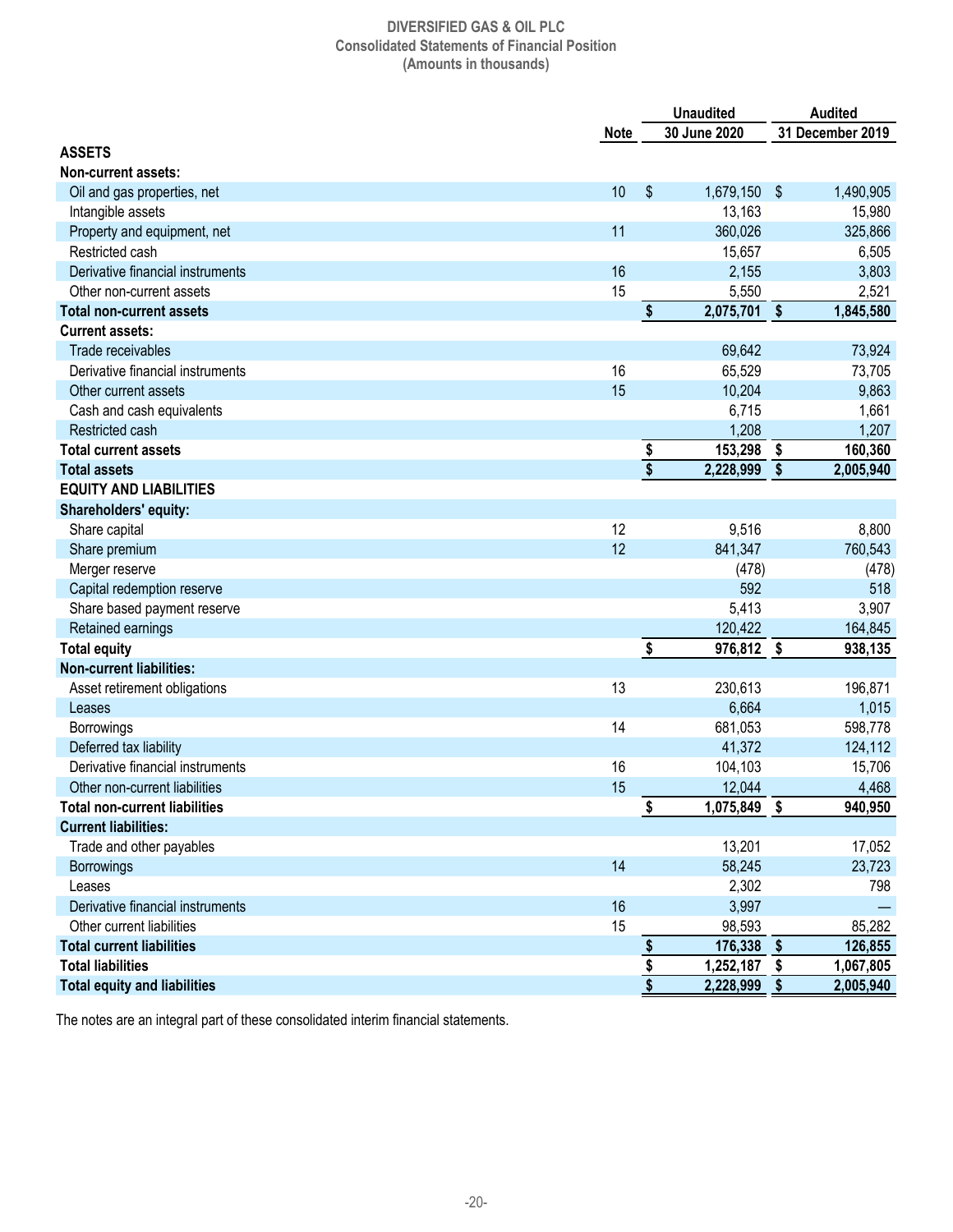# **DIVERSIFIED GAS & OIL PLC Consolidated Statements of Changes in Equity (Amounts in thousands)**

<span id="page-20-0"></span>

|                                       | <b>Note</b> | <b>Share</b><br>Capital |    | <b>Share</b><br>Premium |          | Merger<br><b>Reserve</b> |   | Capital<br><b>Redemption</b><br><b>Reserve</b> | Share-<br><b>Based</b><br>Payment<br><b>Reserve</b> | Retained<br><b>Earnings</b> |   | Total<br><b>Equity</b> |
|---------------------------------------|-------------|-------------------------|----|-------------------------|----------|--------------------------|---|------------------------------------------------|-----------------------------------------------------|-----------------------------|---|------------------------|
| <b>Balance at 1 January 2020</b>      |             | 8,800                   | S. | 760,543                 | <b>S</b> | (478)                    | 5 | 518                                            | 3,907                                               | 164,845                     |   | 938,135                |
| Income after taxation                 |             |                         |    |                         |          |                          |   |                                                |                                                     | 18,485                      |   | 18,485                 |
| Other comprehensive income (loss)     |             |                         |    |                         |          |                          |   |                                                |                                                     | (28)                        |   | (28)                   |
| Total comprehensive income (loss)     |             |                         |    |                         |          |                          |   |                                                |                                                     | 18.457                      | s | 18,457                 |
| Issuance of share capital             | 12          | 790                     |    | 80,804                  |          |                          |   |                                                |                                                     |                             |   | 81,594                 |
| Equity compensation                   |             |                         |    |                         |          |                          |   |                                                | 1,506                                               |                             |   | 1,506                  |
| Repurchase of shares                  | 12          | (74)                    |    |                         |          |                          |   | 74                                             |                                                     | (15, 634)                   |   | (15, 634)              |
| <b>Dividends</b>                      | 9           |                         |    |                         |          |                          |   |                                                |                                                     | (47, 246)                   |   | (47, 246)              |
| <b>Transactions with shareholders</b> |             | 716                     |    | 80.804                  | S        |                          |   | 74                                             | 1.506                                               | (62, 880)                   |   | 20,220                 |
| Balance at 30 June 2020               |             | 9,516                   |    | 841,347                 |          | (478)                    |   | 592                                            | 5,413                                               | 120,422                     |   | 976,812                |

|                                       | <b>Note</b> | <b>Share</b><br>Capital | <b>Share</b><br>Premium | Merger<br><b>Reserve</b> | Capital<br><b>Redemption</b><br><b>Reserve</b> | Share-<br><b>Based</b><br>Payment<br><b>Reserve</b> | <b>Retained</b><br>Earnings |    | Total<br><b>Equity</b> |
|---------------------------------------|-------------|-------------------------|-------------------------|--------------------------|------------------------------------------------|-----------------------------------------------------|-----------------------------|----|------------------------|
| <b>Balance at 1 January 2019</b>      |             | 7,346                   | 540.655                 | $(478)$ \$               |                                                | 842                                                 | 200.498                     |    | 748,863                |
| Income after taxation                 |             |                         |                         |                          |                                                |                                                     | 62.166                      |    | 62.166                 |
| Other comprehensive income (loss)     |             |                         |                         |                          |                                                |                                                     |                             |    |                        |
| Total comprehensive income (loss)     |             |                         |                         |                          |                                                |                                                     | 62,166                      |    | 62,166                 |
| Issuance of share capital             | 12          | 1,972                   | 219.888                 |                          |                                                |                                                     |                             |    | 221,860                |
| Equity compensation                   |             |                         |                         |                          |                                                | 408                                                 |                             |    | 408                    |
| Repurchase of shares                  | 12          |                         |                         |                          |                                                | -                                                   | (19, 181)                   |    | (19, 181)              |
| <b>Dividends</b>                      | 9           |                         |                         |                          |                                                |                                                     | (36, 358)                   |    | (36, 358)              |
| <b>Transactions with shareholders</b> |             | 1.972                   | 219,888                 | —                        | –                                              | 408                                                 | $(55,539)$ \$               |    | 166,729                |
| Balance at 30 June 2019               |             | 9,318                   | 760,543                 | (478)                    |                                                | 1,250                                               | 207,125                     | J. | 977,758                |

| <b>Note</b> |       |                  |         |                  | Merger<br><b>Reserve</b> | Capital<br>Reserve |                   |       |                                                            |           |                                          | Total<br><b>Equity</b> |
|-------------|-------|------------------|---------|------------------|--------------------------|--------------------|-------------------|-------|------------------------------------------------------------|-----------|------------------------------------------|------------------------|
|             | 7.346 |                  | 540.655 |                  |                          |                    |                   | 842   |                                                            | 200.498   |                                          | 748,863                |
|             |       |                  |         |                  |                          |                    |                   |       |                                                            | 99.400    |                                          | 99,400                 |
|             |       |                  |         |                  |                          |                    |                   |       |                                                            |           |                                          |                        |
|             |       |                  |         |                  | –                        |                    |                   |       |                                                            | 99,400    |                                          | 99,400                 |
| 12          | 1,972 |                  | 219.888 |                  |                          |                    |                   |       |                                                            |           |                                          | 221,860                |
|             |       |                  |         |                  |                          |                    |                   | 3.065 |                                                            |           |                                          | 3.065                  |
| 12          | (518) |                  |         |                  |                          | 518                |                   |       |                                                            | (52, 902) |                                          | (52, 902)              |
| 9           |       |                  |         |                  |                          |                    |                   |       |                                                            | (82, 151) |                                          | (82, 151)              |
|             | 1.454 |                  | 219,888 |                  | -                        | 518                |                   | 3.065 |                                                            |           | -S                                       | 89,872                 |
|             | 8,800 |                  | 760,543 |                  | (478)                    | 518                |                   | 3,907 |                                                            | 164,845   |                                          | 938,135                |
|             |       | Share<br>Capital |         | Share<br>Premium |                          | $(478)$ \$         | <b>Redemption</b> |       | Share-<br><b>Based</b><br><b>Payment</b><br><b>Reserve</b> |           | <b>Retained</b><br>Earnings<br>(135,053) |                        |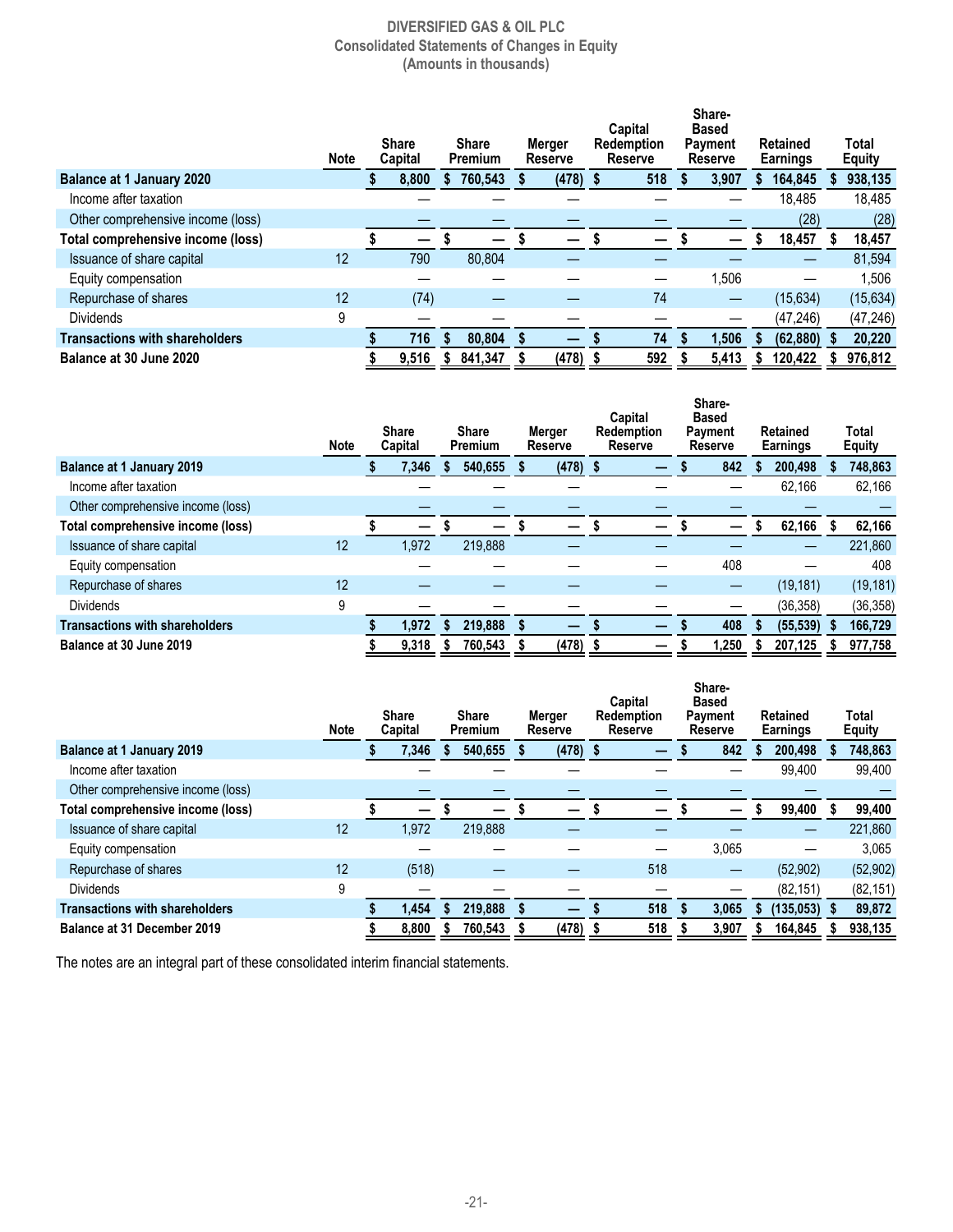# **DIVERSIFIED GAS & OIL PLC Consolidated Statements of Cash Flows (Amounts in thousands)**

<span id="page-21-0"></span>

|                                                                          |                |                         | <b>Unaudited</b>        |  |                 | <b>Audited</b> |                   |
|--------------------------------------------------------------------------|----------------|-------------------------|-------------------------|--|-----------------|----------------|-------------------|
|                                                                          |                |                         | <b>Six Months Ended</b> |  |                 |                | <b>Year Ended</b> |
|                                                                          | <b>Note</b>    |                         | 30 June 2020            |  | 30 June 2019    |                | 31 December 2019  |
| <b>Cash flows from operating activities:</b>                             |                |                         |                         |  |                 |                |                   |
| Income after taxation                                                    |                | \$                      | 18,485 \$               |  | 62,166          | \$             | 99,400            |
| Cash flows from operations reconciliation:                               |                |                         |                         |  |                 |                |                   |
| Depreciation and depletion                                               |                |                         | 55,837                  |  | 45,342          |                | 98,139            |
| Accretion of asset retirement obligation                                 | 13             |                         | 7,395                   |  | 6,108           |                | 12,349            |
| Income tax (benefit) expense                                             |                |                         | (77, 712)               |  | 21,881          |                | 32,091            |
| (Gain) loss on fair value adjustments of unsettled financial instruments | 16             |                         | 109,680                 |  | (21, 252)       |                | (20, 270)         |
| Asset retirement (plugging)                                              |                |                         | (1,201)                 |  | (1, 237)        |                | (2, 541)          |
| Gain on oil and gas programme and equipment                              |                |                         | 377                     |  |                 |                |                   |
| Gain on bargain purchase                                                 | 3              |                         |                         |  |                 |                | (1,540)           |
| Finance costs                                                            | 14             |                         | 21,412                  |  | 17,608          |                | 36,667            |
| Non-cash equity compensation                                             | 12             |                         | 1,506                   |  | 408             |                | 3,065             |
| <b>Working capital adjustments:</b>                                      |                |                         |                         |  |                 |                |                   |
| Change in trade receivables                                              |                |                         | 6,280                   |  | 3,384           |                | 4,528             |
| Change in other current assets                                           |                |                         | (1, 253)                |  | 2,138           |                | 2,606             |
| Change in other assets                                                   |                |                         | (6, 706)                |  | 220             |                | 409               |
| Change in trade and other payables                                       |                |                         | (3,897)                 |  | (1, 849)        |                | 7,669             |
| Change in other current and non-current liabilities                      |                |                         | (6, 844)                |  | (4, 376)        |                | 6,584             |
| Net cash provided by operating activities                                |                | \$                      | 123,359 \$              |  | 130,541 \$      |                | 279,156           |
| Cash flows from investing activities:                                    |                |                         |                         |  |                 |                |                   |
| <b>Business Acquisitions</b>                                             | $\mathfrak{Z}$ | \$                      | $(98, 121)$ \$          |  | $(388,064)$ \$  |                | (439, 272)        |
| <b>Acquisition of Assets</b>                                             | 3              |                         | (112, 347)              |  |                 |                |                   |
| Expenditures on oil and gas properties and equipment                     |                |                         | (11, 775)               |  | (19, 178)       |                | (32, 313)         |
| (Increase) decrease in restricted cash                                   |                |                         | (9, 153)                |  | 49              |                | (5,302)           |
| Proceeds on disposals of oil and gas properties and equipment            |                |                         |                         |  |                 |                | 10,000            |
| Net cash used in investing activities                                    |                | \$                      | $(231, 396)$ \$         |  | $(407, 193)$ \$ |                | (466, 887)        |
| <b>Cash flows from financing activities:</b>                             |                |                         |                         |  |                 |                |                   |
| Repayment of borrowings                                                  | 14             | \$                      | $(456, 502)$ \$         |  | $(189,993)$ \$  |                | (618,010)         |
| Proceeds from borrowings                                                 | 14             |                         | 575,350                 |  | 317,267         |                | 765,236           |
| Financing expense                                                        |                |                         | (17,683)                |  | (16, 024)       |                | (32, 715)         |
| Cost incurred to secure financing                                        |                |                         | (5,780)                 |  | (1,581)         |                | (11, 574)         |
| Proceeds from equity issuance, net                                       |                |                         | 81,594                  |  | 221,860         |                | 221,860           |
| Principal element of lease payments                                      |                |                         | (1,008)                 |  | (710)           |                | (1, 724)          |
| Dividends to shareholders                                                | 9              |                         | (47, 246)               |  | (36, 358)       |                | (82, 151)         |
| Repurchase of shares                                                     |                |                         | (15, 634)               |  | (19, 181)       |                | (52, 902)         |
| Net cash provided by financing activities                                |                | \$                      | 113,091 \$              |  | 275,280 \$      |                | 188,020           |
| Net change in cash and cash equivalents                                  |                |                         | 5,054                   |  | (1, 372)        |                | 289               |
| Cash and cash equivalents, beginning of period                           |                |                         | 1,661                   |  | 1,372           |                | 1,372             |
| Cash and cash equivalents, end of period                                 |                | $\sqrt[6]{\frac{1}{2}}$ | $6,715$ \$              |  |                 | $\sqrt{5}$     | 1,661             |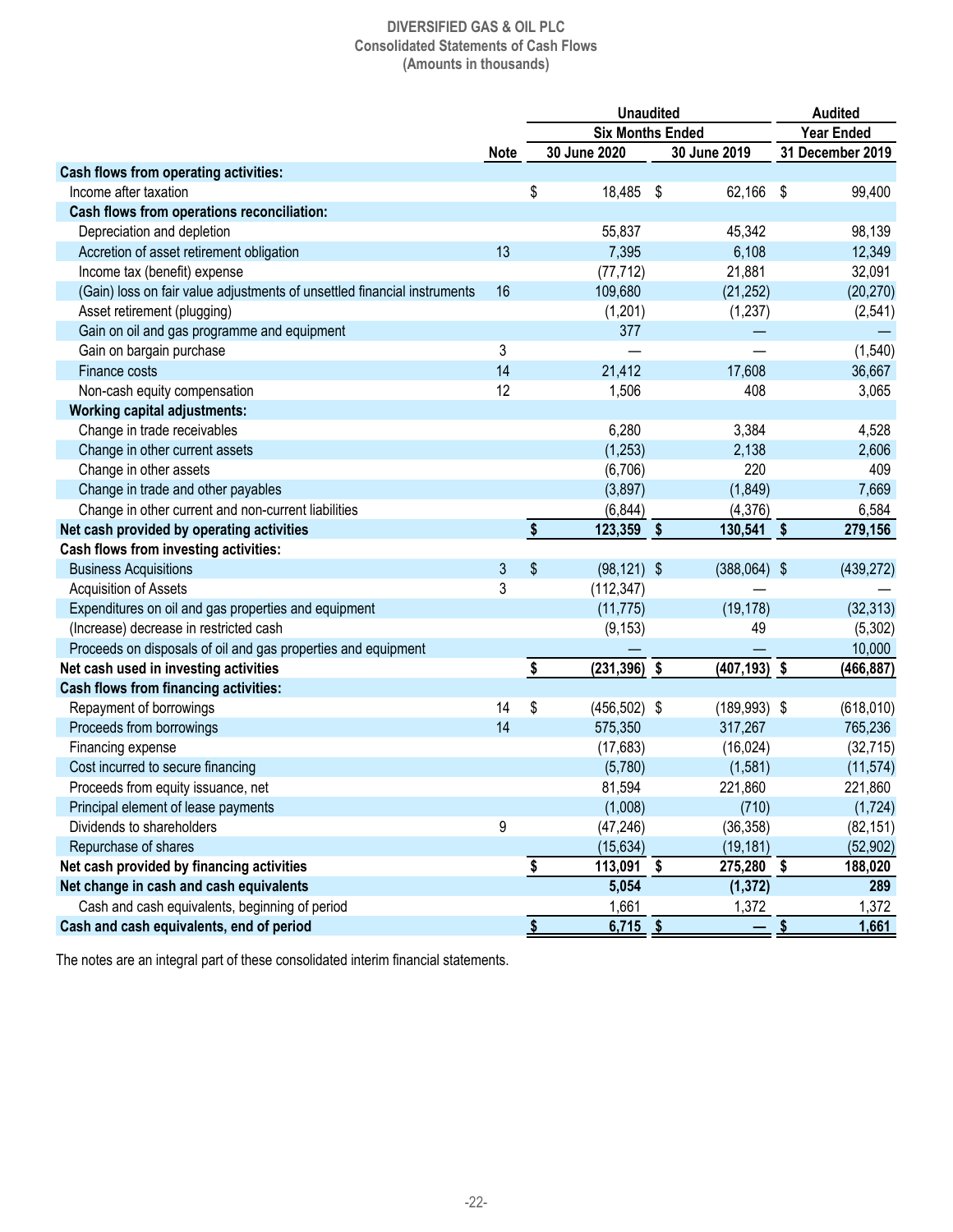# **Index to the Notes to the Group Interim Financial Information**

<span id="page-22-0"></span>

| Footnote                             | <u>Page</u> | <b>Footnote</b>                                | Page |
|--------------------------------------|-------------|------------------------------------------------|------|
| Note 1 - General Information         | 23          | Note 11 - Property and Equipment               | 32   |
| Note 2 - Accounting Policies         | 23          | Note 12 - Share Capital                        | 32   |
| Note 3 - Acquisitions                | 26          | Note 13 - Asset Retirement Obligation          | 33   |
| Note 4 - Revenue                     | 27          | Note 14 - Borrowings                           | 34   |
| Note 5 - Expenses by Nature          | 28          | Note 15 - Other Assets and Liabilities         | 36   |
| Note 6 - Adjusted EBITDA             | 29          | Note 16 - Derivatives                          | 37   |
| Note 7 - Taxation                    | 29          | Note 17 - Fair Value and Financial Instruments | 40   |
| Note 8 - Earnings Per Ordinary Share | 30          | Note 18 - Contingencies and Provisions         | 42   |
| Note 9 - Dividends                   | 31          | Note 19 - Related Party Transactions           | 42   |
| Note 10 - Oil and Gas Properties     | 31          | Note 20 - Subsequent Events                    | 42   |

# **Note 1 - General Information**

Diversified Gas & Oil PLC and its wholly owned subsidiaries (the "Group") is a natural gas, NGLs and oil producer and midstream operator that is focused on acquiring and operating mature producing wells with long lives and slow decline profiles. The Group's assets are exclusively located within the Appalachian Basin of the United States. The Group is headquartered in Birmingham, Alabama, USA with field offices located in the states of Pennsylvania, Ohio, West Virginia, Kentucky, Virginia and Tennessee.

The Group was incorporated on 31 July 2014 in England and Wales as a private limited company under company number 09156132. The Group's registered office is located at 27/28 Eastcastle Street, London W1W 8DH, United Kingdom.

In February 2017, the Group's ordinary shares were admitted to trading on AIM under the ticker "DGOC." In May 2020, the Group's ordinary shares were admitted to trading on the LSE's main market for listed securities. The ordinary shares trading on AIM were cancelled concurrent to their admittance on the LSE.

# **Note 2 - Accounting Policies**

# **Basis of Preparation and Measurement**

The Group's interim consolidated financial statements (the "Group Interim Financial Information") are unaudited and do not represent statutory accounts within the meaning of section 434 of the Companies Act 2006. The financial information for the year ended 31 December 2019 is based on the statutory accounts for the year ended 31 December 2019. Those accounts, upon which the auditors issued an unqualified opinion, have been delivered to the Registrar of Companies and did not contain statements under section 498(2) or (3) of the Companies Act.

The Group Interim Financial Information has been prepared on the basis of the accounting policies set out in the Group's 2019 statutory accounts in accordance with IAS 34 "Interim Financial Reporting". The Group Interim Financial Information does not include all of the information required for a full annual financial report and should be read in conjunction with the Group's financial statements for the year ended 31 December 2019, which were prepared in accordance with IFRS as adopted by the European Union.

Unless otherwise stated, the Group Interim Financial Information is presented in US Dollars, which is the Group's subsidiaries' functional currency and the currency of the primary economic environment in which the Group operates, and all values are rounded to the nearest thousand dollars except per unit amounts and where otherwise indicated.

Transactions in foreign currencies are translated into US Dollars at the rate of exchange on the date of the transaction. Monetary assets and liabilities denominated in foreign currencies are translated at the exchange ruling at the balance sheet date. Diversified Gas & Oil PLC has a different functional currency and its results and financial position are translated into the presentation currency as follows:

- Assets and liabilities for each balance sheet presented are translated at the closing rate at the date of that balance sheet;
- Income and expenses for each statement of comprehensive income are translated at average exchange rates (unless this is not a reasonable approximation of the cumulative effect of the rates prevailing on the transaction dates, in which case income and expenses are translated at the dates of the transactions; and
- All resulting exchange differences are reflected within "*Other comprehensive income"* in the Consolidated Statements of Comprehensive Income.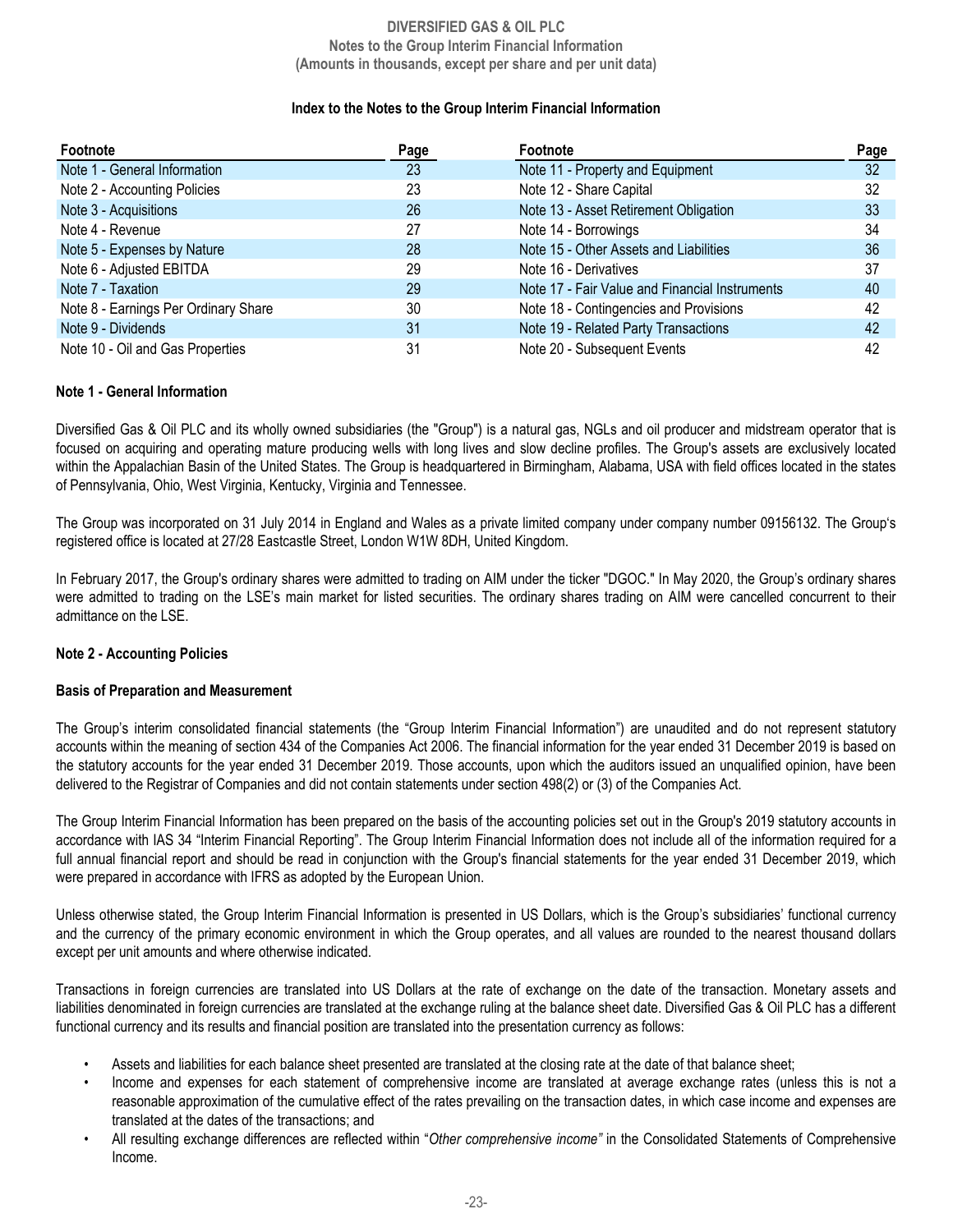The Group Interim Financial Information has been prepared on the going concern basis, under the historical cost convention, as modified by financial assets and financial liabilities (including derivative instruments) at fair value through profit or loss.

#### *Going concern*

The Group Interim Financial Information has been prepared on the going concern basis, which contemplates the continuity of normal business activity and the realisation of assets and the settlement of liabilities in the normal course of business, taking into account the Directors' assessment of the financial and trading effects of COVID-19. The Financial overview section of this Interim Report includes a summary of the Group's financial position, cash flows, liquidity position and borrowing facilities.

The Directors closely monitor and carefully manage the Group's liquidity risk. Cash flow projections are regularly produced and sensitivities run for different scenarios including, but not limited to, changes in commodity prices and different production rates from the Group's producing assets. The Group's cash flow projections have been updated in light of COVID-19. There remains significant uncertainty over the impact of COVID-19, however to date, the Group's day-to-day operations continue without being materially affected. This is evident through the Group's sustained growth during the pandemic. To consider potential negative impacts of COVID-19 such as price volatility or other operational issues, the Directors have prepared a downside sensitivity scenario for each of the years ending 31 December 2020 and 31 December 2021. The severe but plausible downside sensitivity scenario includes, but is not limited to, the following assumptions:

- A 10% reduction to prices and a 10% increase to the price differential;
- Reducing production by approximately 10%; and
- Increasing operating and midstream expenses by approximately 2%.

Consistent with the Group's base operations the modeled scenario includes the financial impact of the Group's current hedging contracts in place, being approximately 81% of total production volumes hedged for the year ending 31 December 2020 and 73% for the year ending 31 December 2021. The scenario also includes the scheduled principal and interest payments on the Group's current debt arrangements.

Under this downside sensitivity scenario, the Group remains cash flow positive. The Group meets its working capital requirements through operating cash flow management and through the utilisation of the Group's Credit Facility, when necessary. For the purpose of the going concern assessment, the Directors have only taken into account the capacity under the existing Credit Facility. In June 2020 the Group reaffirmed its borrowing base on the \$1,500,000 Credit Facility at \$425,000.The Group's available borrowing under the Credit Facility totaled \$213,700 as of 30 June 2020. The key covenants attached to the Group's Credit Facility relate to the Group's EBITDAX leverage ratio and current ratio. In the downside scenario modelled, the Group continues to maintain sufficient liquidity and meets its covenants under the Credit Facility as well as its other existing borrowing instruments.

In addition to its modelled downside going concern scenario, the Board has reverse stress tested the model to determine the extent of downturn which would result in a breach of covenants. Assuming similar levels of cash conversion as seen in recent months since the outbreak occurred, a decline in production volume and pricing well in excess of that experienced in any month in the first six months of 2020, would need to persist throughout the going concern period for a covenant breach to occur, which is considered very unlikely. This stress test also does not incorporate certain mitigating actions or cash preservation responses, which the Group would implement in the event of a severe and extended revenue decline.

When evaluating the modeled scenario, the Directors also considered the risk of a temporary shutdown resulting from the COVID-19 pandemic. The Group is considered an essential service as the Group falls under the US Department of Homeland Security's definition of essential criteria infrastructure workers as defined on 19 March 2020. As a result of the announcement, the Group's employees are exempt from any lockdown in the United States.

The Directors have reviewed the Group's overall position and outlook and are of the opinion that the Group is sufficiently well funded to be able to operate as a going concern for at least the next twelve months from the date of approval of the Group Interim Financial Information.

# *Prior period reclassifications*

The Group has reclassified certain amounts relating to its prior year results to conform to its current period presentation. These changes in classification do not affect total comprehensive income previously reported in the Consolidated Statements of Comprehensive Income. During the year ended 31 December 2019, the Group reclassified \$15,980 related to its ERP software from property and equipment to intangible fixed assets.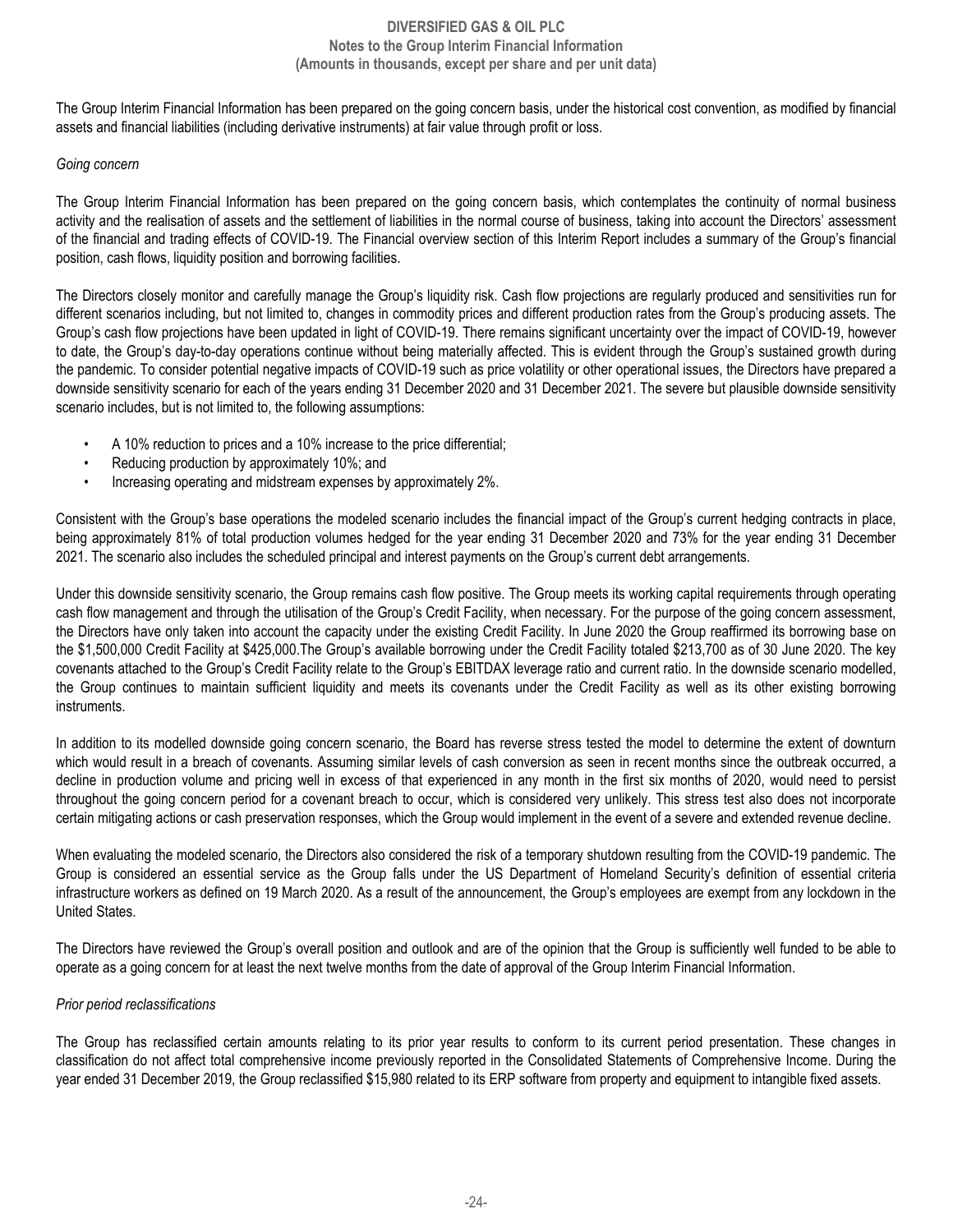# **Basis of Consolidation**

During 2019, the Group underwent a restructuring in order to simplify its organisation. Under this restructuring all production entities were merged into Diversified Production, LLC and all midstream entities were merged into Diversified Midstream, LLC. Further, Diversified Energy Marketing, LLC was created to sell the commodities produced by Diversified Production, LLC and certain third parties. There is no financial information impact as a result of the reorganisation.

The Group Interim Financial Information for the six month period ended 30 June 2020 reflects the following corporate structure of the Group:

The Group, and its wholly owned subsidiary:

- Diversified Gas & Oil PLC ("DGOC'') as well as its wholly owned subsidiaries
- Diversified Gas & Oil Corporation
	- Diversified Production, LLC
		- Diversified ABS Holdings LLC
			- Diversified ABS LLC
		- Diversified ABS Phase II Holdings LLC
			- Diversified ABS Phase II LLC
		- DP Bluegrass Holdings LLC
			- DP Bluegrass LLC
			- 64 DrillCo Partnerships
		- Diversified Midstream LLC
			- **Cranberry Pipeline Corporation**
			- Coalfield Pipeline Company
		- Diversified Energy Marketing LLC
		- DGOC Holdings LLC
			- DGOC Holdings Sub III LLC

#### *Segmental Reporting*

The Group complies with IFRS 8 "Operating Segments", to determine its operating segments and has identified one reportable segment that produces natural gas and oil in the Appalachian Basin of the US.

# **New Standards and Interpretations**

# **Adopted**

*IFRS 3 "Business Combinations" ("IFRS 3")*

In October 2018, the International Accounting Standards Board issued amendments to IFRS 3. The amendments clarify the definition of a business, with the objective of assisting entities to determine whether a transaction should be accounted for as a business combination or as an asset acquisition. The amended standard states that to be considered a business, an acquired set of activities and assets must include, at a minimum, an input and a substantive process that together significantly contributes to the ability to create outputs while removing the consideration of a market participant's ability to replace any missing inputs or processes and continuing to produce outputs. The standard also establishes an optional asset concentration test allowing entities to determine whether an acquired set of activities and assets is not a business. The Group adopted the amendments to IFRS 3 on 1 January 2020 and applied the amendments to asset acquisitions and business combinations that occurred subsequent to adoption.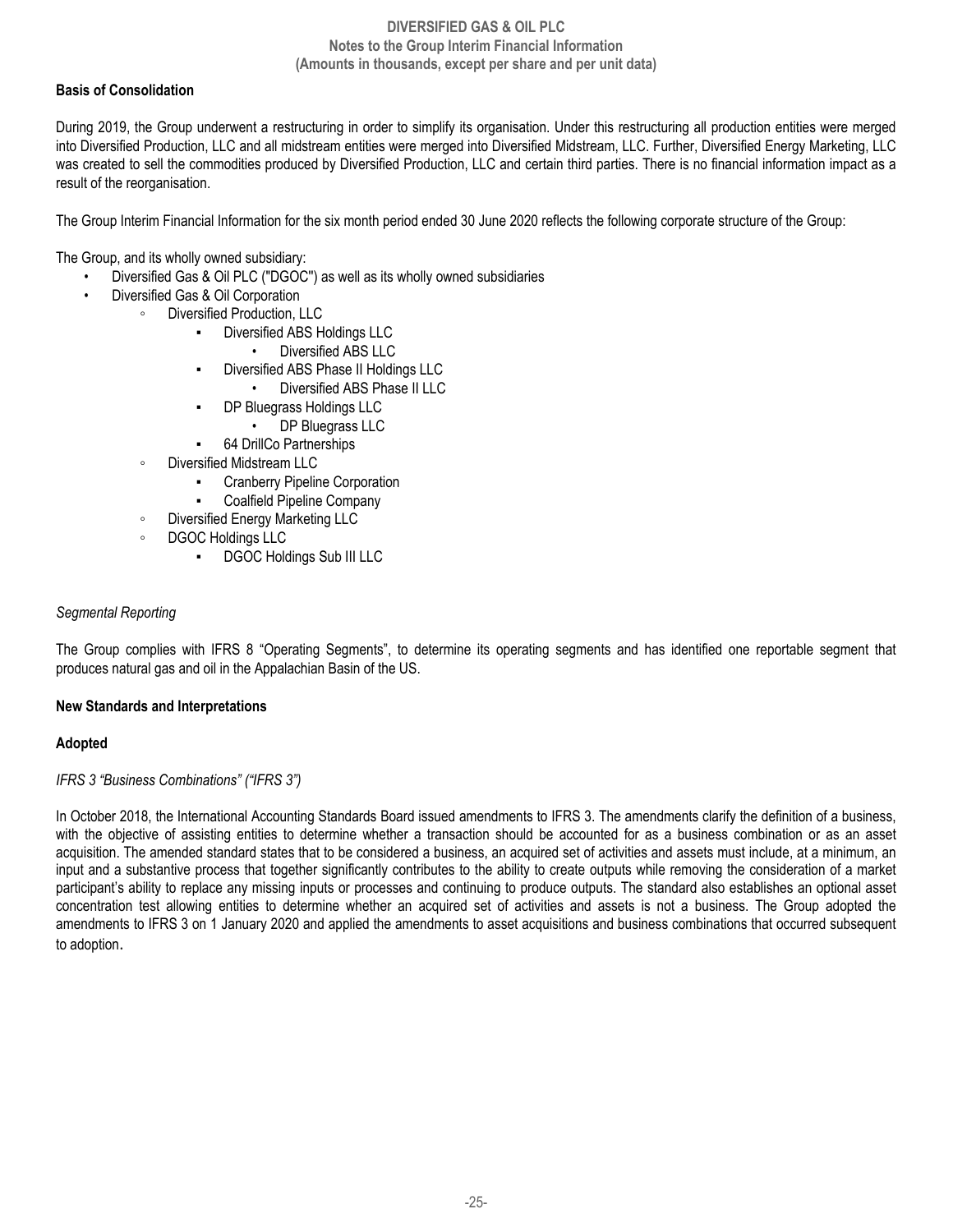# <span id="page-25-0"></span>**Significant Accounting Policies**

The preparation of the Group Interim Financial Information in compliance with IFRS requires management to make estimates and exercise judgment in applying the Group's accounting policies. In preparing the Group Interim Financial Information, the significant judgements made by management in applying the Group's accounting policies and the key sources of estimation uncertainty were the same as those that applied to the Group Financial Information for the year ended 31 December 2019 with the addition of a significant judgement made with respect to the adopted amendments of IFRS 3.

# *Business Combinations and Asset Acquisitions*

The Group performs an assessment of each acquisition to determine whether the acquisition should be accounted for as an asset acquisition or business combination.

Accounting for business combinations under IFRS 3 is applied once it is determined that a business has been acquired. Under IFRS 3, a business is defined as an integrated set of activities and assets conducted and managed for the purpose of providing a return to investors. A business generally consists of inputs, processes applied to those inputs, and resulting outputs that are, or will be, used to generate revenues.

For each transaction, the Group may elect to apply the concentration test under the IFRS 3 amendment to determine if the fair value of assets acquired is substantially concentrated in a single asset (or a group of similar assets). If this concentration test is met, the acquisition qualifies as an acquisition of a group of assets and liabilities, not of a business. When the Group determines a transaction is an acquistion of a group of assets rather than a acquisitions of a business the Group capitalises the transaction costs incurred as part of the acquisition. Additionally in instances when the acquistion of a group of assets contains contingent consideration, the Group records changes in the fair value of the contingent consideration through the basis of the asset acquired rather than through the statement of comprehensive income. More information regarding conclusions reached with respect to this judgement is included in Note 3.

# **Note 3 - Acquisitions**

The assets acquired in all acquisitions include the necessary permits, rights to production, royalties, assignments, contracts and agreements that support the production from wells and operations of pipelines. The Group accounts for acquisitions under IFRS 3.

# **2020 Acquisitions**

# *Carbon Energy Corporation ("Carbon") Business Combination*

In May 2020, the Group acquired approximately 6,100 conventional wells in the states of Kentucky, West Virginia and Tennessee from Carbon. The Group paid purchase consideration of \$98,121, excluding customary purchase price adjustments. Transaction costs associated with the acquisition were \$393. Depending on future natural gas prices and measured on an annual basis over the next three years, Carbon may earn additional contingent consideration of up to \$15,000 in aggregate if actual NYMEX natural gas prices exceed certain established thresholds. Based on forward NYMEX natural gas prices at the time of closing, total estimated contingent consideration is \$5,462. The Group funded the cash consideration for the purchase with proceeds from the \$160,000 Term Loan I, discussed in Note 14.

In the period from its acquisition to 30 June 2020 the acquisition of Carbon increased the Group's natural gas and oil production by 1,832,771 Mcf and 9,313 Bbls, respectively. The properties associated with the acquisition have been co-mingled with our existing properties and it is impractical to provide stand-alone operational results related to these acquired properties for the six month period ended 30 June 2020. The Group is still finalising the valuation of the recently acquired assets. The provisional fair value of the assets and liabilities assumed were as follows:

| Oil and gas properties                                              | \$<br>80,204 |
|---------------------------------------------------------------------|--------------|
| Oil and gas properties (asset retirement obligation, asset portion) | 23,853       |
| Property and equipment                                              | 26,733       |
| Derivative financial instruments, net                               | 3,464        |
| Trade receivables                                                   | 1,999        |
| Deferred tax asset                                                  | 1,210        |
| Asset retirement obligation, liability portion                      | (23, 853)    |
| Trade and other payables                                            | (46)         |
| Other current liabilities                                           | (9,981)      |
| Net assets acquired                                                 | 103,583      |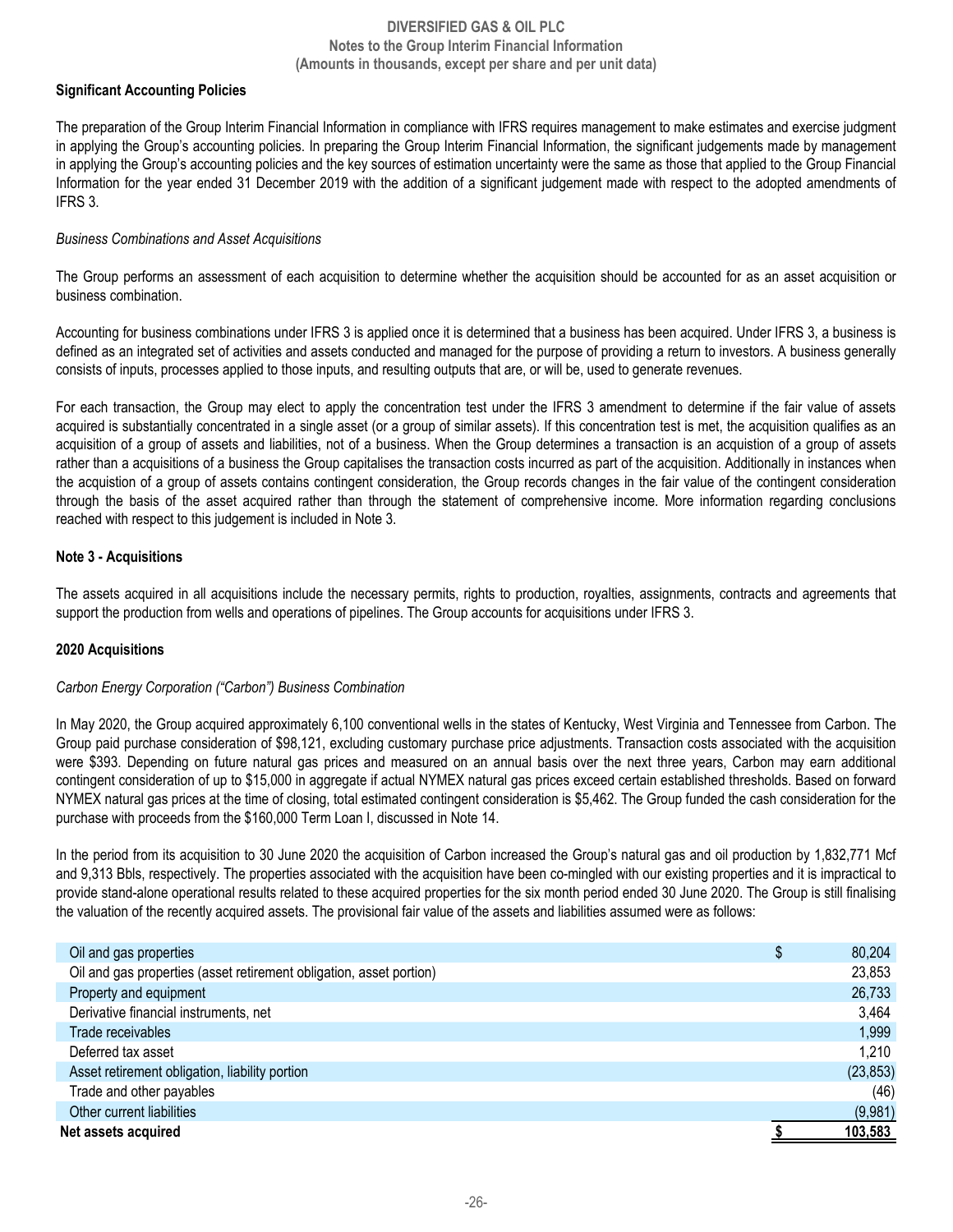# <span id="page-26-0"></span>*EQT Corporation ("EQT") Asset Acquisition*

In May 2020, the Group acquired 889 proved developed wells and related gathering infrastructure in the states of Pennsylvania and West Virginia from EQT. The Group paid purchase consideration of \$111,588, excluding customary purchase price adjustments. Transaction costs associated with the acquisition were \$759 and have been capitalised to oil and gas properties. Depending on future natural gas prices and measured on a quarterly basis over the next three years, EQT may earn additional contingent consideration of up to \$20,000 in aggregate if actual NYMEX natural gas prices exceed certain established thresholds. As of 30 June 2020 the fair value of the contingent consideration is \$7,082.The Group funded the the purchase with proceeds from the \$160,000 Term Loan I, discussed in Note 14, and a short-term draw from the revolving credit facility, discussed in Note 14.

In the period from its acquisition to 30 June 2020 the acquisition of EQT increased the Group's natural gas production by 2,389,821 Mcf. The properties associated with the acquisition have been co-mingled with our existing properties and it is impractical to provide stand-alone operational results related to these acquired properties for the six month period ended 30 June 2020. The Group is still finalising the valuation of the recently acquired assets. The provisional fair value of the assets and liabilities assumed were as follows:

| Oil and gas properties                                              | 114,259  |
|---------------------------------------------------------------------|----------|
| Oil and gas properties (asset retirement obligation, asset portion) | 3.142    |
| Property and equipment                                              | 7,124    |
| Asset retirement obligation, liability portion                      | (3, 142) |
| Other current liabilities                                           | (1, 954) |
| Net assets acquired                                                 | 119.429  |

# **2019 Acquisitions**

# *HG Energy ("HG Energy") Business Combination*

In April 2019, the Group acquired 107 unconventional wells in the states of Pennsylvania and West Virginia from HG Energy. The Group paid purchase consideration of \$384,020, excluding customary purchase price adjustments. The Group funded the cash consideration for the purchase with the proceeds from an equity placing of ordinary shares in April 2019 and a draw from the Credit Facility, discussed in Notes 12 and 14, respectively.

# *EdgeMarc Energy ("EdgeMarc") Business Combination*

In September 2019, the Group acquired 12 unconventional wells and three drilled but uncompleted unconventional wells in Ohio from EdgeMarc Energy. The Group paid purchase consideration of \$48,107, excluding customary purchase price adjustments. The Group funded the cash consideration for the purchase from a draw on the Credit Facility, discussed in Note 14.

#### **Note 4 - Revenue**

The Group extracts and sells natural gas, NGLs and oil to various customers in addition to operating a majority of these natural gas and oil wells for customers and other working interest owners. In addition, the Group provides gathering and transportation services to third parties. All revenue was generated in the United States of America. The following table reconciles the Group's revenue for the periods presented:

|                                | <b>Six Months Ended</b> |  |              |   | <b>Year Ended</b> |  |  |
|--------------------------------|-------------------------|--|--------------|---|-------------------|--|--|
|                                | 30 June 2020            |  | 30 June 2019 |   | 31 December 2019  |  |  |
| Natural gas                    | 156,900 \$              |  | 194,810      | S | 384,121           |  |  |
| <b>NGLs</b>                    | 7,029                   |  | 18,439       |   | 33,685            |  |  |
| Oil                            | 6,903                   |  | 10,048       |   | 20,474            |  |  |
| <b>Total commodity revenue</b> | 170,832 \$              |  | 223,297      |   | 438,280           |  |  |
| Gathering and compression      | 13,383                  |  | 12,765       |   | 22,166            |  |  |
| Other                          | 663                     |  | 1,396        |   | 1,810             |  |  |
| <b>Total revenue</b>           | 184,878                 |  | 237,458      |   | 462,256           |  |  |

A significant portion of the Group's trade receivables represent receivables related to either sales of natural gas, NGLs and oil or operational services, all of which are generally uncollateralised, and collected within 30-to-60 days depending on the commodity, location and well-type.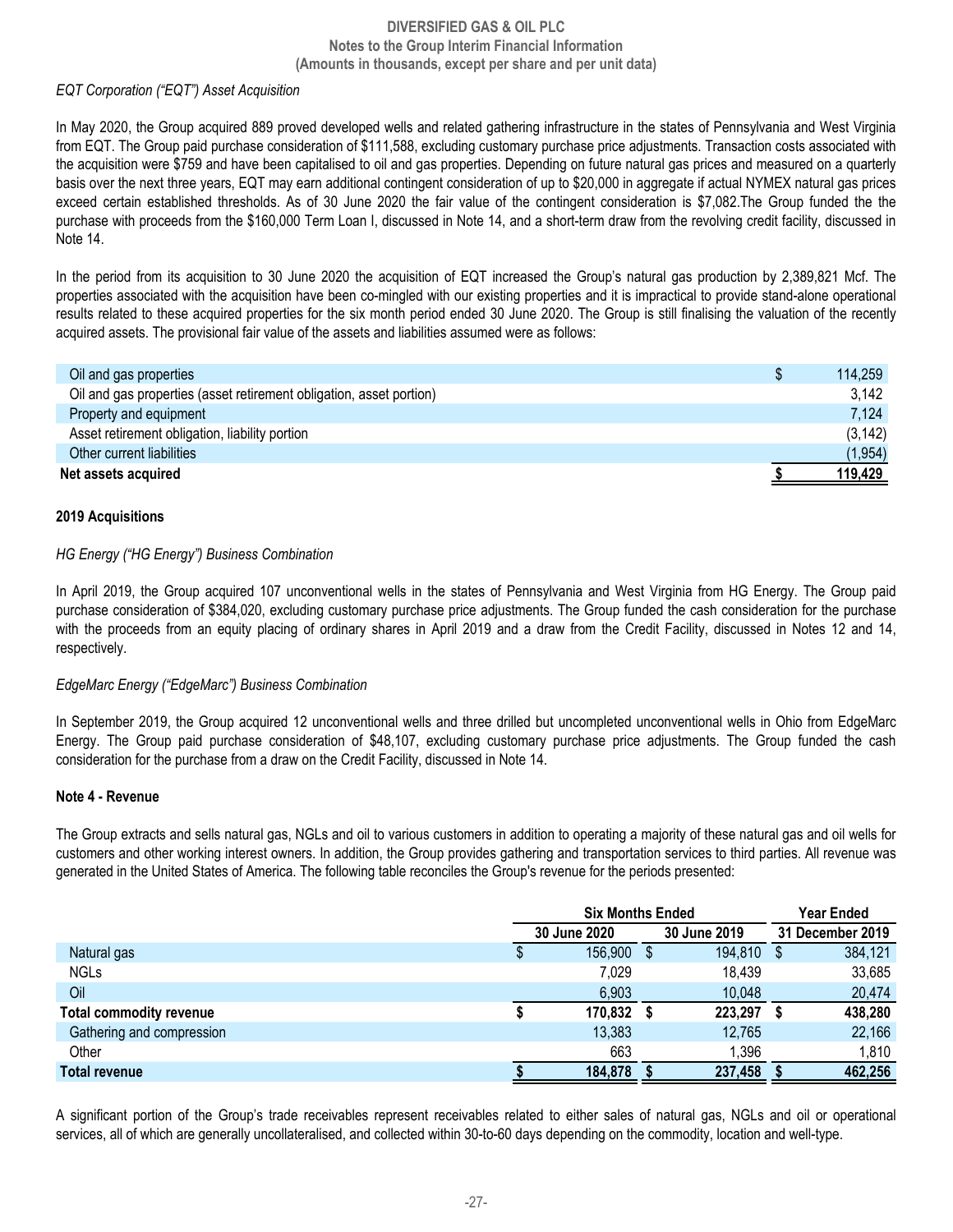#### <span id="page-27-0"></span>**Note 5 - Expenses by Nature**

The following table provides a detail of the Group's expenses for the periods presented:

|                                                                 | <b>Six Months Ended</b> |              |                         |              | <b>Year Ended</b> |                  |  |
|-----------------------------------------------------------------|-------------------------|--------------|-------------------------|--------------|-------------------|------------------|--|
|                                                                 |                         | 30 June 2020 |                         | 30 June 2019 |                   | 31 December 2019 |  |
| Base lease operating expense (a)                                | $\mathbb{S}$            | 43,368       | $\sqrt{2}$              | $51,777$ \$  |                   | 102,302          |  |
| Production taxes <sup>(b)</sup>                                 |                         | 7,748        |                         | 7,277        |                   | 16,427           |  |
| Gathering and compression <sup>(c)</sup>                        |                         | 24,380       |                         | 20,552       |                   | 44,060           |  |
| Gathering and transportation (d)                                |                         | 23,455       |                         | 15,523       |                   | 39,596           |  |
| Total operating expense (e)                                     | \$                      | 98,951       | $\sqrt[6]{\frac{1}{2}}$ | 95,129       | $\sqrt{5}$        | 202,385          |  |
| Depreciation                                                    |                         | 14,601       |                         | 11,290       |                   | 23,568           |  |
| Depletion                                                       |                         | 41,236       |                         | 34,052       |                   | 74,571           |  |
| <b>Total depreciation and depletion</b>                         | \$                      | 55,837       | \$                      | 45,342 \$    |                   | 98,139           |  |
| Employees and benefits (administrative)                         |                         | 13,281       |                         | 8,952        |                   | 20,914           |  |
| Other administrative (f)                                        |                         | 5,066        |                         | 3,554        |                   | 7,384            |  |
| Professional fees <sup>(g)</sup>                                |                         | 4,391        |                         | 5,964        |                   | 6,879            |  |
| Rent                                                            |                         | 391          |                         |              |                   | 896              |  |
| Adjusted G&A <sup>1 (h)</sup>                                   | \$                      | 23,129       | $\sqrt{2}$              | 18,470 \$    |                   | 36,073           |  |
| Non-recurring costs associated with acquisitions <sup>(i)</sup> |                         | 1,406        |                         | 2,804        |                   | 9,210            |  |
| Other non-recurring costs (i)                                   |                         | 8,655        |                         |              |                   | 7,542            |  |
| Provision for working interest owners receivable (k)            |                         |              |                         |              |                   | 730              |  |
| Non-cash equity compensation <sup>(1)</sup>                     |                         | 1,506        |                         | 408          |                   | 3,064            |  |
| Non-recurring and/or non-cash G&A (m)                           |                         | 11,567       | S.                      | 3,212        | - \$              | 20,546           |  |
| <b>Total G&amp;A</b>                                            | \$                      | 34,696       | \$                      | 21,682       | -\$               | 56,619           |  |
| <b>Total expense</b>                                            |                         | 189,484      | \$                      | 162,153      | - \$              | 357,143          |  |
|                                                                 |                         |              |                         |              |                   |                  |  |
| <b>Aggregate remuneration (including Directors):</b>            |                         |              |                         |              |                   |                  |  |
| Wages and salaries                                              |                         | 33,242       |                         | 32,645       |                   | 68,226           |  |
| Payroll taxes                                                   |                         | 2,726        |                         | 1,324        |                   | 2,869            |  |
| <b>Benefits</b>                                                 |                         | 7,329        |                         | 2,886        |                   | 5,766            |  |
|                                                                 |                         |              |                         |              |                   |                  |  |

- **Total employees and benefits expense \$ 43,297 \$ 36,855 \$ 76,861** 
	- (a) Base lease operating expense is defined as the sum of employee and benefit expenses, well operating expense (net), automobile expense and insurance cost.
	- (b) Production taxes include severance and property taxes. Severance taxes are generally paid on produced natural gas, natural gas liquids and oil production at fixed rates established by federal, state or local taxing authorities. Property taxes are generally based on the taxing jurisdictions' valuation of our oil and gas properties and midstream assets.
	- (c) Gathering and compression expenses are daily costs incurred to operate our owned midstream assets inclusive of employee and benefit expenses.
	- (d) Gathering and transportation expenses are daily costs incurred to gather, process and transport the Group's natural gas, natural gas liquids and oil.
	- (e) Total operating expense increased due to one month of operating expense related to the EQT and Carbon acquisitions as well as a full six month period of operating expenses related to the the HG Energy and EdgeMarc assets acquired in April 2019 and September 2019, respectively. See Note 3 for additional information on acquisitions.
	- (f) Other administrative expense includes general liability insurance, information technology services, other office expenses and travel.
	- (g) Professional fees include legal, marketing, payroll, and consultation fees, as well as auditor remuneration fees and costs associated with being a public company.
	- (h) Adjusted general and administrative expense ("Adjusted G&A")<sup>1</sup> includes payroll and benefits for our corporate staff, costs of maintaining corporate offices, costs of managing our production operations, franchise taxes, public company costs, non-cash equity issuance, fees for audit and other professional services, and legal compliance.
	- (i) Non-recurring costs associated with acquisitions primarily relate to legal and consulting costs directly related to the acquisitions.
	- (j) Other non-recurring costs for 2020 are associated with legal and professional fees related to the uplist to the main market of the LSE and expenses for a one-time hedge portfolio restructuring. For 2019 other non-recurring costs are associated with early buyouts of long-term firm transportation agreements, severance packages, temporary service agreements for onboarding of acquired assets and consolidation of the Group's corporate structure.
	- (k) Provision for working interest owners receivable reflects a portion of receivables from working interest owners that the Group considers uncollectable.
	- Non-cash equity issuances in 2020 and 2019 reflect the expense recognition related to stock compensation provided to certain key managers.
	- (m) Non-recurring and/or non-cash general and administrative expense ("Non-recurring and/or non-cash G&A") includes costs related to acquisitions, the Group's uplist to the main market of the LSE, and one-time projects.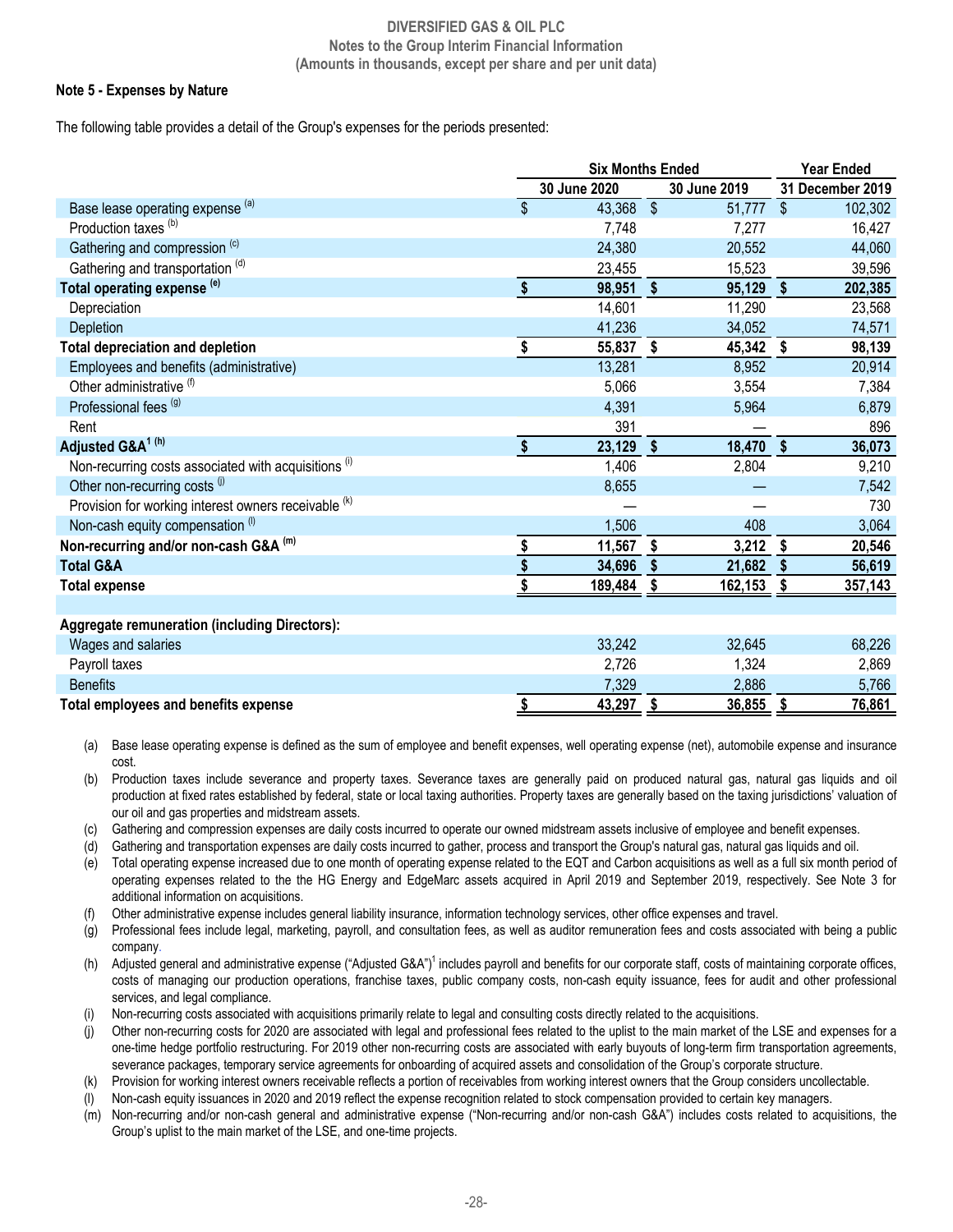# <span id="page-28-0"></span>**Note 6 - Adjusted EBITDA**

Adjusted EBITDA<sup>1</sup> is defined as operating profit (loss) plus or minus items detailed in the table below, which is of particular interest to the industry and the Group, as it is essentially the cash generated from operations that the Group has free for principal and interest payments, capital investments and dividend payments. Adjusted EBITDA<sup>1</sup> (hedged) and Adjusted EBITDA<sup>1</sup> (unhedged) should not be considered as an alternative to operating profit (loss), comprehensive income, cash flow from operating activities or any other financial performance or liquidity measure presented in accordance with IFRS.

The Group believes Adjusted EBITDA<sup>1</sup> (hedged) and Adjusted EBITDA<sup>1</sup> (unhedged) are useful measures because they enable a more effective way to evaluate operating performance and compare results of operations from period-to-period and against its peers without regard to the Group's financing methods or capital structure. The Group excludes the items listed in the table below from operating profit (loss) in arriving at Adjusted  $EBITDA<sup>1</sup>$  (hedged) and Adjusted  $EBITDA<sup>1</sup>$  (unhedged) for the following reasons:

- Certain amounts are non-recurring from the operation of the business such as;
	- Gains or losses on foreign currency hedges;
	- Costs associated with acquisitions or other one-time events; or
	- Costs associated with gains on oil & gas properties or equipment.
- Certain amounts are non-cash such as;
	- Amortisation, depreciation and depletion;
	- Gains or losses on the valuation of unsettled financial instruments; or
	- Equity compensation costs included in administrative expenses.

The following table reconciles operating profit (loss) to Adjusted EBITDA<sup>1</sup> for the periods presented:

|                                                                          | <b>Six Months Ended</b> | <b>Year Ended</b> |    |                  |
|--------------------------------------------------------------------------|-------------------------|-------------------|----|------------------|
|                                                                          | 30 June 2020            | 30 June 2019      |    | 31 December 2019 |
| <b>Operating profit (loss)</b>                                           | $(30,780)$ \$           | 107,763           | \$ | 180,507          |
| Depreciation and depletion                                               | 55,837                  | 45,342            |    | 98,139           |
| Gain on bargain purchase                                                 |                         |                   |    | (1, 540)         |
| (Gain) loss on fair value adjustments of unsettled financial instruments | 109,680                 | (21, 252)         |    | (20, 270)        |
| (Gain) loss on oil and gas programme and equipment                       |                         | 336               |    |                  |
| Non-recurring costs                                                      | 10,061                  | 2,804             |    | 17,482           |
| Non-cash equity compensation                                             | 1,506                   | 408               |    | 3,065            |
| Gain on foreign currency hedge                                           |                         | (4, 120)          |    | (4, 117)         |
| <b>Total adjustments</b>                                                 | 177,084                 | 23,518            | S  | 92,759           |
| Adjusted EBITDA <sup>1</sup> (hedged)                                    | 146,304                 | 131,281           |    | 273,266          |
| Less: Cash portion of settled hedges                                     | 83,506                  | 11,542            |    | 53,584           |
| Adjusted EBITDA <sup>1</sup> (unhedged)                                  | 62,798                  | 119,739           |    | 219,682          |
|                                                                          |                         |                   |    |                  |
| Weighted average ordinary shares outstanding - basic                     | 662,804                 | 603,807           |    | 641,666          |
| Weighted average ordinary shares outstanding - diluted                   | 667,293                 | 604,996           |    | 644,782          |
|                                                                          |                         |                   |    |                  |
| Adjusted EBITDA <sup>1</sup> (hedged) per ordinary share - basic         | 0.22                    | 0.22              |    | 0.43             |
| Adjusted EBITDA <sup>1</sup> (hedged) per ordinary share - diluted       | 0.22                    | 0.22              |    | 0.42             |

# **Note 7 - Taxation**

Income tax expense is recognised based on management's estimate of the weighted average effective annual income tax rate expected for the full financial year. The estimated tax rate used for the year to 30 June 2020 is 131.2%, compared to 26.0% for the six months ended 30 June 2019. The effective tax rate is primarily impacted by recognition of the federal well tax credit available to qualified producers in 2020 due to the low commodity pricing environment. The federal tax credit is prescribed by Internal Revenue Code Section 45I and is available for certain natural gas production from qualifying wells. In May 2020, the IRS released Notice 2020-34 which quantified the amount of credit per mcf of qualified natural gas production for tax years beginning in 2019 and also detailed the calculation methodology for future years. The federal tax credit is intended to provide a benefit for wells producing less than 90 Mcfe per day when market prices for natural gas are relatively low. The Group benefits from this credit given its portfolio of long-life, low -decline conventional wells. Other impacts to the effective rate include state taxes and recurring permanent differences, such as meals and entertainment.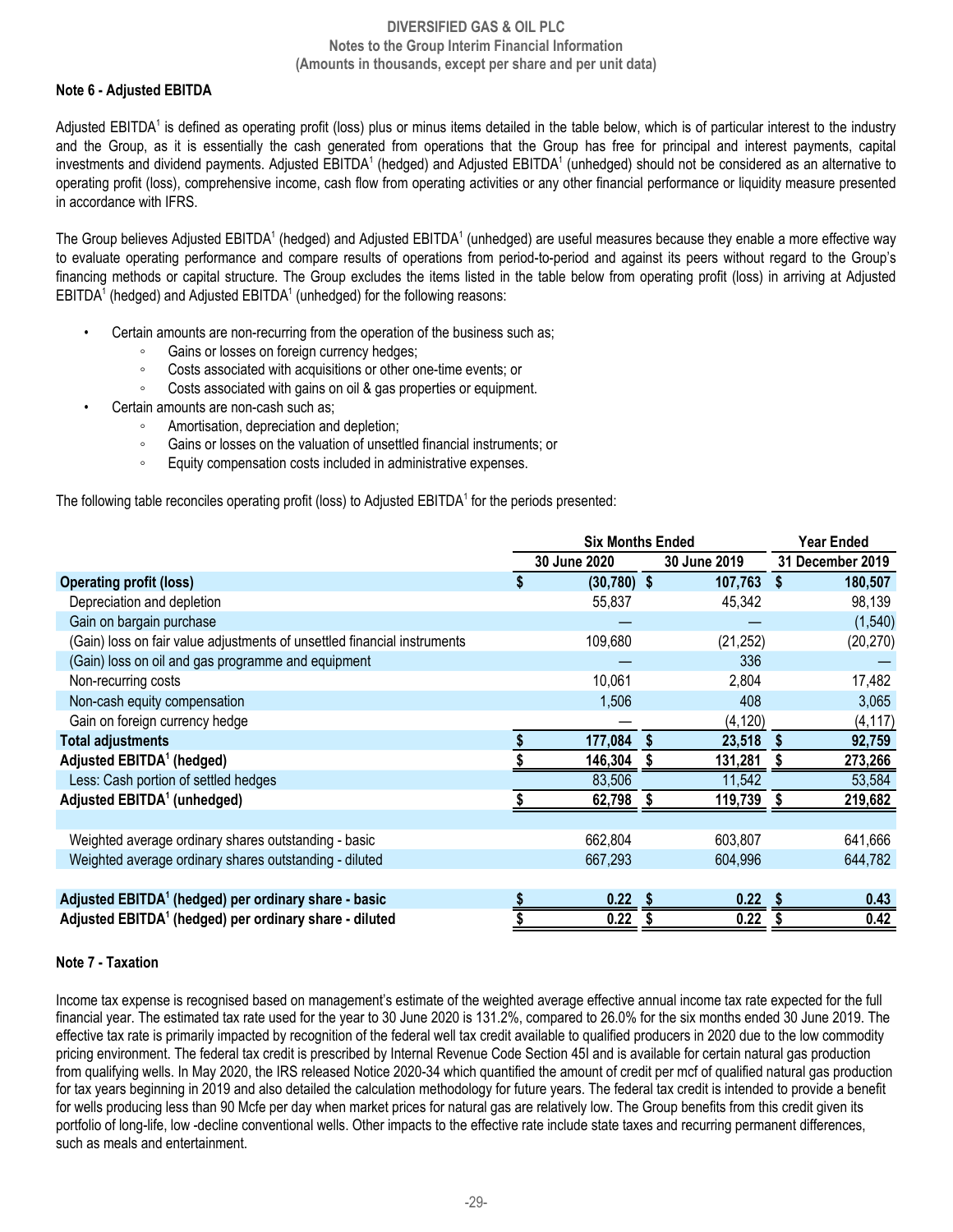<span id="page-29-0"></span>The differences between the statutory US federal income tax rate and the effective tax rates are summarised as follows:

|                               | <b>Six Months Ended</b> |           |  |          | <b>Year Ended</b> |              |  |                  |  |
|-------------------------------|-------------------------|-----------|--|----------|-------------------|--------------|--|------------------|--|
|                               | 30 June 2020            |           |  |          |                   | 30 June 2019 |  | 31 December 2019 |  |
| Income (loss) before taxation |                         | (59, 227) |  | 84.047   |                   | 131,491      |  |                  |  |
| Income tax benefit (expense)  |                         | 77.712    |  | (21.881) |                   | (32,091)     |  |                  |  |
| <b>Effective tax rate</b>     |                         | 131.2%    |  | 26.0%    |                   | 24.4 %       |  |                  |  |

|                                                      |              | <b>Six Months Ended</b> |           |  |  |  |  |
|------------------------------------------------------|--------------|-------------------------|-----------|--|--|--|--|
|                                                      | 30 June 2020 | 30 June 2019            |           |  |  |  |  |
| Expected tax at statutory US federal income tax rate | 21.0%        | 21.0%                   | 21.0 %    |  |  |  |  |
| State income taxes, net of federal tax benefit       | 3.8%         | 5.0%                    | 6.0%      |  |  |  |  |
| Federal credits                                      | 108.5%       | $(4.5)\%$               | $(5.3)\%$ |  |  |  |  |
| Other, net                                           | $(2.1)\%$    | $4.5\%$                 | 2.7%      |  |  |  |  |
| <b>Effective tax rate</b>                            | 131.2%       | 26.0%                   | 24.4 %    |  |  |  |  |

# **Note 8 - Earnings Per Ordinary Share**

The calculation of basic earnings per ordinary share is based on the income/(loss) after taxation available to shareholders and on the weighted average number of ordinary shares outstanding during the period. The calculation of diluted earnings per ordinary share is based on the income after taxation available to ordinary shareholders and the weighted average number of ordinary shares outstanding plus the weighted average number of ordinary shares that would be issued if dilutive options and warrants were converted into ordinary shares on the last day of the reporting period. Basic and diluted earnings per ordinary share is calculated as follows for the periods presented:

|                                                                 |                    | <b>Six Months Ended</b> |   |              | Year Ended |                  |  |
|-----------------------------------------------------------------|--------------------|-------------------------|---|--------------|------------|------------------|--|
|                                                                 | <b>Calculation</b> | 30 June 2020            |   | 30 June 2019 |            | 31 December 2019 |  |
| Income (loss) available to ordinary shareholders after taxation | A                  | 18,485                  | 5 | 62,166       |            | 99,400           |  |
|                                                                 |                    |                         |   |              |            |                  |  |
| Weighted average ordinary shares outstanding - basic            | B                  | 662,804                 |   | 603,807      |            | 641,666          |  |
| Weighted average ordinary shares outstanding - diluted          | С                  | 667,293                 |   | 604,996      |            | 644,782          |  |
|                                                                 |                    |                         |   |              |            |                  |  |
| Earnings per ordinary share- basic                              | $= A/B$            | 0.03                    |   | 0.10         |            | 0.15             |  |
| Earnings per ordinary share- diluted                            | $= A/C$            | 0.03                    |   | 0.10         |            | 0.15             |  |
|                                                                 |                    |                         |   |              |            |                  |  |
| Adjusted EBITDA1 (hedged) per ordinary share - basic            | Note 6             | 0.22                    |   | 0.22         |            | 0.43             |  |
| Adjusted EBITDA1 (hedged) per ordinary share - diluted          |                    | 0.22                    |   | 0.22         |            | 0.42             |  |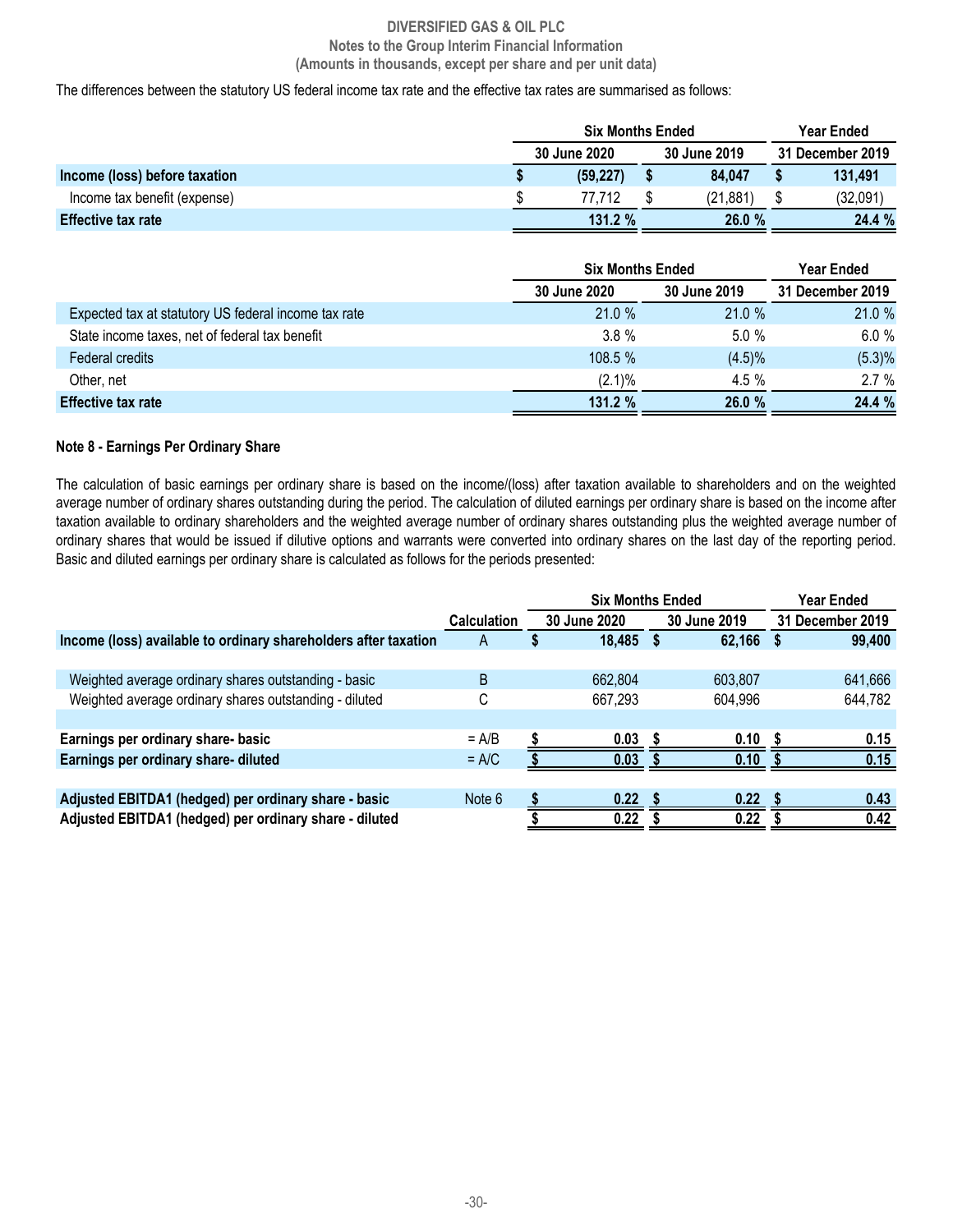#### <span id="page-30-0"></span>**Note 9 - Dividends**

The following table summarises the Group's dividends declared and paid on the dates indicated:

|                                               | Dividend per | <b>Ordinary Share</b> |                    |                   |                              |                                       |
|-----------------------------------------------|--------------|-----------------------|--------------------|-------------------|------------------------------|---------------------------------------|
| Date Dividends Declared/Paid                  | <b>USD</b>   | <b>GBP</b>            | <b>Record Date</b> | Pay Date          | <b>Shares</b><br>Outstanding | <b>Gross</b><br><b>Dividends Paid</b> |
| Declared on 14 December 2018                  | \$0.0330     | £ 0.0434              | 8 March 2019       | 29 March 2019     | 542,654                      | 17,908                                |
| Declared on 28 February 2019                  | 0.0340       | 0.0432                | 12 April 2019      | 28 June 2019      | 542,654                      | 18,450                                |
| Paid during the six months ended 30 June 2019 |              |                       |                    |                   |                              | 36,358                                |
| Declared on 13 June 2019                      | \$0.0342     | £ 0.0278              | 6 September 2019   | 27 September 2019 | 663,636                      | 22,696                                |
| Declared on 8 August 2019                     | 0.0350       | 0.0269                | 29 November 2019   | 20 December 2019  | 659,903                      | 23,097                                |
| Paid during the year ended 31 December 2019   |              |                       |                    |                   |                              | 82,151                                |
| Declared on 10 December 2019                  | \$0.0350     | $£$ 0.0276            | 6 March 2020       | 27 March 2020     | 642,805                      | 22,498                                |
| Declared on 9 March 2020                      | 0.0350       | 0.0274                | 29 May 2020        | 26 June 2020      | 707,086                      | 24,748                                |
| Paid during the six months ended 30 June 2020 |              |                       |                    |                   |                              | 47,246                                |

On 4 May 2020 the Group announced a dividend of \$0.0350 per ordinary share. The dividend will be paid on 25 September 2020 to shareholders on the register on 4 September 2020. This dividend was not approved by shareholders, thereby qualifying it as an "interim" dividend. No liability was recorded in the Group Interim Financial Information in respect of this interim dividend as at 30 June 2020.

# *Subsequent Events*

On 10 August 2020 the Group announced a dividend of \$0.0375 per ordinary share. The dividend will be paid on 18 December 2020 to shareholders on the register on 27 November 2020. This dividend was not approved by shareholders, thereby qualifying it as an "interim" dividend. No liability was recorded in the Group Interim Financial Information in respect of this interim dividend as at 30 June 2020.

# **Note 10 - Oil and Gas Properties**

The following table summarises the Group's oil and gas properties for the periods presented:

|                                  | <b>Six Months Ended</b> |                 | <b>Year Ended</b> |                  |
|----------------------------------|-------------------------|-----------------|-------------------|------------------|
|                                  |                         | 30 June 2020    |                   | 31 December 2019 |
| Costs:                           |                         |                 |                   |                  |
| Beginning balance                | \$                      | 1,620,760 \$    |                   | 1,148,235        |
| Additions <sup>(a)</sup>         |                         | 229,481         |                   | 482,525          |
| Disposals <sup>(b)</sup>         |                         |                 |                   | (10,000)         |
| Ending balance                   |                         | 1,850,241       | S                 | 1,620,760        |
| <b>Depletion and impairment:</b> |                         |                 |                   |                  |
| Beginning balance                | \$                      | $(129, 855)$ \$ |                   | (55, 284)        |
| Period changes                   |                         | (41, 236)       |                   | (74, 571)        |
| Disposals                        |                         |                 |                   |                  |
| Ending balance                   |                         | $(171,091)$ \$  |                   | (129, 855)       |
|                                  |                         |                 |                   |                  |
| Net book value                   |                         | 1,679,150       |                   | 1,490,905        |

(a) For the six months ended 30 June 2020, \$104,057 and \$117,401 were related to the acquisitions of Carbon and EQT, respectively. For the year ended 31 December 2019, \$385,907 and \$40,522 were related to the acquisitions of HG Energy and EdgeMarc, respectively. See Note 3 for additional information regarding these acquisitions.

(b) In November 2019, the Group sold the three drilled but uncompleted unconventional wells that were acquired in the EdgeMarc acquisition. The carrying value of the wells at the time of sale was \$10,000.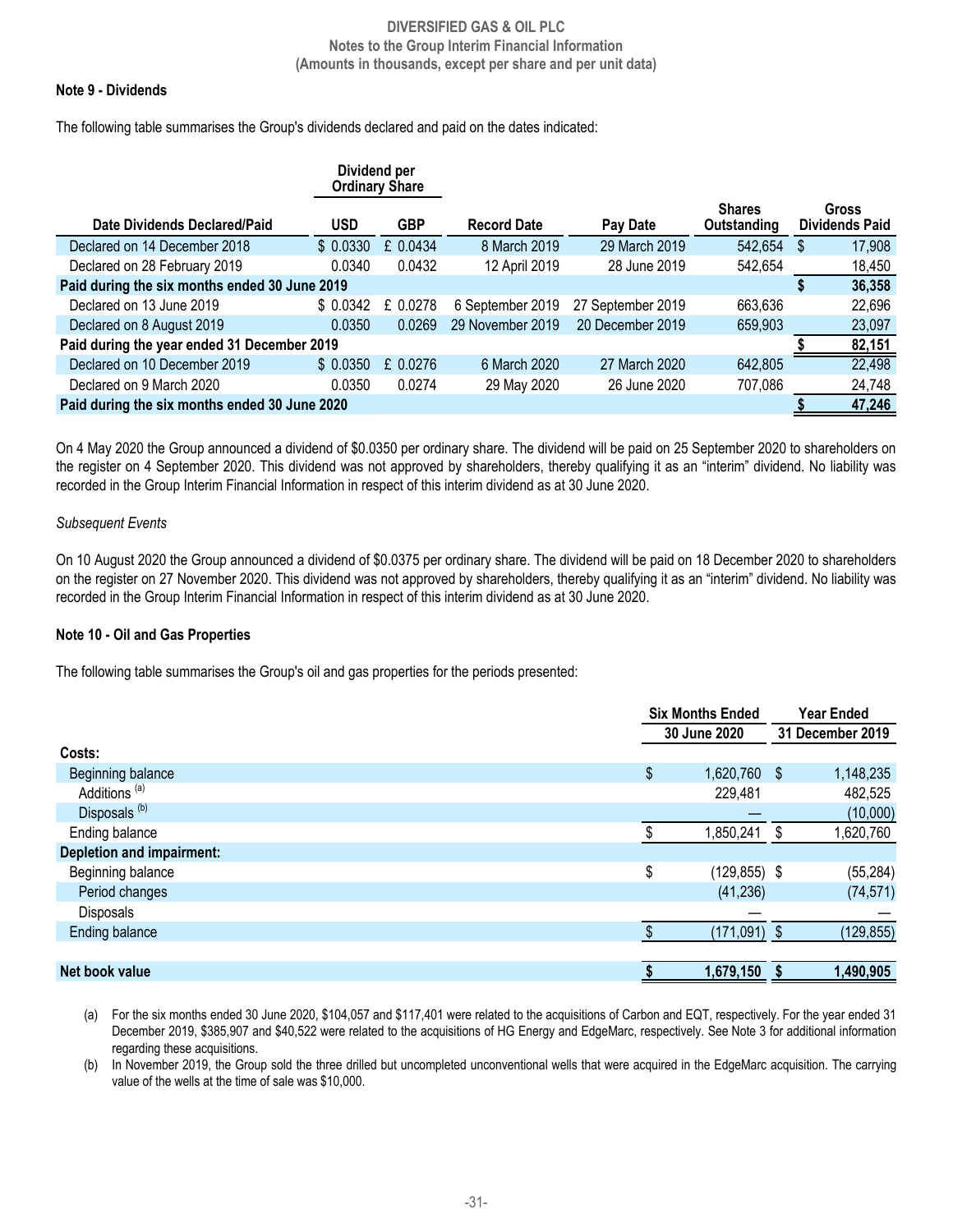# <span id="page-31-0"></span>*Impairment of oil and gas properties*

In preparing the Group Interim Financial Information, the Directors considered whether there is any evidence that the Group's oil and gas properties are impaired for the period ended 30 June 2020. Having identified an impairment indicator relating to the decline of natural gas and oil prices and the macroeconomic impacts of COVID-19 the Group undertook an impairment test in line with its accounting policy. Having performed this assessment no impairment was recognised.

When applicable, the Group recognises impairment losses on continuing operations in the Consolidated Statements of Comprehensive Income in those expense categories consistent with the function of the impaired asset.

# **Note 11 - Property and Equipment**

The following table summarises the Group's property and equipment for the periods presented:

|                                         | <b>Six Months Ended</b> |               |   | <b>Year Ended</b> |
|-----------------------------------------|-------------------------|---------------|---|-------------------|
|                                         |                         | 30 June 2020  |   | 31 December 2019  |
| <b>Property &amp; equipment:</b>        |                         |               |   |                   |
| Beginning balance                       | \$                      | 360,237 \$    |   | 337,618           |
| Additions <sup>(a,b)</sup>              |                         | 46,938        |   | 22,619            |
| <b>Disposals</b>                        |                         | (556)         |   |                   |
| Ending balance <sup>(c)</sup>           |                         | 406,619       | S | 360,237           |
| Accumulated depreciation and disposals: |                         |               |   |                   |
| Beginning balance                       | \$                      | $(34,371)$ \$ |   | (12, 432)         |
| Period changes                          |                         | (12, 402)     |   | (21, 939)         |
| <b>Disposals</b>                        |                         | 180           |   |                   |
| Ending balance                          |                         | $(46,593)$ \$ |   | (34, 371)         |
|                                         |                         |               |   |                   |
| Net book value                          |                         | 360,026       |   | 325,866           |

(a) Of the \$46,938 in 2020 additions, \$26,733 and \$7,124 related to the acquisitions of Carbon and EQT, respectively. See Note 3 for additional information regarding these acquisitions.

(b) Additions relate to routine capital projects on our compressor and gathering systems, vehicle and equipment additions, and costs related to the Group's ERP project.

(c) Property & equipment is inclusive of right of use assets associated with the Group's leases.

# **Note 12 - Share Capital**

In May 2020, the Group placed 64,281 new ordinary shares at \$1.33 per share (£1.08) to raise gross proceeds of \$85,415 (approximately £69,423). The Group used the proceeds to partially fund the acquisition of certain assets of Carbon and EQT discussed in Note 3.

In April 2019, the Group placed 151,515 new ordinary shares at \$1.52 per share (£1.17) to raise gross proceeds of \$230,676 (approximately £177,278). The Group used the proceeds to fund the HG Energy acquisition, discussed in Note 3.

In 2019, the Group announced the terms of a share buyback programme. For the period ended 30 June 2020, the Group repurchased 12,958 shares at an average price of \$1.21 totalling \$15,634. The Group has accounted for the repurchase of these shares as a direct reduction to retained earnings. All repurchased shares have been cancelled.

The following tables summarise the Group's share capital, net of customary transaction costs, for the periods presented:

|                                  | <b>Number of Shares</b> | <b>Total Share Capital</b> | <b>Total Share Premium</b> |         |  |
|----------------------------------|-------------------------|----------------------------|----------------------------|---------|--|
| <b>Balance at 1 January 2020</b> | 655,730                 | 8,800                      |                            | 760.543 |  |
| Issuance of share capital        | 64.281                  | 790                        |                            | 80,804  |  |
| Repurchase of shares             | (12.958)                | (74)                       |                            |         |  |
| Balance at 30 June 2020          | 707.053                 | 9,516                      |                            | 841.347 |  |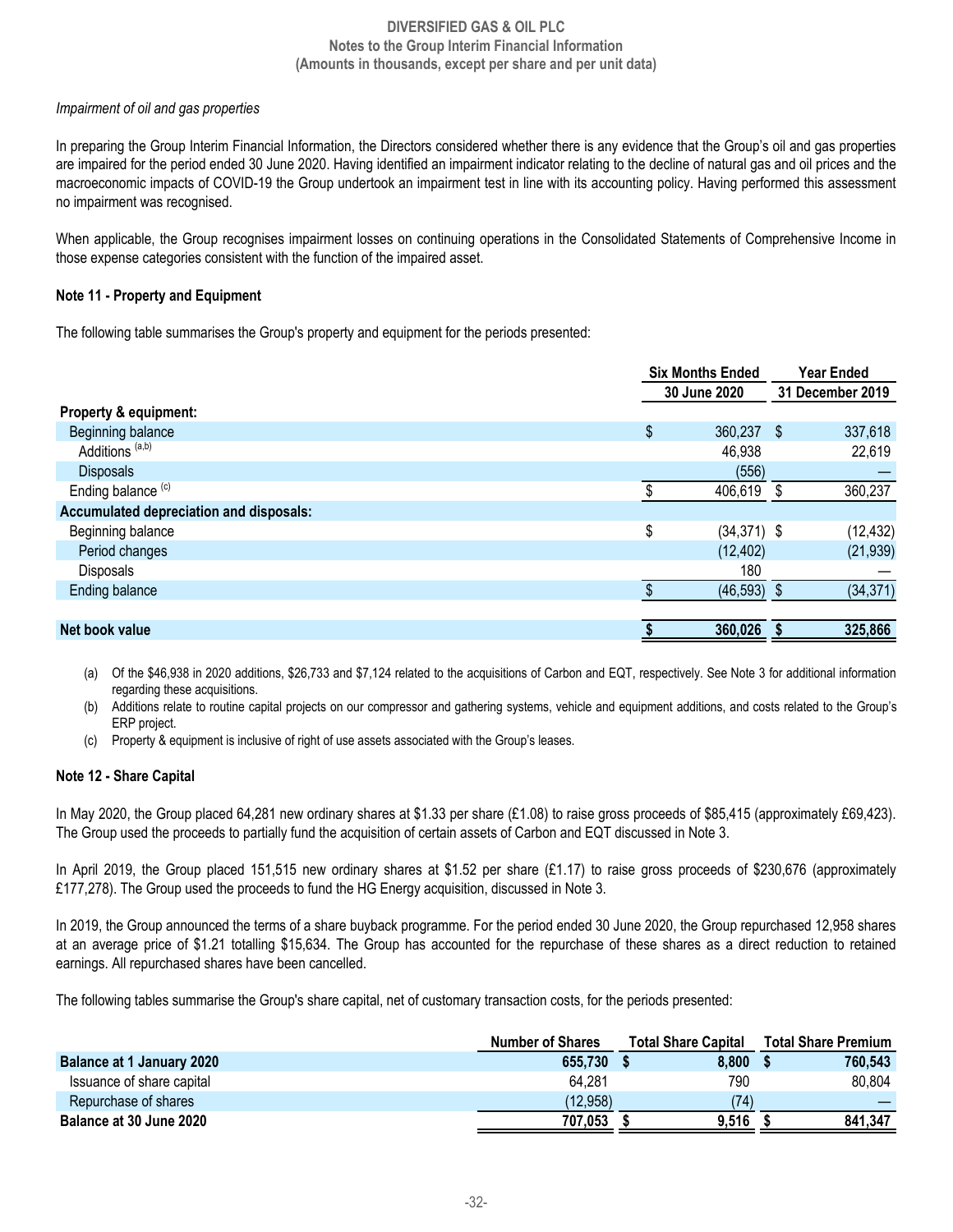<span id="page-32-0"></span>

|                                    | <b>Number of Shares</b> | <b>Total Share Capital</b> | <b>Total Share Premium</b> |
|------------------------------------|-------------------------|----------------------------|----------------------------|
| <b>Balance at 1 January 2019</b>   | 542,654                 | 7,346                      | 540,655                    |
| Issuance of share capital          | 151.515                 | 1,972                      | 219,888                    |
| Repurchase of shares               | (38, 662)               | (518)                      |                            |
| Other issues                       | 223                     |                            |                            |
| <b>Balance at 31 December 2019</b> | 655,730                 | 8,800                      | 760,543                    |

# **Note 13 - Asset Retirement Obligation**

The Group records a liability for the future cost of decommissioning its oil and gas properties, which it expects to incur over the long producing life of its wells (the Group presently expects all of its existing wells to have reached the end of their economic lives by approximately 2094). The Group also records a liability for the future cost of decommissioning its production facilities and pipelines if required by contract or statute. The decommissioning liability represents the present value of estimated future decommissioning costs.

In estimating the present value of future decommissioning costs of oil and gas properties the Group takes into account the number and state jurisdictions of wells, current costs to decommission by state and the average well life across its portfolio. The Directors' assumptions are based on the current economic environment and represent what the Directors believe is a reasonable basis upon which to estimate the future liability. However, actual decommissioning costs will ultimately depend upon future market prices at the time the decommissioning services are performed. Furthermore, the timing of decommissioning will vary depending on when the fields ceases to produce economically, which makes the determination dependent upon future oil and gas prices, which are inherently uncertain.

The Group applies a contingency allowance for annual cost increases and discounts the resulting cash flows using a credit adjusted risk free discount rate. The Group considers the Bloomberg 15-year US Energy BB bond to most closely align with the underlying long-term and unsecured liability and has derived its risk adjusted rate by reference to that. The risk adjusted discount rate used in the calculation of the decommissioning liability in 2020 was 7.2% (2019: 7.3%) and the allowance for annual cost increases 1.6% (2019: 2.3%) resulting in a net rate of 5.6% (2019: 5.0%).

The composition of the provision for asset retirement obligations at the reporting date were as follows for the periods presented:

|                                           | <b>Six Months Ended</b> |   | <b>Year Ended</b> |  |  |
|-------------------------------------------|-------------------------|---|-------------------|--|--|
|                                           | 30 June 2020            |   | 31 December 2019  |  |  |
| Balance at beginning of period            | 199,521                 |   | 142,725           |  |  |
| Additions <sup>(a)</sup>                  | 26,995                  |   | 252               |  |  |
| Accretion                                 | 7,395                   |   | 12,349            |  |  |
| Plugging costs                            | (1,201)                 |   | (2,541)           |  |  |
| Revisions to estimate <sup>(b)</sup>      | 553                     |   | 46,736            |  |  |
| <b>Balance at end of period</b>           | 233,263                 | ъ | 199,521           |  |  |
| Less: Current asset retirement obligation | 2,650                   |   | 2,650             |  |  |
| Non-current asset retirement obligation   | 230,613                 |   | <u>196,871</u>    |  |  |

(a) See Note 3 for more information about the Group's acquisitions.

(b) At 31 December 2019, the Group revised its asset retirement obligation to more closely align estimated plugging costs with historical cost incurred to plug and abandon wells, which resulted in a \$4,086 increase to the liability. Additionally, in 2019, the Group updated its net discount rate from 5.8% at 31 December 2018 to 5.0% at 31 December 2019. This revision resulted in a \$46,736 increase to the liability. At 30 June 2020 the Group performed normal revisions to its asset retirement obligation which resulted in an immaterial adjustment.

Changes to assumptions used as inputs for the estimation of the Group's asset retirement obligation could result in a material change in the carrying value of the liability. A one hundred basis point decline in the gross discount rate could have an approximately \$90,269 impact on the Group's asset retirement obligation as at 30 June 2020.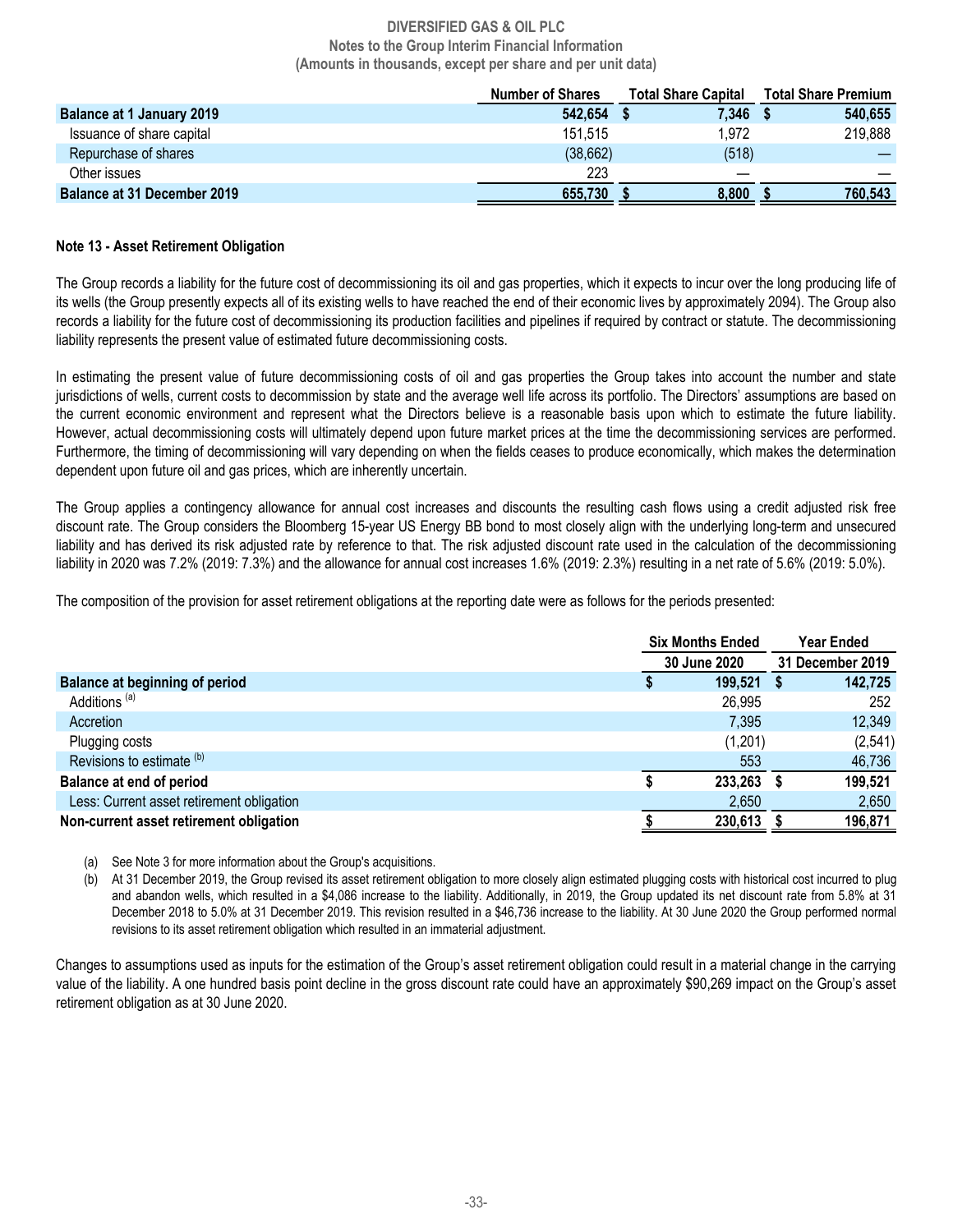# <span id="page-33-0"></span>**Note 14 - Borrowings**

The Group's borrowings consist of the following amounts as of the reporting date as follows:

|                                                                                                | 30 June 2020     |  | 31 December 2019 |
|------------------------------------------------------------------------------------------------|------------------|--|------------------|
| <b>Credit Facility</b><br>Interest rate of LIBOR plus 2.50% (2020) and LIBOR plus 2.00% (2019) | \$<br>211,300 \$ |  | 436,700          |
| ABS I Note<br>Interest rate of 5.00%                                                           | 193,353          |  | 200,000          |
| <b>ABS II Note</b><br>Interest rate of 5.25%                                                   | 200,000          |  |                  |
| Term Loan I<br>Interest rate of 6.50%                                                          | 160,000          |  |                  |
| Miscellaneous, primarily for real estate, vehicles and equipment                               | 6,398            |  | 8,219            |
| <b>Total borrowings</b>                                                                        | 771,051 \$       |  | 644,919          |
| Less: Current portion of long-term debt                                                        | (58, 245)        |  | (23, 510)        |
| Less: Deferred financing costs                                                                 | (24, 896)        |  | (22, 631)        |
| Less: Original issue discounts                                                                 | (6, 857)         |  |                  |
| Total non-current borrowings, net                                                              | 681,053          |  | 598,778          |

# *Credit Facility*

In June 2020, the Group reaffirmed its borrowing base on the \$1,500,000 Credit Facility at \$425,000. The Credit Facility is secured by oil and gas properties and has an interest rate of one-month LIBOR plus 2.50% and is subject to a pricing grid that fluctuates from 2.00% to 3.00% plus LIBOR based on utilisation. The next redetermination is expected to occur in November 2020. As of 30 June 2020 the Group was in compliance with all financial covenants.

The Credit Facility contains certain customary representations and warranties and affirmative and negative covenants, including covenants relating to: maintenance of books and records; financial reporting and notification; compliance with laws; maintenance of properties and insurance; and limitations on incurrence of indebtedness, liens, fundamental changes, international operations, asset sales, certain debt payments and amendments, restrictive agreements, investments, restricted payments and hedging. It also requires the Group to maintain a ratio of total debt to EBITDAX (the "Leverage Ratio") of not more than 3.75 to 1.00 and a ratio of current assets (with certain adjustments) to current liabilities (the "Current Ratio") of not less than 1.00 to 1.00 as of the last day of each fiscal quarter.

# *Term Loan I*

In May 2020, the Group formed DP Bluegrass LLC ("Bluegrass"), a limited-purpose, bankruptcy-remote, wholly owned subsidiary of the Group to enter into a securitised financing agreement for \$160,000, which was structured as a secured term loan. The Term Loan I was issued at a 1% discount. The Group used the proceeds of \$158,400, net of discount to fund the Carbon acquisition, as discussed in Note 3, and to pay down its Credit Facility.

The Term Loan I is secured by the Group's producing assets acquired from Carbon and EQT discussed in Note 3.

The Term Loan I accrues interest at a stated 6.50% annual rate and has a maturity date of May 2030. Interest and principal payments on the Term Loan I are payable on a monthly basis beginning May 2020 and November 2020, respectively. During the period ended 30 June 2020, the Group incurred \$1,039 in interest related to the Term Loan I which is recognised under the effective interest rate method.

The Term Loan I is subject to a series of covenants and restrictions customary for transactions of this type, including (i) that the Issuer maintains specified reserve accounts to be used to make required interest payments in respect of the Term Loan I, (ii) provisions relating to optional and mandatory prepayments and the related payment of specified amounts, including specified premium payments in the case of an optional prepayment, (iii) certain indemnification payments in the event, among other things, that the assets pledged as collateral for the Term Loan I are used in stated ways defective or ineffective, and (iv) covenants related to recordkeeping, access to information and similar matters. The Term Loan I is also subject to customary accelerated amortisation events provided for in the indenture, including events tied to failure to maintain stated debt service coverage ratios, certain change of control and manager termination events, and event of default and the failure to repay or refinance the Term Loan I on the applicable scheduled maturity date. The Term Loan I is also subject to certain customary events of default, including events relating to non-payment of required interest, principal or other amounts due on or with respect to the Term Loan I, failure to comply with covenants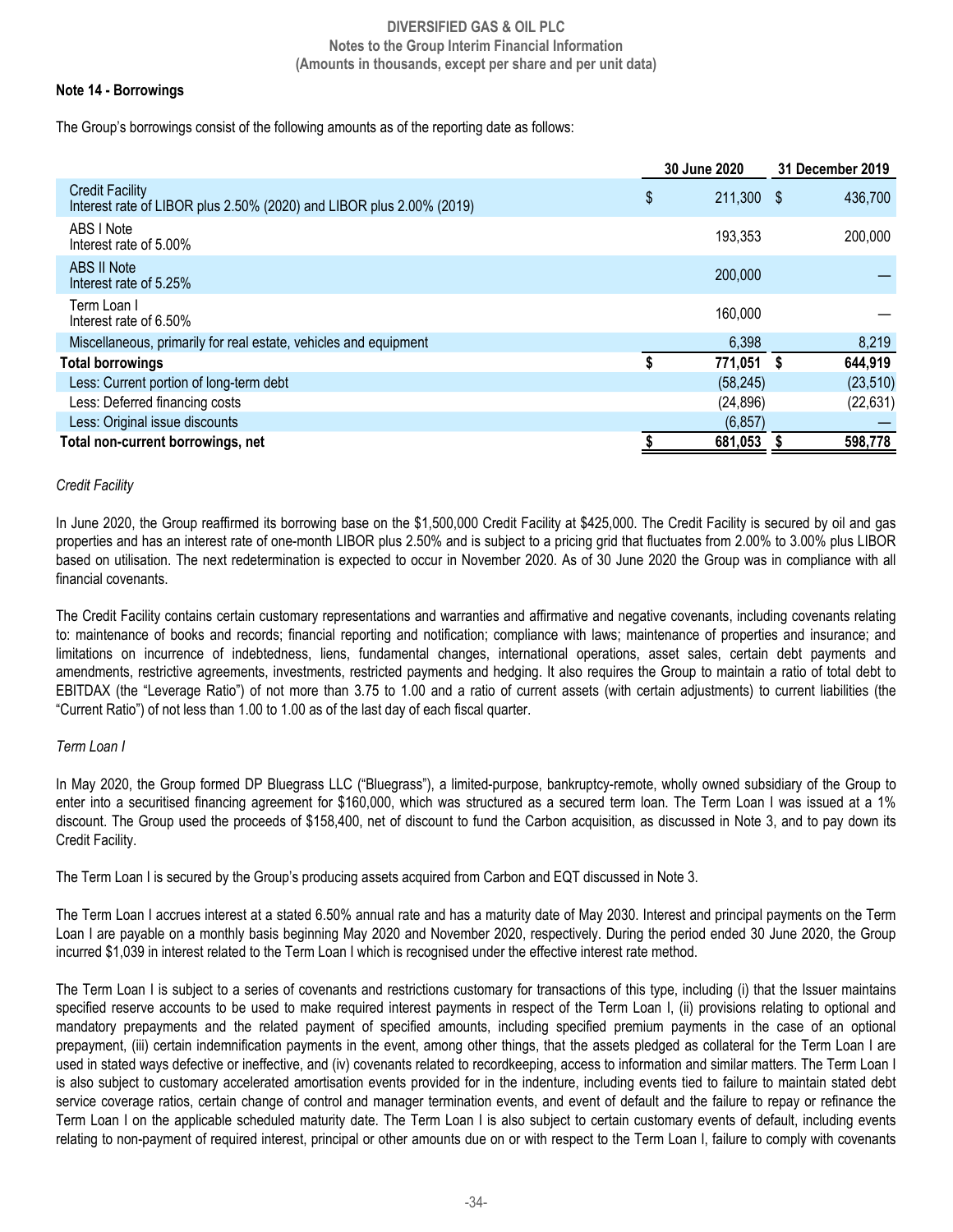within certain time frames, certain bankruptcy events, breaches of specified representations and warranties, failure of security interests to be effective and certain judgments. As of 30 June 2020 the Group was in compliance with all financial covenants.

#### *ABS II Note*

In April 2020, the Group formed Diversified ABS Phase II LLC ("ABS II"), a limited-purpose, bankruptcy-remote, wholly owned subsidiary of the Group to enter into a securitised financing agreement for \$200,000. The ABS II Note is BBB rated and was issued at a 2.775% discount. The Group used the proceeds of \$183,617, net of discount, capital reserve requirement, and debt issuance costs, to pay down its Credit Facility.

The ABS II Note is secured by 29.4% of the Group's producing assets, excluding the Group's EdgeMarc assets acquired in September 2019. Natural gas production associated with the 29.4% working interest was hedged at 85% at the close of the agreement with long-term derivative contracts.

The ABS II Note accrues interest at a stated 5.25% rate and has a maturity date of July 2037. Interest and principal payments on the ABS II Note are payable on a monthly basis beginning July 2020 and August 2020. During the period ended 30 June 2020, the Group incurred \$2,657 in interest related to the ABS II Note which is recognised under the effective interest rate method.

The ABS II Note is subject to a series of covenants and restrictions customary for transactions of this type, including (i) that the Issuer maintains specified reserve accounts to be used to make required interest payments in respect of the ABS II Note, (ii) provisions relating to optional and mandatory prepayments and the related payment of specified amounts, including specified premium payments in the case of an optional prepayment, (iii) certain indemnification payments in the event, among other things, that the assets pledged as collateral for the ABS II Note are used in stated ways defective or ineffective, and (iv) covenants related to recordkeeping, access to information and similar matters. The ABS II Note is also subject to customary early amortisation events provided for in the indenture, including events tied to failure to maintain stated debt service coverage ratios, failure to maintain certain production metrics, certain change of control and Management termination events, and event of default and the failure to repay or refinance the ABS II Note on the applicable scheduled maturity date. The ABS II Note is also subject to certain customary events of default, including events relating to non-payment of required interest, principal or other amounts due on or with respect to the ABS II Note, failure to comply with covenants within certain time frames, certain bankruptcy events, breaches of specified representations and warranties, failure of security interests to be effective and certain judgments. As of 30 June 2020 the Group was in compliance with all financial covenants.

#### *ABS I Note*

In November 2019, the Group formed Diversified ABS, LLC ("ABS I"), a limited-purpose, bankruptcy-remote, wholly-owned subsidiary of the Group to enter into a securitised financing agreement for \$200,000 which was issued through a BBB- rated bond. The ABS I Note is secured by 21.6% of the Group's producing assets.

The following table provides a reconciliation of the Group's future maturities of its total borrowings as of the reporting date as follows:

|                                                   | 30 June 2020 | 31 December 2019 |
|---------------------------------------------------|--------------|------------------|
| Not later than one year                           | 58.245       | 23,510           |
| Later than one year and not later than five years | 447.914      | 515,620          |
| Later than five years                             | 264,892      | 105,789          |
| <b>Total borrowings</b>                           | 771.051      | 644,919          |

#### *Subsequent Events*

In August 2020, subsequent to the 30 June 2020 Consolidated Statements of Financial Position date, and in conjunction with Munich Re Reserve Risk Financing, Inc. ("MRRF"), the Group requested to withdraw the public ratings on the ABS I Note. Following MRRF's further investment in the Group through the Term Loan I to fund a portion of the Group's most recent acquisitions from EQT and Carbon, MRRF has dedicated internal resources to the ABS I Note and the Term Loan I and believed the rating agencies' reviews and oversight were unnecessary. Both agencies affirmed the BBB- rating of the ABS I Note concurrent with the ratings withdraw, which was not the result of any disagreement with the rating agencies or MRRF. For clarity, the ABS II Note is unaffected by this reporting change to the ABS I Note, and the rating agencies will continue to cover the ABS II Note, which remains BBB rated at the time of this report.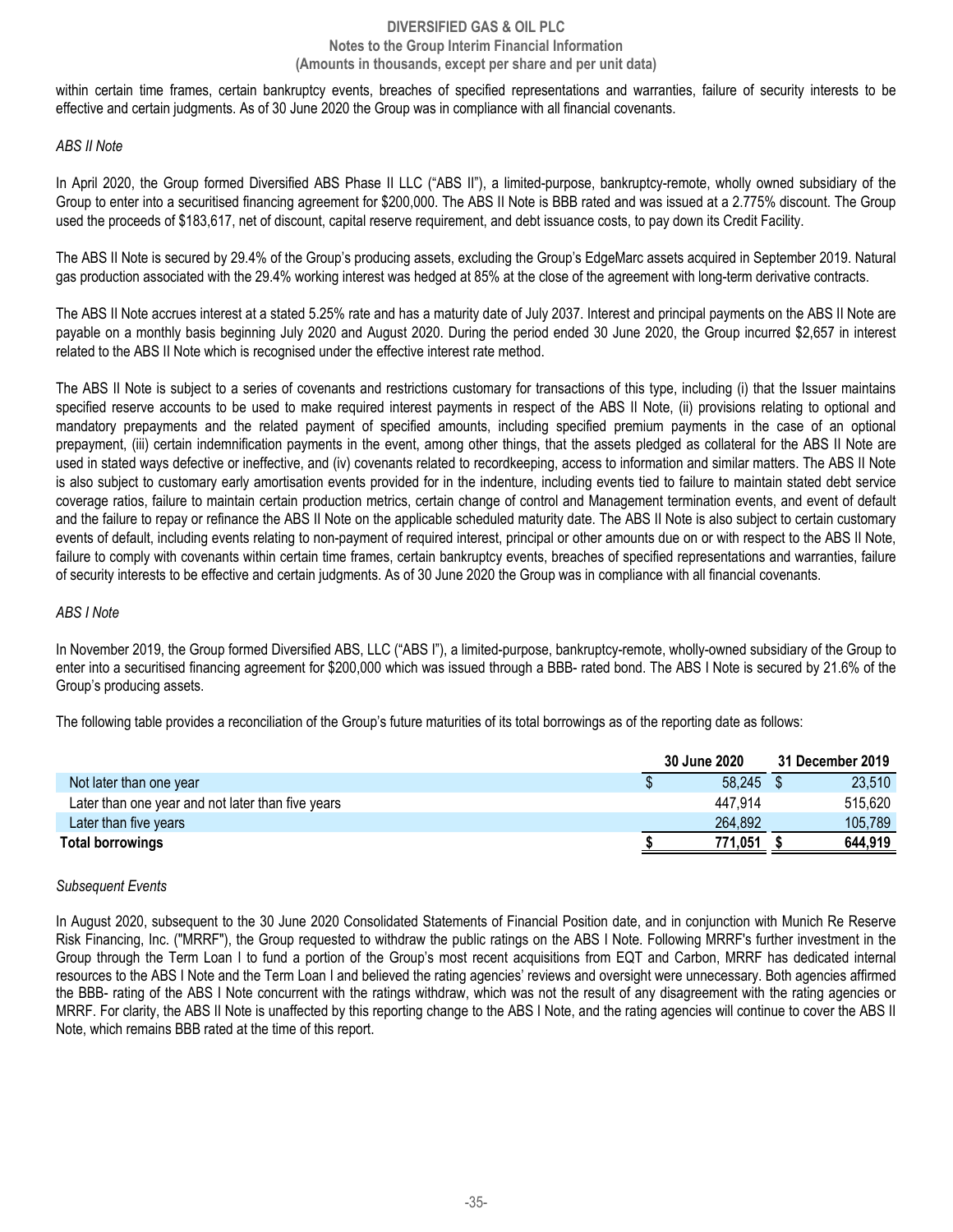# <span id="page-35-0"></span>**Note 15 - Other Assets and Liabilities**

The following table includes details of other assets and liabilities as of the reporting date as follows:

|                                            |                   | 30 June 2020 |     | 31 December 2019 |  |
|--------------------------------------------|-------------------|--------------|-----|------------------|--|
| Other non-current assets                   |                   |              |     |                  |  |
| Other non-current assets                   | \$                | $3,417$ \$   |     | 388              |  |
| Indemnification receivable (a)             |                   | 2,133        |     | 2,133            |  |
| <b>Total other non-current assets</b>      |                   | $5,550$ \$   |     | 2,521            |  |
| <b>Other current assets</b>                |                   |              |     |                  |  |
| Prepaid expenses                           | $\boldsymbol{\$}$ | $3,097$ \$   |     | 4,317            |  |
| Other receivables                          |                   | 2,097        |     | 383              |  |
| Inventory                                  |                   | 5,010        |     | 5,163            |  |
| <b>Total other current assets</b>          |                   | $10,204$ \$  |     | 9,863            |  |
| <b>Other non-current liabilities</b>       |                   |              |     |                  |  |
| Uncertain tax position (a)                 | \$                | $2,133$ \$   |     | 2,133            |  |
| Other non-current liabilities (b)          |                   | 9,911        |     | 2,335            |  |
| <b>Total other non-current liabilities</b> |                   | $12,044$ \$  |     | 4,468            |  |
| <b>Other current liabilities</b>           |                   |              |     |                  |  |
| Accrued expenses                           | \$                | 30,270 \$    |     | 23,645           |  |
| Taxes payable                              |                   | 27,156       |     | 19,379           |  |
| Net revenue clearing (c)                   |                   | 9,114        |     | 9,287            |  |
| Asset retirement obligation - current      |                   | 2,650        |     | 2,650            |  |
| Revenue to be distributed (d)              |                   | 29,403       |     | 30,321           |  |
| Other current liabilities                  |                   |              |     |                  |  |
| <b>Total other current liabilities</b>     | \$                | 98,593       | -\$ | 85,282           |  |

(a) At the date of acquisition, management determined that Alliance Petroleum had taken uncertain tax positions, and as a result, an indemnification agreement was executed. The Group recorded an indemnification receivable in the amount of \$2,133. In accordance with IFRS 3, the Group assigned acquisition date fair value to the indemnification asset using the same valuation techniques used to determine the acquisition date fair value of the related liability.

(b) Other non-current liabilities includes the long-term portion of the contingent consideration for the Carbon and EQT acquisitions. For more information please refer to Note 3.

(c) Net revenue clearing is estimated revenue that is payable to third-party working interest owners.

(d) Revenue to be distributed is revenue that is payable to third-party working interest owners, but has yet to be paid due to title, legal, ownership or other issues. The Group releases the underlying liability as the aforementioned issues become resolved. As the timing of resolution is unknown, the Group records the balance as a current liability.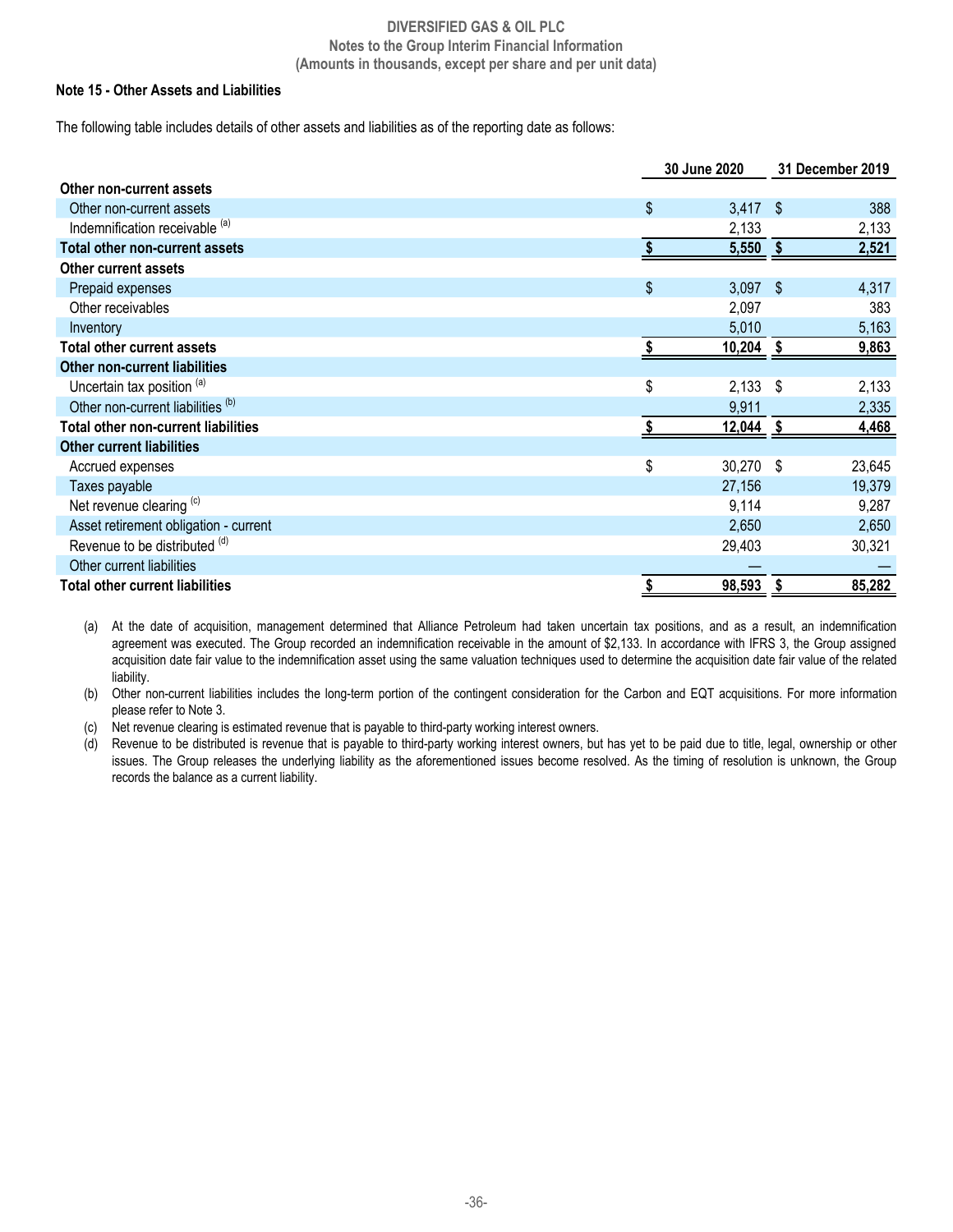# <span id="page-36-0"></span>**Note 16 - Derivatives**

The Group is exposed to volatility in market prices and basis differentials for natural gas, NGLs and oil, which impacts the predictability of its cash flows related to the sale of those commodities. These risks are managed by the Group's use of certain derivative financial instruments. As of 30 June 2020, the Group's derivative financial instruments consisted of swaps, collars, basis swaps, stand alone put and call options, and swaptions. A description of the Group's derivative financial instruments is provided below:

- **• Swaps**: If the Group sells a swap, it receives a fixed price for the contract and pays a floating market price to the counterparty.
- **• Collars**: Arrangements that contain a fixed floor price (purchased put option) and a fixed ceiling price (sold call option) based on an index price which, in aggregate, have no net costs. At the contract settlement date, (1) if the index price is higher than the ceiling price, the Group pays the counterparty the difference between the index price and ceiling price, (2) if the index price is between the floor and ceiling prices, no payments are due from either party, and (3) if the index price is below the floor price, the Group will receive the difference between the floor price and the index price.
- **• Basis swaps**: Arrangements that guarantee a price differential for commodities from a specified delivery point. If the Group sells a basis swap, it receives a payment from the counterparty if the price differential is greater than the stated terms of the contract and pays the counterparty if the price differential is less than the stated terms of the contract.
- **• Put options**: The Group purchases and sells put options in exchange for a premium. If the Group purchases a put option, it receives from the counterparty the excess (if any) of the market price below the strike price of the put option at the time of settlement, but if the market price is above the put's strike price, no payment is due from either party.
- **• Call options**: The Group purchases and sells call options in exchange for a premium. If the Group purchases a call option, it receives from the counterparty the excess (if any) of the market price over the strike price of the call option at the time of settlement, but if the market price is below the call's strike price, no payment is due from either party. If the Group sells a call option, it pays the counterparty the excess (if any) of the market price over the strike price of the call option at the time of settlement, but if the market price is below the call's strike price, no payment is due from either party.
- **• Swaptions**: If the Group sells a swaption, the counterparty will receive the option to enter into a swap contract at a specified date and receives a fixed price for the contract and pays a floating market price to the counterparty.

The Group may elect to enter into offsetting transactions for the above instruments for the purpose of cancelling or terminating certain positions.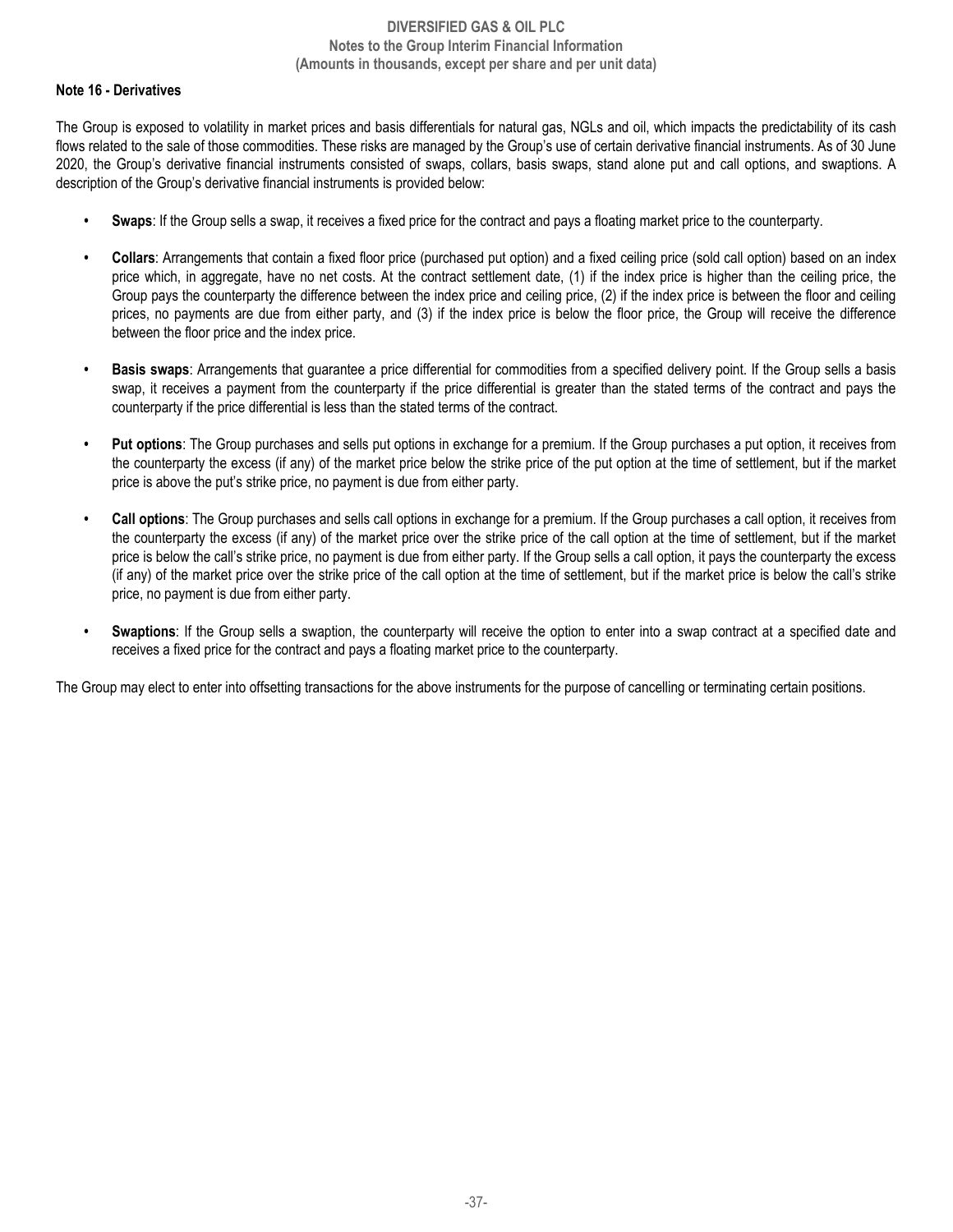The following tables summarise the Group's calculated net fair value of derivative financial instruments as of the reporting date as follows:

| <b>NATURAL GAS CONTRACTS</b>      |               | Weighted Average Price per MMBtu |              |                         |                          |    |                  |                           |                   |                           |                          |                           |                      |
|-----------------------------------|---------------|----------------------------------|--------------|-------------------------|--------------------------|----|------------------|---------------------------|-------------------|---------------------------|--------------------------|---------------------------|----------------------|
|                                   | Volume        |                                  |              |                         | Sold                     |    | <b>Purchased</b> |                           | Sold              |                           | <b>Basis</b>             |                           | <b>Fair Value at</b> |
|                                   | (MMBtu)       |                                  | <b>Swaps</b> |                         | <b>Puts</b>              |    | Puts             |                           | Calls             |                           | <b>Differential</b>      |                           | 30 June 2020         |
| 2020                              |               |                                  |              |                         |                          |    |                  |                           |                   |                           |                          |                           |                      |
| Swaps                             | 84,084,198    | \$                               | 2.69         | $\sqrt[6]{\frac{1}{2}}$ | $\overline{\phantom{0}}$ | \$ |                  | \$                        |                   | $\boldsymbol{\mathsf{S}}$ | $\overline{\phantom{0}}$ | \$                        | 58,517               |
| Collars                           | 2,910,000     |                                  |              |                         |                          |    | 2.55             |                           | 2.76              |                           |                          |                           | 1,844                |
| <b>Basis Swap</b>                 | 76,587,000    |                                  |              |                         |                          |    |                  |                           |                   |                           | (0.41)                   |                           | (2,803)              |
| <b>Total</b>                      | 163,581,198   |                                  |              |                         |                          |    |                  |                           |                   |                           |                          | \$                        | 57,558               |
| 2021                              |               |                                  |              |                         |                          |    |                  |                           |                   |                           |                          |                           |                      |
| Swaps                             | 159,866,549   | \$                               | 2.62         | $\sqrt[6]{3}$           |                          | \$ |                  | \$                        |                   | \$                        |                          | \$                        | 1,522                |
| Collars <sup>(a)</sup>            |               |                                  |              |                         |                          |    |                  |                           |                   |                           |                          |                           | (1,058)              |
| Stand-Alone Calls                 | 7,300,000     |                                  |              |                         |                          |    |                  |                           | 2.60              |                           |                          |                           | (2,487)              |
| <b>Basis Swap</b>                 | 86,452,000    |                                  |              |                         |                          |    |                  |                           |                   |                           | (0.40)                   |                           | (3,040)              |
| <b>Total</b>                      | 253,618,549   |                                  |              |                         |                          |    |                  |                           |                   |                           |                          | \$                        | (5,063)              |
| 2022                              |               |                                  |              |                         |                          |    |                  |                           |                   |                           |                          |                           |                      |
| Swaps                             | 101,724,000   | \$                               | 2.51         | \$                      |                          | \$ |                  | \$                        |                   | \$                        |                          | \$                        | 8,516                |
| Collars <sup>(a)</sup>            |               |                                  |              |                         |                          |    |                  |                           |                   |                           |                          |                           | 551                  |
| Stand-Alone Calls                 | 92,691,750    |                                  |              |                         |                          |    |                  |                           | 2.77              |                           |                          |                           | (19, 277)            |
| <b>Basis Swap</b>                 | 26,239,000    |                                  |              |                         |                          |    |                  |                           |                   |                           | (0.45)                   |                           | (1, 432)             |
| <b>Total</b>                      | 220,654,750   |                                  |              |                         |                          |    |                  |                           |                   |                           |                          | \$                        | (11, 642)            |
| 2023                              |               |                                  |              |                         |                          |    |                  |                           |                   |                           |                          |                           |                      |
| Swaps                             | 88,957,000    | \$                               | 2.44         | $\frac{1}{2}$           |                          | \$ |                  | \$                        |                   | \$                        |                          | \$                        | 5,661                |
| <b>Stand-Alone Calls</b>          | 85,416,750    |                                  |              |                         |                          |    |                  |                           | 2.79              |                           |                          |                           | (15, 381)            |
| <b>Basis Swap</b>                 | 900,000       |                                  |              |                         |                          |    |                  |                           |                   |                           | (0.46)                   |                           | (98)                 |
| <b>Total</b>                      | 175,273,750   |                                  |              |                         |                          |    |                  |                           |                   |                           |                          | \$                        | (9, 818)             |
| 2024                              |               |                                  |              |                         |                          |    |                  |                           |                   |                           |                          |                           |                      |
| Swaps                             | 81,739,000    | $\sqrt[6]{\frac{1}{2}}$          | 2.42         | $\sqrt{3}$              |                          | \$ |                  | \$                        |                   | \$                        | $\overline{\phantom{0}}$ | \$                        | 2,908                |
| 2025                              |               |                                  |              |                         |                          |    |                  |                           |                   |                           |                          |                           |                      |
| Swaps                             | 65,864,000    | $\sqrt[6]{\frac{1}{2}}$          | 2.39         | $\sqrt[6]{\frac{1}{2}}$ |                          | \$ |                  | \$                        |                   | $\boldsymbol{\mathsf{S}}$ | ш,                       | \$                        | (647)                |
| 2026                              |               |                                  |              |                         |                          |    |                  |                           |                   |                           |                          |                           |                      |
| Swaps                             | 42,454,000    | $\sqrt{3}$                       | 2.37         | $\sqrt{3}$              |                          | \$ |                  | \$                        |                   | $\boldsymbol{\mathsf{S}}$ | and the state            | $\sqrt[6]{\frac{1}{2}}$   | (3,602)              |
| 2027                              |               |                                  |              |                         |                          |    |                  |                           |                   |                           |                          |                           |                      |
| Swaps                             | 33,820,000    | $\sqrt[6]{\frac{1}{2}}$          | 2.36         | $\sqrt[6]{\frac{1}{2}}$ |                          | \$ |                  | $\frac{1}{2}$             |                   | \$                        | $-$ \$                   |                           | (2,715)              |
| 2028                              |               |                                  |              |                         |                          |    |                  |                           |                   |                           |                          |                           |                      |
| Swaps                             | 32,190,000    | $\sqrt[6]{\frac{1}{2}}$          | 2.34         | $\sqrt{3}$              | -                        | \$ |                  | \$                        |                   | \$                        | $-$                      | $\boldsymbol{\mathsf{S}}$ | (4, 594)             |
| 2029                              |               |                                  |              |                         |                          |    |                  |                           |                   |                           |                          |                           |                      |
| Swaps                             | 29,190,000 \$ |                                  | $2.34$ \$    |                         | $\equiv$                 | \$ | $-$ \$           |                           | $\equiv$ $\equiv$ | $\sqrt[6]{\frac{1}{2}}$   | $-$ \$                   |                           | (6, 764)             |
| 2030                              |               |                                  |              |                         |                          |    |                  |                           |                   |                           |                          |                           |                      |
| Swaps                             | 5,450,000 \$  |                                  | $2.27$ \$    |                         | ш,                       | \$ |                  | $\boldsymbol{\mathsf{S}}$ |                   | \$                        | $-$ \$                   |                           | (2, 252)             |
| <b>Swaptions</b>                  |               |                                  |              |                         |                          |    |                  |                           |                   |                           |                          |                           |                      |
| 1/1/2022-12/1/2022 <sup>(b)</sup> | 7,300,000     | $\sqrt{3}$                       | $2.70$ \$    |                         |                          | \$ |                  | \$                        |                   | \$                        | $-$ \$                   |                           | (926)                |
| 10/1/2024-9/1/2028 <sup>(c)</sup> | 14,610,000    |                                  | 2.72         |                         |                          |    |                  |                           |                   |                           |                          |                           | (2,789)              |
| 1/1/2025-12/1/2029 <sup>(d)</sup> | 36,520,000    |                                  | 2.59         |                         |                          |    |                  |                           |                   |                           |                          |                           | (6, 519)             |
| 4/1/2026-3/1/2030 <sup>(e)</sup>  | 97,277,000    |                                  | 2.40         |                         |                          |    |                  |                           |                   |                           |                          |                           | (29, 718)            |
| 4/1/2030-3/1/2032 <sup>(f)</sup>  | 42,627,000    |                                  | 2.40         |                         |                          |    |                  |                           |                   |                           |                          |                           | (21,006)             |
| <b>Total</b>                      | 198,334,000   |                                  |              |                         |                          |    |                  |                           |                   |                           |                          | \$                        | (60, 958)            |
|                                   |               |                                  |              |                         |                          |    |                  |                           |                   |                           |                          |                           |                      |
| <b>Total</b>                      | 1,302,169,247 |                                  |              |                         |                          |    |                  |                           |                   |                           |                          | $\overline{\$}$           | (47, 589)            |

(a) Residual value associated with offsetting trades.

(b) Option expires on December 23, 2021.

(c) Option expires on September 6, 2024.

(d) Option expires on December 23, 2024.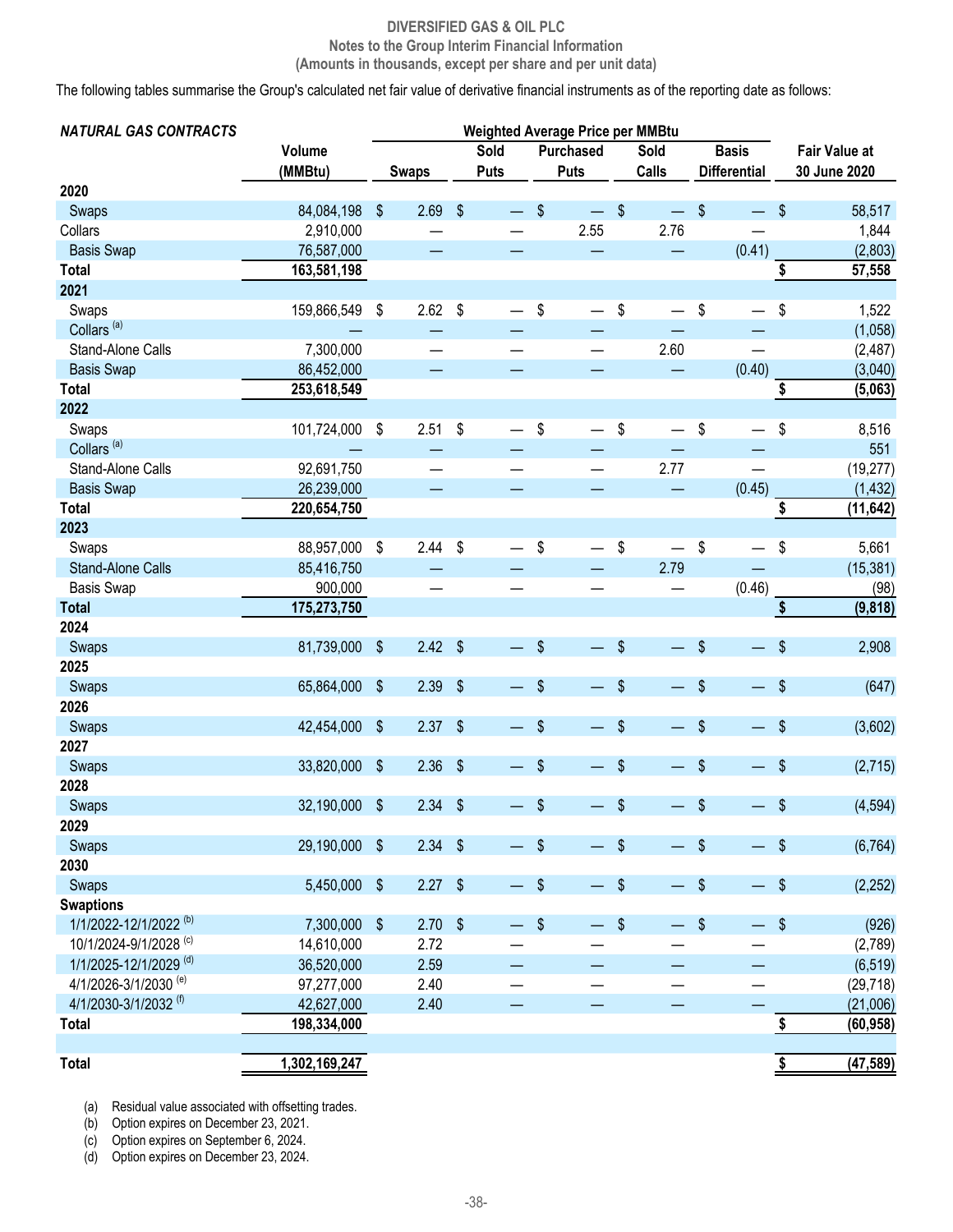- (e) Option expires on March 23, 2026.
- (f) Option expires on March 22, 2030.

| <b>NGL CONTRACTS</b> | <b>Weighted Average Price per Gallon</b> |      |              |      |                          |          |                  |  |        |  |                     |     |                      |
|----------------------|------------------------------------------|------|--------------|------|--------------------------|----------|------------------|--|--------|--|---------------------|-----|----------------------|
|                      | Volume                                   |      |              |      | Sold                     |          | <b>Purchased</b> |  | Sold   |  | <b>Basis</b>        |     | <b>Fair Value at</b> |
|                      | (Gallons)                                |      | <b>Swaps</b> |      | <b>Puts</b>              |          | <b>Puts</b>      |  | Calls  |  | <b>Differential</b> |     | 30 June 2020         |
| 2020                 |                                          |      |              |      |                          |          |                  |  |        |  |                     |     |                      |
| Swaps <sup>(a)</sup> | 35,863,417                               | - \$ | 0.59         | - \$ | $-$ \$                   |          | $-$ \$           |  | $-$ \$ |  | $\qquad \qquad -$   | -S  | 3,192                |
| 2021                 |                                          |      |              |      |                          |          |                  |  |        |  |                     |     |                      |
| Swaps <sup>(a)</sup> | 37,018,421                               | - \$ | 0.38         | - \$ | $\overline{\phantom{m}}$ | <b>S</b> | $-$ \$           |  | $-$ \$ |  | $\qquad \qquad -$   | -\$ | (1, 451)             |
|                      |                                          |      |              |      |                          |          |                  |  |        |  |                     |     |                      |
| <b>Total</b>         | 72,881,838                               |      |              |      |                          |          |                  |  |        |  |                     |     | 1,741                |

(a) Certain portions of NGL swaps include effects of purchased oil swaps intended to provide a final NGL price as a percentage of WTI.

| <b>OIL CONTRACTS</b> |                 | <b>Weighted Average Price per Bbl</b> |              |  |                          |    |                          |                      |       |                           |                                     |                                      |
|----------------------|-----------------|---------------------------------------|--------------|--|--------------------------|----|--------------------------|----------------------|-------|---------------------------|-------------------------------------|--------------------------------------|
|                      | Volume<br>(Bbl) |                                       | <b>Swaps</b> |  | Sold<br>Puts             |    | <b>Purchased</b><br>Puts | Sold<br><b>Calls</b> |       |                           | <b>Basis</b><br><b>Differential</b> | <b>Fair Value at</b><br>30 June 2020 |
| 2020                 |                 |                                       |              |  |                          |    |                          |                      |       |                           |                                     |                                      |
| Swaps                | 111,000         | $\sqrt[6]{3}$                         | 70.32 \$     |  | $\overline{\phantom{0}}$ | \$ |                          | \$                   |       | \$                        | $\overline{\phantom{0}}$            | \$<br>3,418                          |
| Collars              | 33,000          |                                       |              |  |                          |    | 53.21                    |                      | 56.74 |                           |                                     | 621                                  |
| <b>Total</b>         | 144,000         |                                       |              |  |                          |    |                          |                      |       |                           |                                     | \$<br>4,039                          |
| 2021                 |                 |                                       |              |  |                          |    |                          |                      |       |                           |                                     |                                      |
| Swaps                | 139,084 \$      |                                       | 44.21 \$     |  |                          | \$ |                          | \$                   |       | \$                        | and the                             | \$<br>530                            |
| Collars              | 120,563         |                                       |              |  |                          |    | 52.24                    |                      | 67.49 |                           |                                     | 2,042                                |
| <b>Total</b>         | 259,647         |                                       |              |  |                          |    |                          |                      |       |                           |                                     | \$<br>2,572                          |
| 2022                 |                 |                                       |              |  |                          |    |                          |                      |       |                           |                                     |                                      |
| Swaps                | 110,494         | $\sqrt{3}$                            | 43.06 \$     |  |                          | \$ |                          | \$                   |       | $\boldsymbol{\mathsf{s}}$ | $\overline{\phantom{0}}$            | \$<br>187                            |
| 2023                 |                 |                                       |              |  |                          |    |                          |                      |       |                           |                                     |                                      |
| Swaps                | 69,947          |                                       | 37.00        |  |                          |    |                          |                      |       |                           |                                     | (391)                                |
| 2024                 |                 |                                       |              |  |                          |    |                          |                      |       |                           |                                     |                                      |
| Swaps                | 64,044          |                                       | 37.00        |  |                          |    |                          |                      |       |                           |                                     | (425)                                |
| 2025                 |                 |                                       |              |  |                          |    |                          |                      |       |                           |                                     |                                      |
| Swaps                | 56,075          |                                       | 37.00        |  |                          |    |                          |                      |       |                           |                                     | (436)                                |
| 2026                 |                 |                                       |              |  |                          |    |                          |                      |       |                           |                                     |                                      |
| Swaps                | 13,467          |                                       | 37.00        |  |                          |    |                          |                      |       |                           |                                     | (114)                                |
|                      |                 |                                       |              |  |                          |    |                          |                      |       |                           |                                     |                                      |
| <b>Total</b>         | 717,674         |                                       |              |  |                          |    |                          |                      |       |                           |                                     | 5,432                                |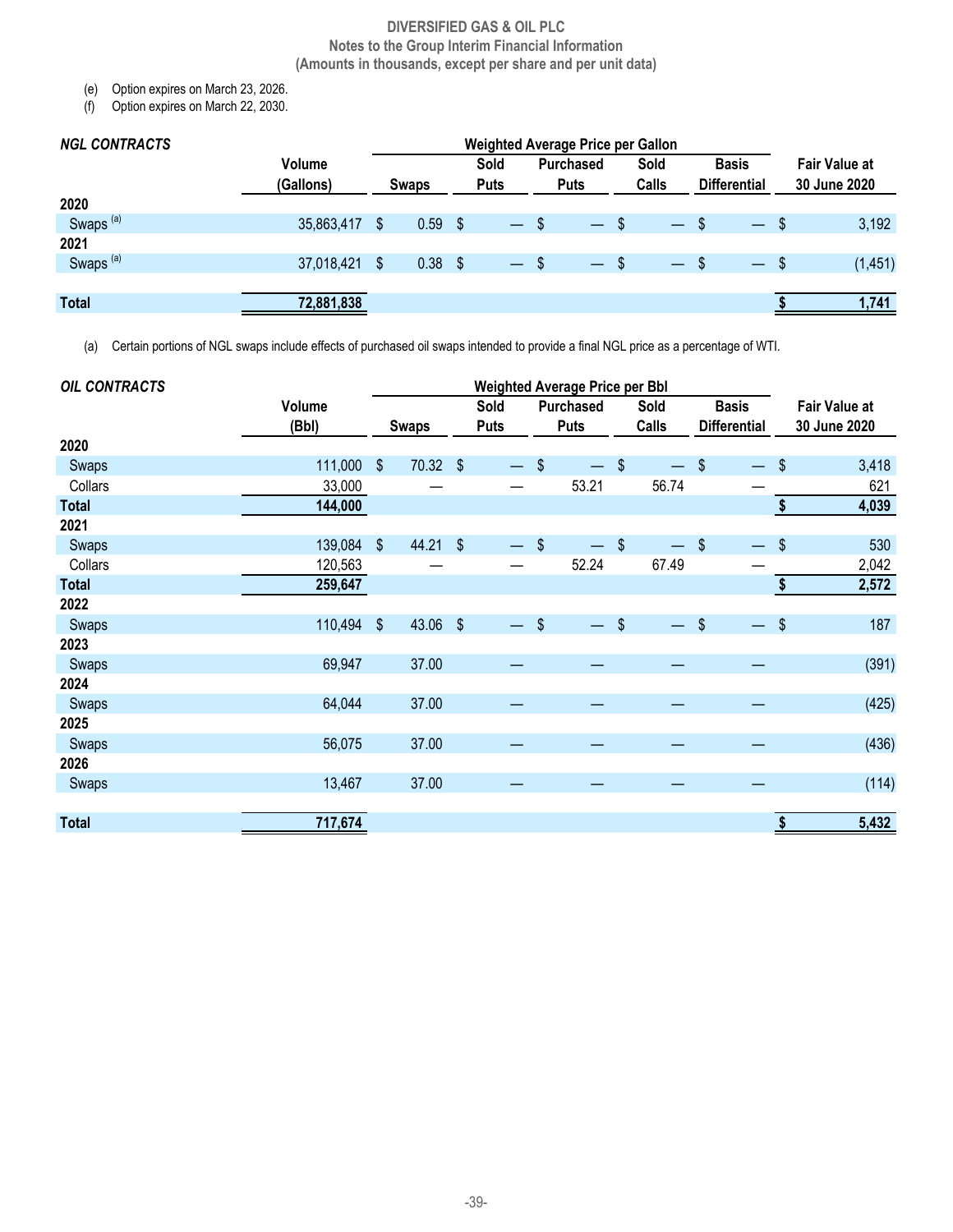<span id="page-39-0"></span>Netting the fair values of derivative assets and liabilities for financial reporting purposes is permitted if such assets and liabilities are with the same counterparty and a legal right of set-off exists, subject to a master netting arrangement. Management has elected to present derivative assets and liabilities net when these conditions are met. The following table outlines the Group's net derivatives as of the reporting date as follows:

| <b>Derivative Financial Instruments</b> | <b>Consolidated Statements of Financial Position</b> | 30 June 2020          | 31 December 2019 |           |  |
|-----------------------------------------|------------------------------------------------------|-----------------------|------------------|-----------|--|
| Assets:                                 |                                                      |                       |                  |           |  |
| Non-current assets                      | Derivative financial instruments                     | \$<br>$2,155$ \$      |                  | 3,803     |  |
| Current assets                          | Derivative financial instruments                     | 65,529                |                  | 73,705    |  |
| <b>Total assets</b>                     |                                                      | 67,684 \$             |                  | 77,508    |  |
| <b>Liabilities</b>                      |                                                      |                       |                  |           |  |
| Non-current liabilities                 | Derivative financial instruments                     | \$<br>$(104, 103)$ \$ |                  | (15, 706) |  |
| Current liabilities                     | Derivative financial instruments                     | (3,997)               |                  |           |  |
| <b>Total liabilities</b>                |                                                      | $(108, 100)$ \$       |                  | (15, 706) |  |
| Net assets (liabilities):               |                                                      |                       |                  |           |  |
| Net assets (liabilities) - non-current  | Other non-current assets (liabilities)               | \$<br>$(101, 948)$ \$ |                  | (11,903)  |  |
| Net assets (liabilities) - current      | Other current assets (liabilities)                   | 61.532                |                  | 73,705    |  |
| <b>Total net assets (liabilities)</b>   |                                                      | $(40, 416)$ \$        |                  | 61,802    |  |

The Group recorded the following gain (loss) on derivative financial instruments in the Consolidated Statements of Comprehensive Income for the periods presented:

|                                                                              | <b>Six Months Ended</b> | <b>Year Ended</b> |  |                  |
|------------------------------------------------------------------------------|-------------------------|-------------------|--|------------------|
|                                                                              | 30 June 2020            | 30 June 2019      |  | 31 December 2019 |
| Net gain (loss) on derivative settlements (a)                                | 83,506 \$               | 7,422             |  | 49,467           |
| Gain on foreign currency hedge                                               |                         | 4.120             |  | 4,117            |
| Total gain (loss) on settled derivative instruments                          | 83,506 \$               | 11,542            |  | 53,584           |
| Gain (loss) on fair value adjustments of unsettled financial instruments (b) | (109,680)               | 21,252            |  | 20,270           |
| Total gain (loss) on derivative financial instruments                        | (26, 174)               | 32.794            |  | 73,854           |

(a) Represents the cash settlement of hedges that settled during the period.

(b) Represents the change in fair value of financial instruments net of removing the carrying value of hedges that settled during the period.

All derivatives are defined as Level 2 instruments as they are valued using inputs and outputs other than quoted prices that are observable for the assets and liabilities.

# **Note 17 - Fair Value and Financial Instruments**

# *Fair Value*

The fair value of an asset or liability is the price that would be received to sell that asset or paid to transfer that liability in an orderly transaction occurring in the principal marked (or most advantageous market in the absence of a principal market) for such asset or liability. In estimating fair value, the Group utilises valuation techniques that are consistent with the market approach, the income approach and/or the cost approach. Such valuation techniques are consistently applied. Inputs to valuation techniques include the assumptions that market participants would use in pricing an asset or liability. IFRS 13 "Fair Value Measurement" establishes a fair value hierarchy for valuation inputs that gives the highest priority to quoted prices in active markets for identical assets or liabilities and the lowest priority to unobservable inputs. The fair value hierarchy is defined as follows:

Level 1: Inputs are unadjusted, quoted prices in active markets for identical assets at the measurement date.

Level 2: Inputs (other than quoted prices included in Level 1 can include the following):

- (a) observable prices in active markets for similar assets;
- (b) prices for identical assets in markets that are not active;
- (c) directly observable market inputs for substantially the full term of the asset; and
- (d) market inputs that are not directly observable but are derived from or corroborated by observable market data.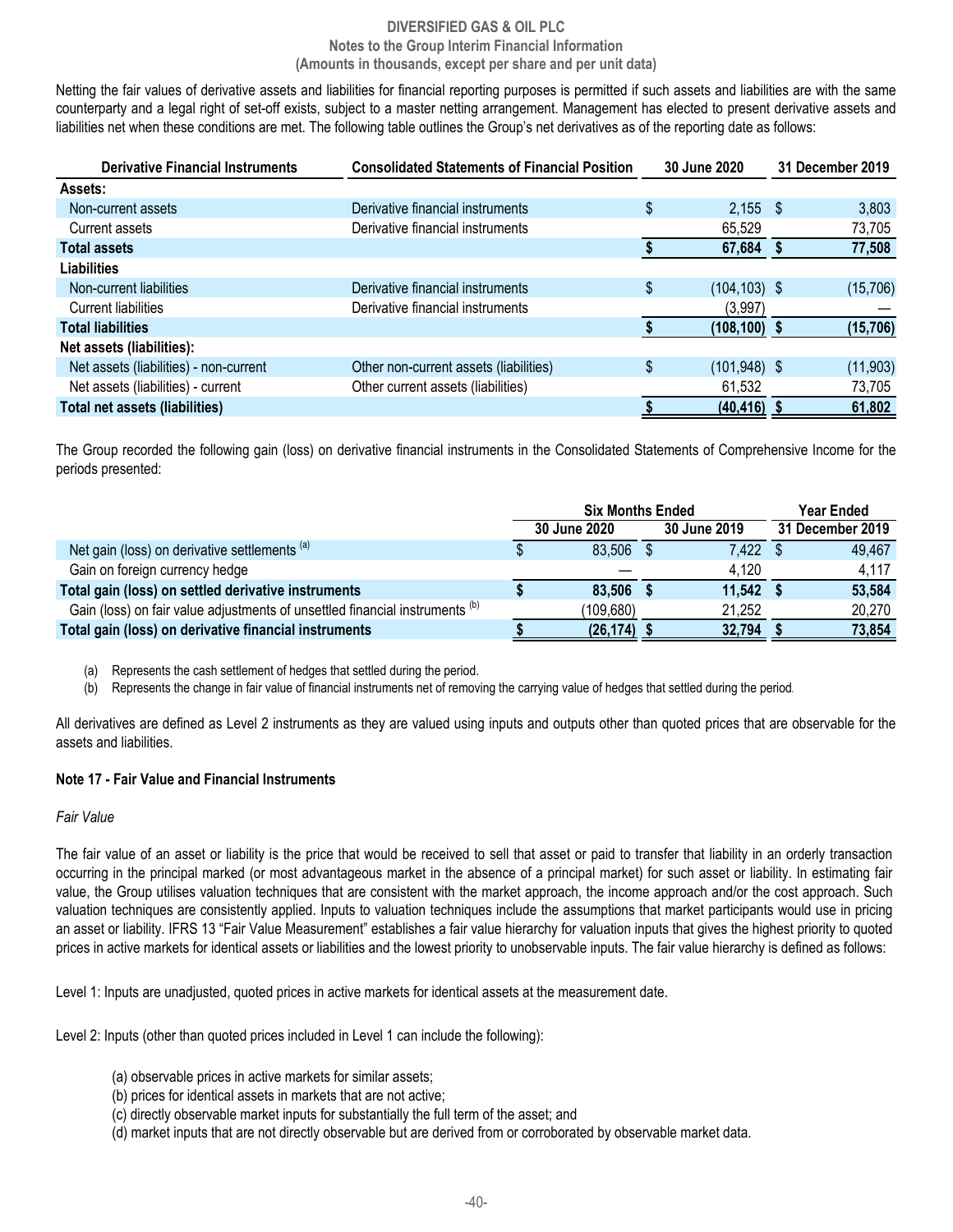# **DIVERSIFIED GAS & OIL PLC**

# **Notes to the Group Interim Financial Information**

**(Amounts in thousands, except per share and per unit data)**

Level 3: Unobservable inputs which reflect Management's best estimates of what market participants would use in pricing the asset at the measurement date.

The Group does not hold derivatives for speculative or trading purposes and the derivative contracts held by the Group do not contain any credit-risk related contingent features. Management has elected to not apply hedge accounting to derivative contracts.

Netting the fair values of derivative assets and liabilities for financial reporting purposes is permitted if such assets and liabilities are with the same counterparty and a legal right of set-off exists, subject to a master netting arrangement. Management has elected to present derivative assets and liabilities net when these conditions are met. When derivative assets and liabilities are presented net, the fair value of the right to reclaim collateral assets (receivable) or the obligation to return cash collateral (payable) is also offset against the net fair value of the corresponding derivative. At 30 June 2020, there were no collateral assets or liabilities associated with derivative assets and liabilities.

Derivatives expose the Group to counterparty credit risk. The derivative contracts have been executed under master netting arrangements which allows the Group, in the event of default by its counterparties, to elect early termination. The Group monitors the creditworthiness of its counterparties but are not able to predict sudden changes and hence may be limited in their ability to mitigate an increase in credit risk.

Possible actions would be to transfer the Group's positions to another counterparty or request a voluntary termination of the derivative contracts, resulting in a cash settlement in the event of non-performance by the counterparty. For the period ended 30 June 2020, the counterparties for all the Group's derivative financial instruments were lenders under formal credit and debt agreements.

The derivative instruments consist of non-financial instruments considered normal purchases and normal sales.

For recurring and non-recurring fair value measurements categorised within Level 2 and Level 3 of the fair value hierarchy, a description of the valuation technique(s) and the inputs used in the fair value measurement. If there has been a change in valuation technique (ex: changing from a market approach to an income approach or the use of an additional valuation technique), the entity shall disclose that change and the reason(s) for making it.

All financial instruments measured at fair value use Level 2 valuation techniques for the period ended 30 June 2020.

Level 2 fair value measurements are those including inputs other than quoted prices included within Level 1 that are observable for the asset or liability directly or indirectly. The fair value of the swap commodity derivatives is calculated using a discounted cash flow model and the fair value of the option commodity derivatives are calculated using a relevant option pricing model, which are calculated from relevant market prices and yield curves at the balance sheet date and are therefore based solely on observable price information. These instruments are not directly quoted in active markets and are accordingly classified as Level 2 in the fair value hierarchy.

There were no transfers between fair value levels during the reporting period.

#### *Financial Instruments*

For trade receivables, the Group applies the simplified approach permitted by IFRS 9 "Financial Instruments", which requires expected lifetime losses to be recognised from initial recognition of the receivables. Financial liabilities are initially measured at fair value and subsequently measured at amortised cost.

The Group is not a financial institution. The Group does not apply hedge accounting and its customers are considered creditworthy and pay consistently within agreed payments terms.

A classification of the Group's financial instruments for the periods presented is included in the table below:

|                                                        | <b>Six Months Ended</b> | <b>Year Ended</b> |            |  |
|--------------------------------------------------------|-------------------------|-------------------|------------|--|
|                                                        | 30 June 2020            | 31 December 2019  |            |  |
| Cash and cash equivalents at amortised cost            | 6.715 \$                |                   | 1,661      |  |
| Trade receivables and accrued income at amortised cost | 69,642                  |                   | 73,924     |  |
| Financial assets at amortised cost                     | 5,514                   |                   | 771        |  |
| Financial liabilities at amortised cost                | (78, 698)               |                   | (65, 588)  |  |
| Derivative financial instruments at fair value         | (40, 416)               |                   | 61,802     |  |
| Borrowings, net of deferred financing costs            | (746, 155)              |                   | (622, 288) |  |
| <b>Total</b>                                           | (783,398)               |                   | (549, 718) |  |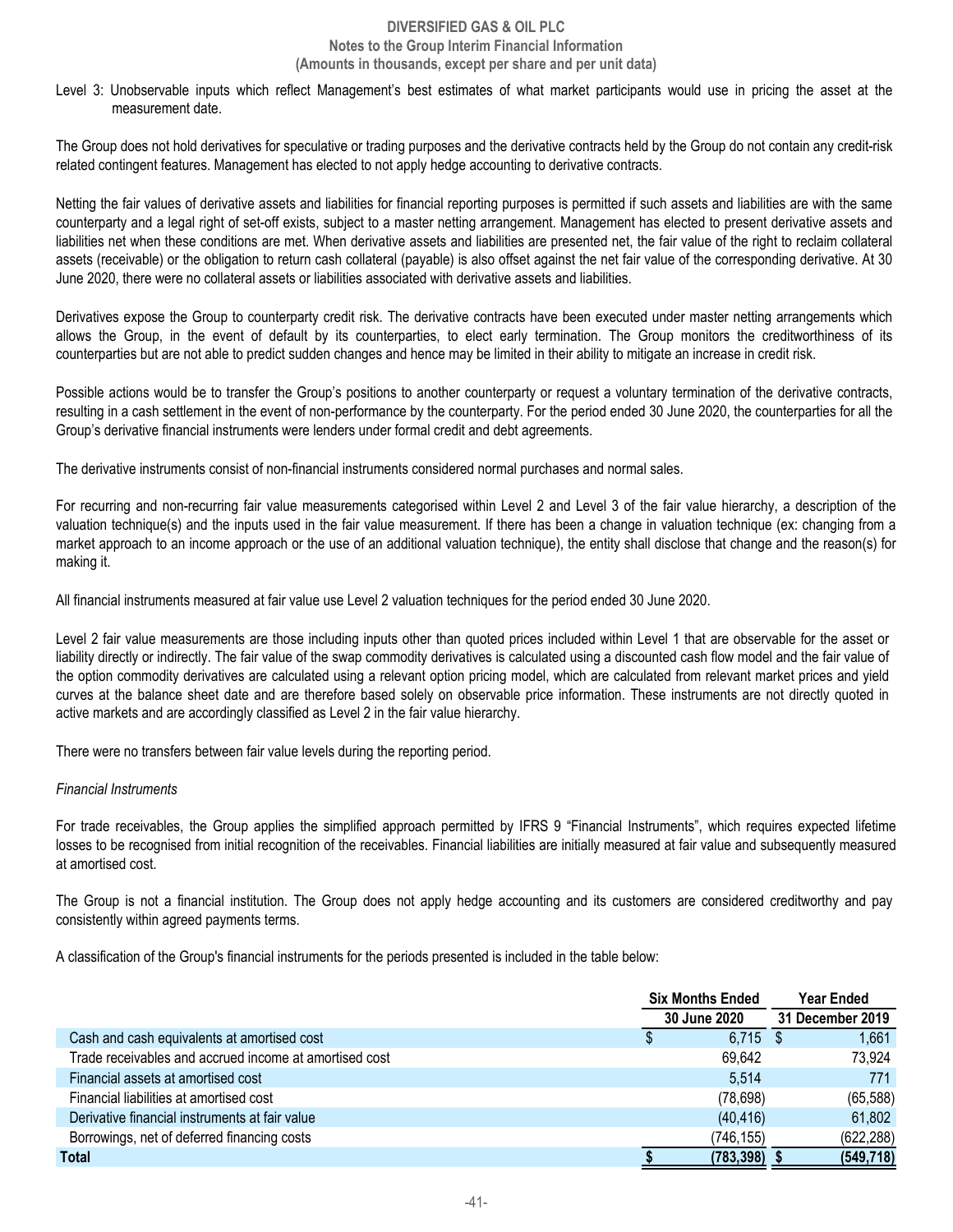# <span id="page-41-0"></span>**Note 18 - Contingencies and Provisions**

The Group is involved in various pending legal issues that have arisen in the normal course of business. The Group may be subject to a withholding tax of a maximum of \$8,800 payable to the US tax authorities in relation to its share buyback programme discussed in Note 12. At the date of approval of the Group Interim Financial Information, there is no formal tax assessment or audit from the US tax authorities in relation to this. As the share buyback transactions are recognised outside profit or loss, should the outcome of the determination process be that the Group is found to be liable to pay an amount of withholding tax, any necessary adjustment would be recognised through equity. The Group has no other contingent liabilities that would have any material impact on the Group's financial position or results of operations.

The Group's operations are subject to environmental regulation in all the jurisdictions in which it operates and was in compliance as at 30 June 2020. The Group is unable to predict the effect of additional environmental laws and regulations which may be adopted in the future, including whether any such laws or regulations would adversely affect its operations. The Group can offer no assurance regarding the significance or cost of compliance associated with any such new environmental legislation once implemented.

# **Note 19 - Related Party Transactions**

# *UK legal counsel*

During the six months ended 30 June 2020, Martin Thomas was a partner at Wedlake Bell LLP, the UK legal advisor to the Group. The total billings from Wedlake Bell LLP to the Group totaled \$22 (approximately £18) for the six months ended 30 June 2020.

# *Dividend payments*

For the year ended 31 December 2019, the Directors became aware that aggregate dividends totalling \$82,151 paid during this period had been made otherwise than in accordance with the Companies Act 2006, as unaudited interim accounts had not been filed at Companies House prior to the dividend payments. At a General Meeting of Shareholders held on 15 April 2020, a resolution was passed which authorised the appropriation of distributable profits to the payment of the relevant dividends and removed any right for the Group to pursue Shareholders or Directors for repayment. This constituted a related party transaction under IAS 24 "Related Party Disclosures". The overall effect of the resolution being passed was to return all parties so far as possible to the position they would have been in had the relevant dividends been made in full compliance with the Companies Act 2006.

# **Note 20 - Subsequent Events**

The Group determined the need to disclose the following material transactions that occurred subsequent to 30 June 2020, which have been described within each relevant footnote as follows:

| <b>Description</b> | ootnote |
|--------------------|---------|
| <b>Dividends</b>   | Note 5  |
| Borrowings<br>ັ    | Note 14 |